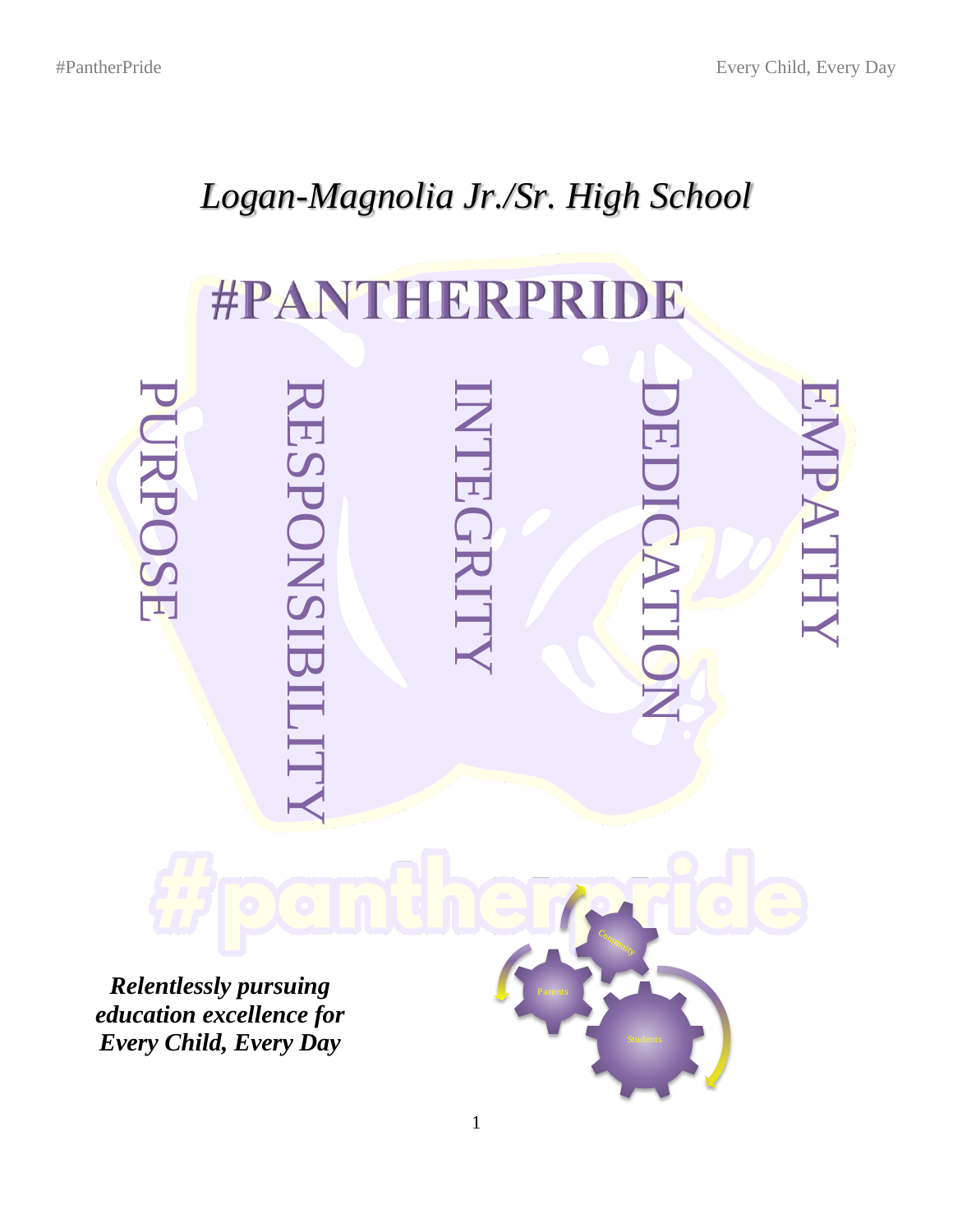## **Table of Contents**

| Abuse Of Students by School District Employees |                |                                               |                 |
|------------------------------------------------|----------------|-----------------------------------------------|-----------------|
| Administration of Medication                   | 30             | Illegal Items/Substances in School/Possession | 10              |
|                                                | 23             | Illness Policy & Exclusion of Sick Children   | 30              |
|                                                | 28             |                                               | 30              |
|                                                | 23             |                                               | 9               |
|                                                | 36             | Internet/Computer/Appropriate Use             | 19              |
|                                                | 26             |                                               | 26              |
|                                                | 16             |                                               | 3               |
|                                                | 34             |                                               | 33              |
|                                                | 5              |                                               | 26              |
| Attending Extra-Curricular Activities          | 36             |                                               | 25              |
|                                                | 35             |                                               | 4               |
|                                                | 11             |                                               | 23              |
|                                                | 32             |                                               | 27              |
|                                                | 10             |                                               | $\overline{3}$  |
|                                                | 8              | Multicultural Non-Sexist Curriculum           | 3               |
| Communicable & Infectious Disease              | 31             |                                               | 34              |
|                                                | 23             |                                               | 24              |
|                                                | 34             |                                               | 9               |
|                                                | 9              |                                               | 12              |
|                                                | $\overline{4}$ |                                               | 33              |
|                                                | 9              |                                               | 36              |
|                                                | 32             |                                               | 9               |
|                                                | 26             |                                               | 5               |
|                                                | 24             |                                               | 30              |
|                                                | $\,8\,$        |                                               | 34              |
| Edgenuity Course Guidelines                    | 25             |                                               | 32              |
|                                                | 6              | Senior Year Plus                              | 26              |
|                                                | 8              |                                               | 27              |
|                                                | 5              |                                               | 32              |
|                                                | $\overline{9}$ |                                               | 5               |
|                                                | 3              | Student Illness or Injury at School           | 31              |
| Extra-Curricular Eligibility Guidelines        | 28             |                                               | 30              |
|                                                | 34             |                                               | 35              |
|                                                | 31             |                                               | 36              |
|                                                | 14             |                                               | 35              |
|                                                | 23             |                                               | 23              |
|                                                | 24             |                                               | 7               |
|                                                | 27             |                                               | 10              |
|                                                | 25             |                                               | 7               |
|                                                | 26             |                                               | 6               |
|                                                | 31             |                                               | $7\phantom{.0}$ |
|                                                | 31             |                                               | 36              |
|                                                |                |                                               |                 |

| Abuse Of Students by School District Employees | 19             |                                               | 23             |
|------------------------------------------------|----------------|-----------------------------------------------|----------------|
| Administration of Medication                   | 30             | Illegal Items/Substances in School/Possession | 10             |
|                                                | 23             | Illness Policy & Exclusion of Sick Children   | 30             |
|                                                | 28             |                                               | 30             |
|                                                | 23             |                                               | 9              |
|                                                | 36             | Internet/Computer/Appropriate Use             | 19             |
|                                                | 26             |                                               | 26             |
|                                                | 16             |                                               | 3              |
|                                                | 34             |                                               | 33             |
|                                                | 5              |                                               | 26             |
| Attending Extra-Curricular Activities          | 36             |                                               | 25             |
|                                                | 35             |                                               | $\overline{4}$ |
|                                                | 11             |                                               | 23             |
|                                                | 32             |                                               | 27             |
|                                                | 10             |                                               | $\overline{3}$ |
|                                                | $8\,$          | Multicultural Non-Sexist Curriculum           | 3              |
| Communicable & Infectious Disease              | 31             |                                               | 34             |
|                                                | 23             |                                               | 24             |
|                                                | 34             |                                               | 9              |
|                                                | 9              |                                               | 12             |
|                                                | $\overline{4}$ |                                               | 33             |
|                                                | 9              |                                               | 36             |
|                                                | 32             |                                               | 9              |
|                                                | 26             |                                               | 5              |
|                                                | 24             |                                               | 30             |
|                                                | 8              |                                               | 34             |
|                                                | 25             |                                               | 32             |
|                                                | 6              | <b>Senior Year Plus</b>                       | 26             |
|                                                | 8              |                                               | 27             |
|                                                | 5              |                                               | 32             |
|                                                | $\overline{9}$ |                                               | 5              |
|                                                | 3              | Student Illness or Injury at School           | 31             |
| Extra-Curricular Eligibility Guidelines        | 28             |                                               | 30             |
|                                                | 34             |                                               | 35             |
|                                                | 31             |                                               | 36             |
|                                                | 14             |                                               | 35             |
|                                                | 23             |                                               | 23             |
|                                                | 24             |                                               | 7              |
|                                                | 27             |                                               | 10             |
|                                                | 25             |                                               | 7              |
|                                                | 26             |                                               | 6              |
|                                                | 31             |                                               | $\overline{7}$ |
|                                                | 31             |                                               | 36             |
|                                                |                |                                               | 37             |
|                                                |                |                                               |                |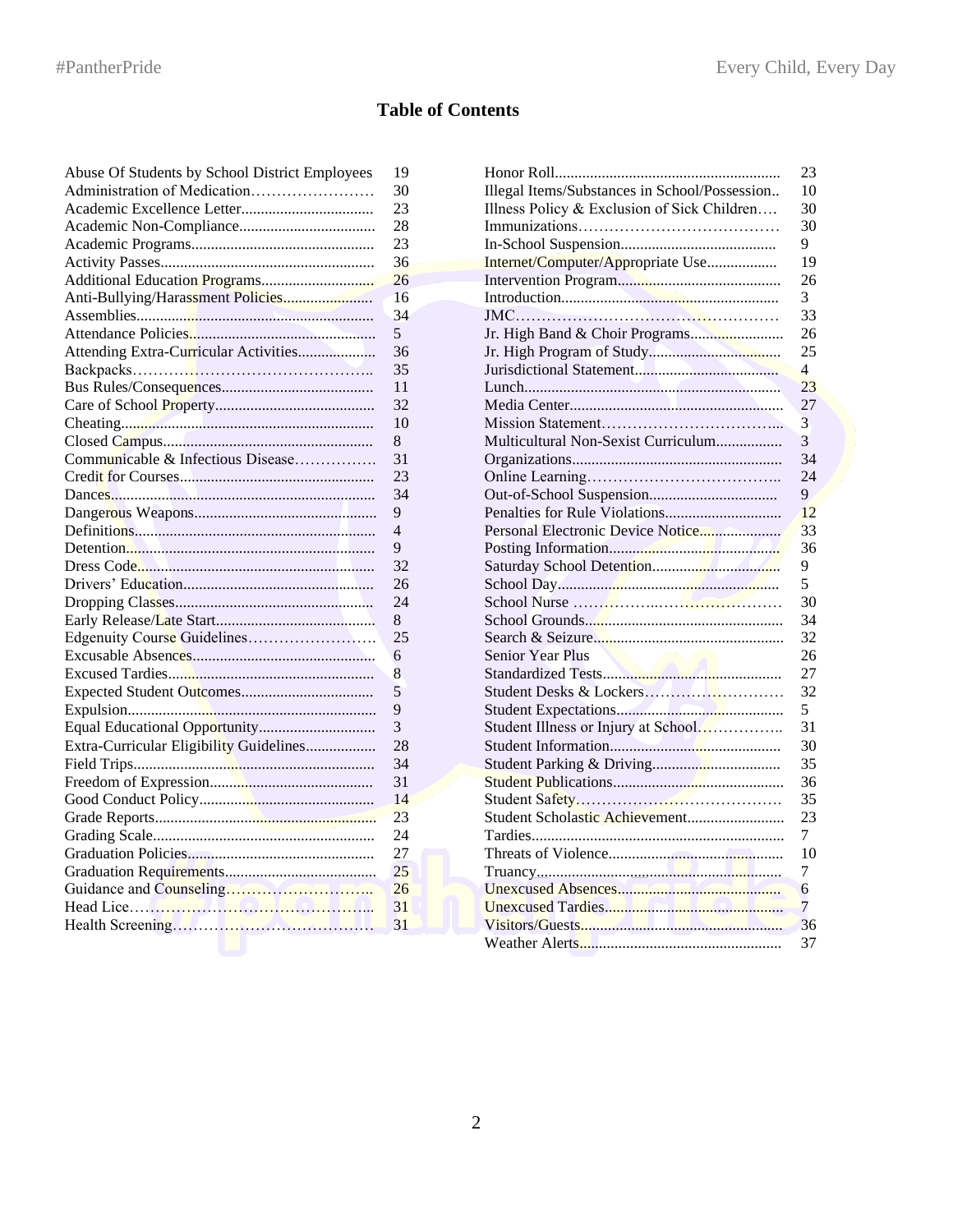### #PantherPride Every Child, Every Day

## **School Mission**

Relentlessly pursues education excellence for every child, every day.

## **Introduction**

Welcome to Logan-Magnolia Junior-Senior High School. Our faculty, administrators, support staff and school board members hope to assist you in making your years at Lo-Ma Schools successful. We trust that you will find a place in our program of studies and activities that will be of benefit to you and to society.

The purpose of this student handbook is to make you aware of the school programs, activities, and policies and procedures of Logan-Magnolia Junior-Senior High School. This handbook is to serve as a reference. If you have questions regarding any information in this handbook, please feel free to contact your teachers, guidance counselor or principal for clarification or further explanation.

The time spent here, as a student at Logan-Magnolia Junior-Senior High School, is tremendously important to your future. Teachers and staff members will make every effort to ensure that each student receives a well-rounded education specifically designed to meet his/her needs. Students must take an active role in their learning; they must make a commitment to coming to school on time on a daily basis, adhering to the policies and procedures set forth by the school District and making their educational experience a successful one. We wish each student fulfillment of and enjoyment in his/her school pursuits and success in all that he/she works to accomplish.

## **Equal Educational Opportunity**

It is the policy of the Logan-Magnolia Community School District not to discriminate on the basis of race, color, national origin, sex, disability, religion, creed, age (for employment), marital status (for programs), sexual orientation, gender identity, and socioeconomic status (for programs) in its educational programs and its employment practices. There is a grievance procedure for processing complaints of discrimination. If you have questions related to this policy please contact Bailey Krueger, Level 1 Investigator/Equity Coordinator, 1200 North 2nd Avenue, Logan, IA 51546, 712-644-2250, bkrueger@lomaschools.org. The school district, in its educational program, has a process to assist students experiencing behavior and learning difficulties. The Teacher Assistance Team is responsible for this process. Representatives from the Area Education Agency may also assist the School District in this process. Parents wanting access to this process should contact Principal, Jacob Hedger at 644-2250.

The school district, in its educational program, has a process to assist students experiencing behavior and learning difficulties. The Teacher Assistance Team is responsible for this process. Representatives from the Area Education Agency may also assist the School District in this process. Parents wanting access to this process should contact Principal, Jacob Hedger at 644-2250.

## **Multicultural Non-Sexist Curriculum**

The Logan-Magnolia Community School District will do everything in its power to promote and integrate a curriculum that will foster respect and appreciation for the cultural and diversity found in our country and an awareness of the rights, duties, and responsibilities of each individual as member of a multicultural, non-sexist society. Complaints may be directed to the Level 1 Investigator/Equity Coordinator, Bailey Krueger at 712-644- 2250.

### **Jurisdictional Statement**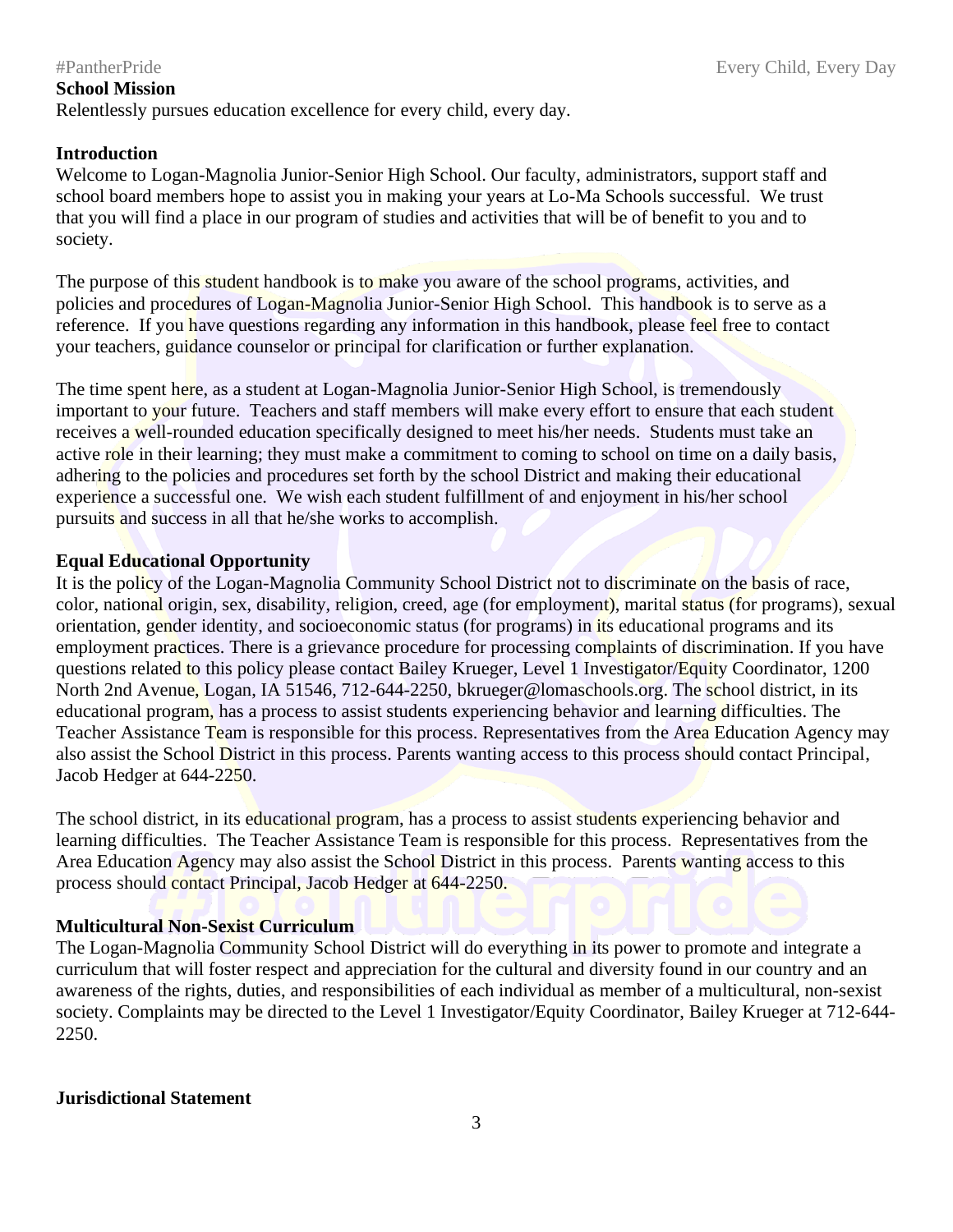This handbook is an extension of board policy for the Logan-Magnolia Community School District and is a reflection of the goals and objectives of the board. The board, administration, and employees expect students to conduct themselves in a manner fitting to their age level and maturity and with respect and consideration for the rights of others. Students are expected to treat teachers, other employees, students, visitors and guests with respect and courtesy. Students may not use abusive language, profanity, or obscene gestures or language. Public displays of affection, including hugging and kissing, is not to take place in school, school vehicles or at school-sponsored activities.

The school district policies, rules and regulations listed in this handbook are in effect while students are on school grounds, school district property or on property within the jurisdiction of the school district; while on school-owned and/or school-operated buses or vehicles or chartered buses; while attending or engaged in school activities; and while away from school grounds if the misconduct directly affects the good order, efficient management and welfare of the school district or involves students or staff. School district policies, rules and regulations are in effect 12 months a year. Visitors to the school district are to follow the rules of the district as well. A violation of school district policies, rules and regulations may result in disciplinary action and may affect a student's eligibility to participate in extracurricular activities, whether the violation occurred while school was in session or while school was not in session.

Students are expected to comply with and abide by the school district's policies, rules, regulations and student handbook. Students who fail to abide by the school district's policies, rules, regulations and student handbook may be disciplined for conduct which disrupts or interferes with the education program; conduct which disrupts the rights of other students to obtain their education or to participate in school activities; or conduct which interrupts the maintenance of a disciplined atmosphere. Disciplinary measures may include, but are not limited to, removal from the classroom, detention, suspension, probation and expulsion. Discipline can also include prohibiting a student from participating in extracurricular activities, including athletics and fine arts events. Discipline imposed will be based upon the facts and circumstances surrounding the incident and a student's record.

The Logan-Magnolia Community School District reserves the right to modify, eliminate or establish district policies, rules, regulations and student handbook provisions as circumstances warrant, including those contained in this handbook. Students are expected to know the contents of this handbook and comply with them. Students or parents with questions or concerns may contact the principal's office for information about the current enforcement of the policies, rules and regulations of the school district.

#### **Definitions**

In this handbook, the word "parent" also means "legal guardian" unless otherwise stated. An administrator's title, such as superintendent or principal, also means that individual's designee unless otherwise stated. The term "school grounds" includes the school district facilities, school district property, property within the jurisdiction of the school district or school district premises, school-owned or school operated buses or vehicles and chartered buses. The term "school facilities" includes school district buildings, vehicles and grounds. The term "school activities" means all school activities in which students are involved whether they are school-sponsored or school-approved, whether they are an event or an activity, or whether they are held on or off school grounds.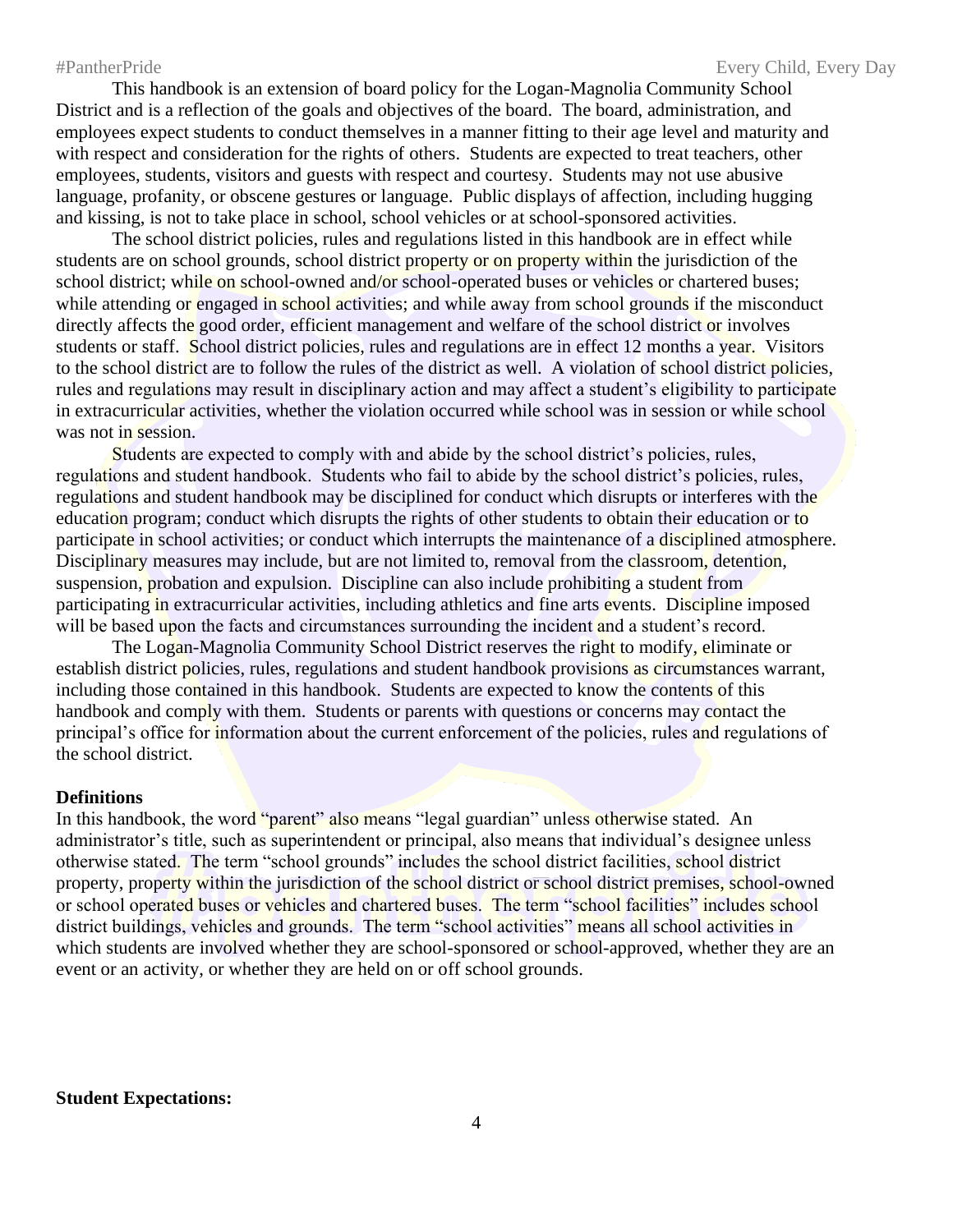- ➢ Students are expected to be in their assigned area on time.
- $\triangleright$  Students are expected to work productively.
- ➢ Students are expected to be prepared and actively participate in class.
- ➢ Students are expected to be respectful and work cooperatively.
- $\triangleright$  Students are expected to show respect for equipment and use facilities appropriately.
- ➢ Students are expected to maintain a professional demeanor.
- ➢ Students are expected to respect the rights of others.
- ➢ Students are expected to communicate in a professional tone.
- Students are expected to dress in an appropriate/professional manner.
- Students are expected to follow the rules, accept the consequences.

## **Expected Student Outcomes**

The Logan-Magnolia Community School District Student, upon completion of their educational program, will be able to:

- $\triangleright$  Relate to and work with a variety of individuals,
- $\triangleright$  Work with and manipulate a variety of technologies,
- $\triangleright$  Demonstrate, understand, and appreciate global cultures, as well as their own native culture,
- ➢ Move into the next phase of post-secondary training/education,
- $\triangleright$  Demonstrate the ability to effectively communicate with others visually, verbally, or by writing,
- $\triangleright$  Solve problems effectively and think critically,
- ➢ Appreciate the need to become a part of a community of life-long learners,
- $\triangleright$  Show confidence in self and pride in their role of responsibility to the community,
- ➢ Appreciate the importance of a substance free and healthy lifestyle.

## **The School Day**

The school day at Logan-Magnolia Junior-Senior High School begins at 8:15 a.m. and ends at 3:30 p.m.

## **Attendance Policy**

It is the education philosophy of the Logan-Magnolia Community School District that regular attendance by all students at school is essential and cannot be duplicated by other methods. Students are unable to obtain the maximum opportunities from the educational program offered without attendance at scheduled classes and activities. Consequently, the Board of Directors, the Administrators and the Staff of the Logan-Magnolia Community School District expect that students shall be in attendance at scheduled classes and activities. Students are expected to be punctual and present for all classes, study halls and assembly programs. If a student is absent, parents will need to verify the reason for this absence with either a note or phone call to the office by 9:00 a.m. If a student is late for a class, whether they have a parent's note or a pass from a teacher, they must check in with the office.

## **Attendance will be monitored by academic period:**

- $\geq$  3 absences will result in a letter home to parents/guardian;
- $\triangleright$  6 absences will result in a letter and a meeting with the student, parent/guardian, and district attendance committee; an attendance contract will be developed and signed by all groups;
- $\triangleright$  8 absences will result in a letter and a meeting with the student, parent/guardian, attendance committee representative, guidance counselor and/or building principal; at this time early release may be revoked;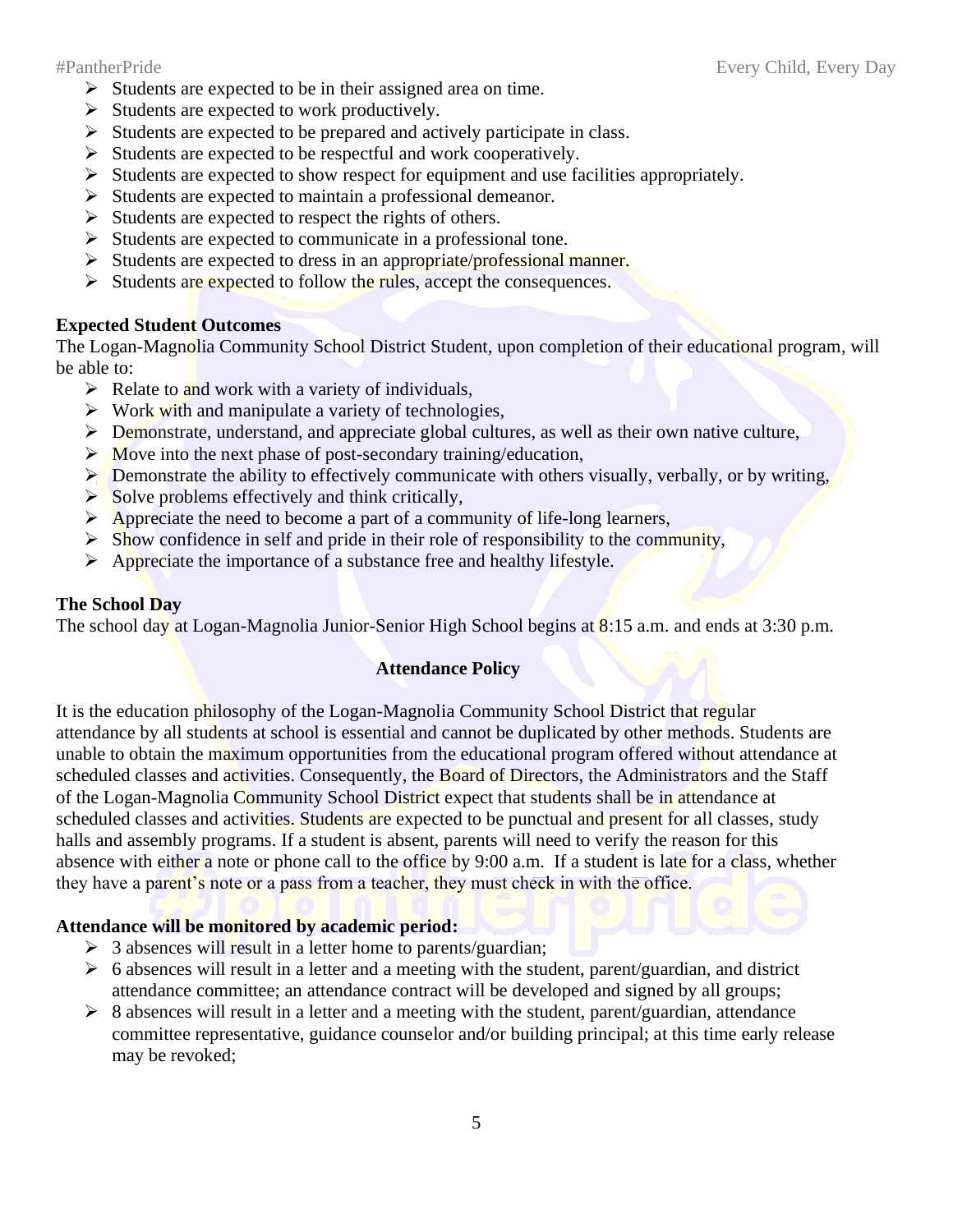- $\geq 10$  absences will result in a meeting involving the student and their parent/guardian, building principal, and superintendent and may result in district referral of student to county attorney for truancy;
- $\geq 10+$  absences may result in denial of credit for current course work.

## **Appeal Action**

The student and/or parent or guardian may schedule an appeal regarding the decision of a teacher or committee in the following order:

- ➢ Principal
- ➢ Superintendent
- ➢ Board of Education
	- $\triangleright$  This appeal action must take place within 3 days of each step of the appeal process.

## **The following reasons for absences are excusable:**

- ➢ Illness, serious illness in the immediate family, death/funeral, or religious purposes;
- ➢ Trips approved at least 1 day in advance;
	- ➢ Trip absences need to be pre-approved at least 1 day in advance (Examples: driver's license, dental and medical treatment.) If an emergency need arises, parents should contact the office.
- ➢ College Visits
	- ➢ Seniors and second semester juniors are encouraged to visit college campuses on weekends or school holidays. However, if that cannot be arranged, seniors may be excused up to 3 school days to visit college campuses **with the permission of the principal or guidance counselor and a note signed by the student's parents**. We encourage students to schedule these visits through our district's guidance office. **Office personnel must be notified at least 1 day prior to each visit**.
	- $\triangleright$  Before leaving for the college visit, students must obtain a college visit form from our guidance office. The college admissions office must sign this form and students must turn this form in to the office upon their arrival back to school. If the form is not returned, the student may be considered truant for the absent day, and disciplinary action may follow.

## **The following reasons are not excusable absences**: (**The school administration determines whether an absence is excused.)**

- ➢ Truancy, suspension, missing bus, over-sleeping.
- $\triangleright$  Trips not approved in advance.
- $\triangleright$  Shopping, hunting, fishing.
- $\triangleright$  Gainful employment other than school approved.
- $\triangleright$  Personal preparations for dances (Homecoming or Prom) or other social activities

If a student is going to be absent for any reason besides illness or an emergency, the absence must be pre-approved. This can be done by contacting the office (phone call or an e-mail) or with a note. The note should detail the date, time and reason for the absence. If a student is going to miss for a trip, senior pictures, college visit, etc., to name a few reasons, the absence will only be excused if it is pre-approved through the office. Nearly all the absences that are pre-approved will be permitted if the student gives prior notice to the office; contact has been made by the parent and has all assignments completed before the date(s) of the absence.

Students may be excused from class to participate in school-sponsored activities such as field trips, music and speech activities, and athletic contests, if advance notification is given and arrangements have been made with the classroom teacher. Each student must complete a field trip form before attending a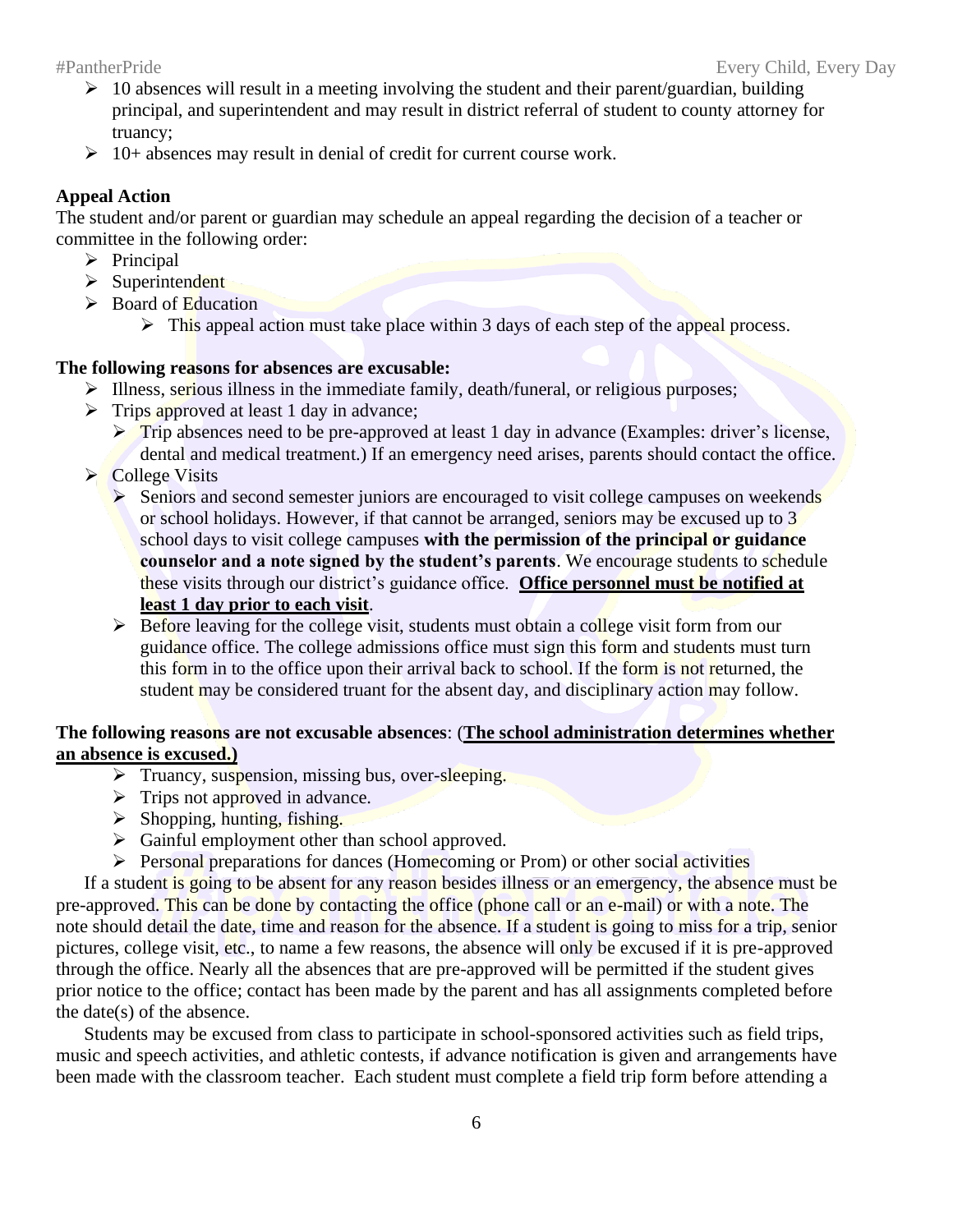field trip. However, any time a student misses a class session regardless of the reason for being gone, they are responsible for all work missed. All work should be made up in advance if at all possible.

Students who need to leave the school during the day for any reason must receive permission from the office and have a note signed by their parents, have their parents telephone the office or have their parents pick them up. **If a student becomes ill during the school day, he/she MUST report to the nurse's office to obtain permission to go home**. No student will be sent home without the office making a phone contact with a parent. Parents are to supply the office with an emergency contact number to use in situations when a student must go home. Students will not be allowed to leave the building during the day to run errands, retrieve forgotten materials or to eat lunch unless a signed note from a parent is sent to school ahead of time. However, parents are encouraged to keep these types of absences from school to a minimum. In these circumstances, a student will be marked with an absence for each period missed.

## **ATTENDANCE & EXTRACURRICULAR PARTICIPATION**

## **Absences and Activities**

Students whose schedule runs a full 8 periods must arrive by 11:30 a.m. in order to attend or participate in an extra or co-curricular event that evening. Students with an early-release schedule must arrive by 9:45 a.m. If the absence is not pre-approved or is not an excusable absence, the student will not be allowed to attend evening, or if the absence is on Friday, weekend events. Appointments scheduled on activity days must be pre-approved a day in advance. **Any student who leaves school early without pre-approval will not be allowed to participate in, or attend any, extracurricular event that evening. If the student leaves early on Friday, he/she will not be allowed to participate in, or attend any, event on Saturday.** This attendance provision applies to student participation in all extra and co-curricular activities sponsored by the school.

**Students are reminded that participating in extra-curricular events is a privilege and good attendance is required of those students who choose to participate in events.**

### **Truancy Procedures (skipping school/class)**

Truancy – Absent 1 or more periods, or any portion of a period during school, or part of a day. Inexcusable absences also come under these sanctions.

| $\triangleright$ 1 <sup>st</sup> Violation | 1 Detention <b>AND</b> make-up time missed               |
|--------------------------------------------|----------------------------------------------------------|
| $\triangleright$ 2 <sup>nd</sup> Violation | 1 Day Detention <b>AND</b> make-up time missed           |
| $\triangleright$ 3 <sup>rd</sup> Violation | 2 Days Detention <b>AND</b> make-up time missed          |
| $\triangleright$ 4 <sup>th</sup> Violation | 3 Days Detention AND make-up time missed AND referred to |
|                                            | <b>Attendance Review Committee</b>                       |
| $\triangleright$ Subsequent Violations     | Student will be treated as a continual violator.         |
|                                            |                                                          |

### **Tardiness**

Students are expected to be at school and in their classrooms when the class starts.

### **Unexcused Tardiness to School**

Each student at Logan-Magnolia Junior-Senior High School will be expected to be at school and ready to begin the day no later than 8:15 when the final tardy bell rings. If students arrive after the 8:15 bell, they must sign in at the office prior to going to class.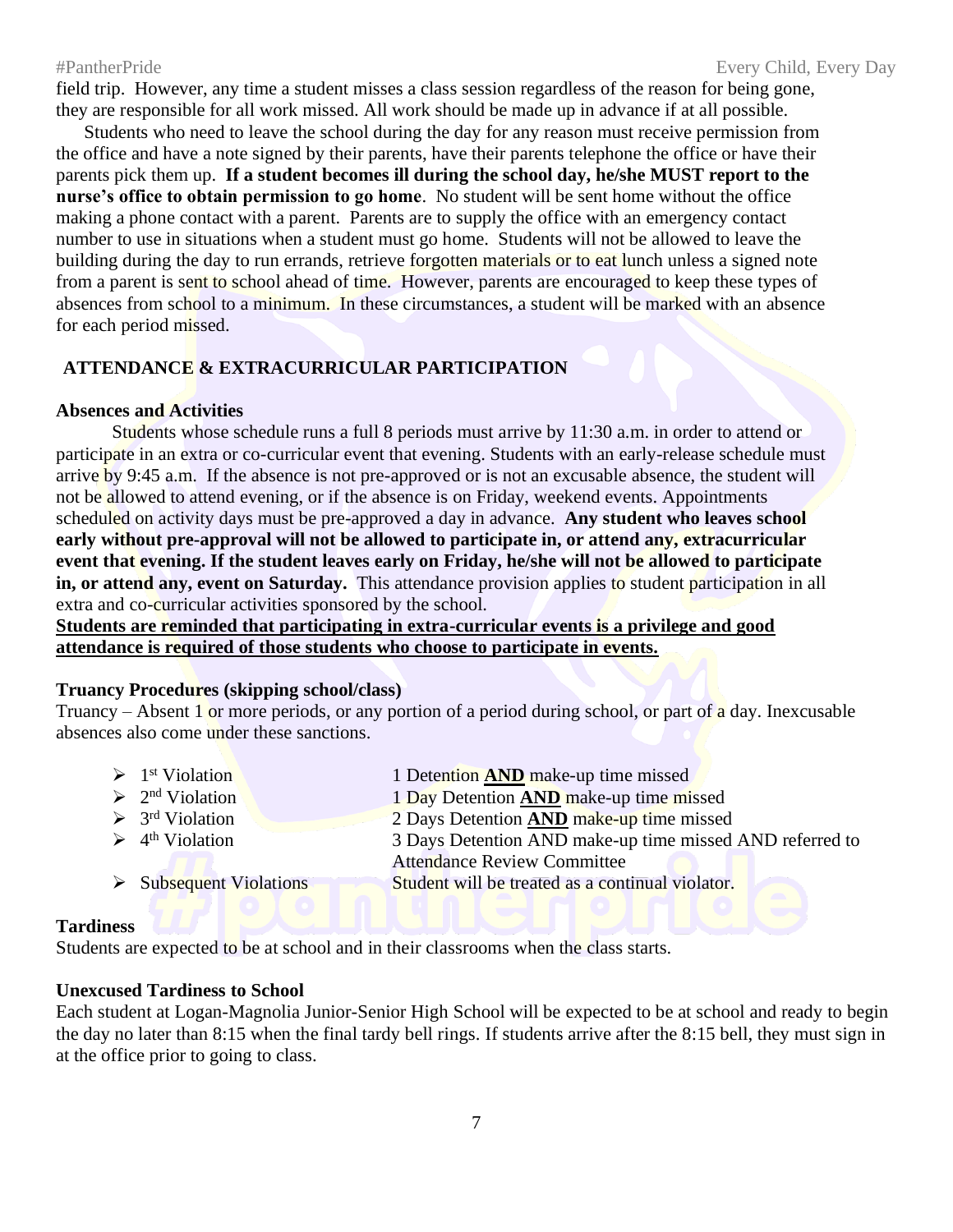The following will result if a student is tardy:

- $\geq 1$ <sup>st</sup> tardy will result in an office warning
- $\triangleright$  Subsequent tardies will result in a detention
- ➢ Continual violators will result in the student and parent referral to attendance committee for further disciplinary action

## **Excused Tardiness to School**

In the event that a student must be late to school due to a family incident or morning appointment, and if the student enters the office with a parental note or a phone call is received by the office staff, an excused tardy to school will be recorded. Students who are tardy to school under these circumstances should follow the steps set forth in reporting to school after an absence**. Remember that these tardies, although excused, will still count towards a student's attendance record for the missed academic classes.**

## **Tardiness to Class**

Should a student enter a classroom during the school day without a pass from another instructor or staff member explaining the reason for the lateness, teachers will follow the same tardy sequence of discipline listed above.

## **Closed Campus**

All students will remain in school during the day and at lunch. Any student who must leave the building during school hours must secure permission and sign out in the office area. Students are not to be outside the building between classes.

## **Early Release/Flexible Start**

The Logan-Magnolia school day begins at 8:15 a.m. and ends at 3:30 p.m. However, some **seniors** may have schedules that allow them to arrive later, leave early, or have open campus during online class period(s). Seniors may have this flexibility if the following provisions are met:

- 1. The student's schedule for early release or flexible start has been approved by his/her parents, the guidance counselor and the principal and both the student and his/her parents have signed an early release/flexible start contract.
- 2. The student has met the requirements of satisfactory performance in mandatory scheduled classes or activities.
- 3. The student is making satisfactory academic progress in all scheduled classes and is on track to graduate on time.
- 4. The student has missed less than ten (10) days of school the **previous semester.**
- 5. The student has earned grades with a C- or higher at semester.

## **Loss of Early Release/Flexible Start:**

- 1. **If a student earns a grade lower than a C- on a mid-term report, early release/flexible start privileges may be temporarily revoked until all grades are at the satisfactory performance level.**
- 2. **If a student gains 10 absences during the semester, early release/flexible start privileges may be revoked for the remaining of the semester.**
- 3. **If a student does not maintain the adequate weekly progress on their Edgenuity class, early release/flexible start privileges may be revoked until the student is caught up to the target completion percent.**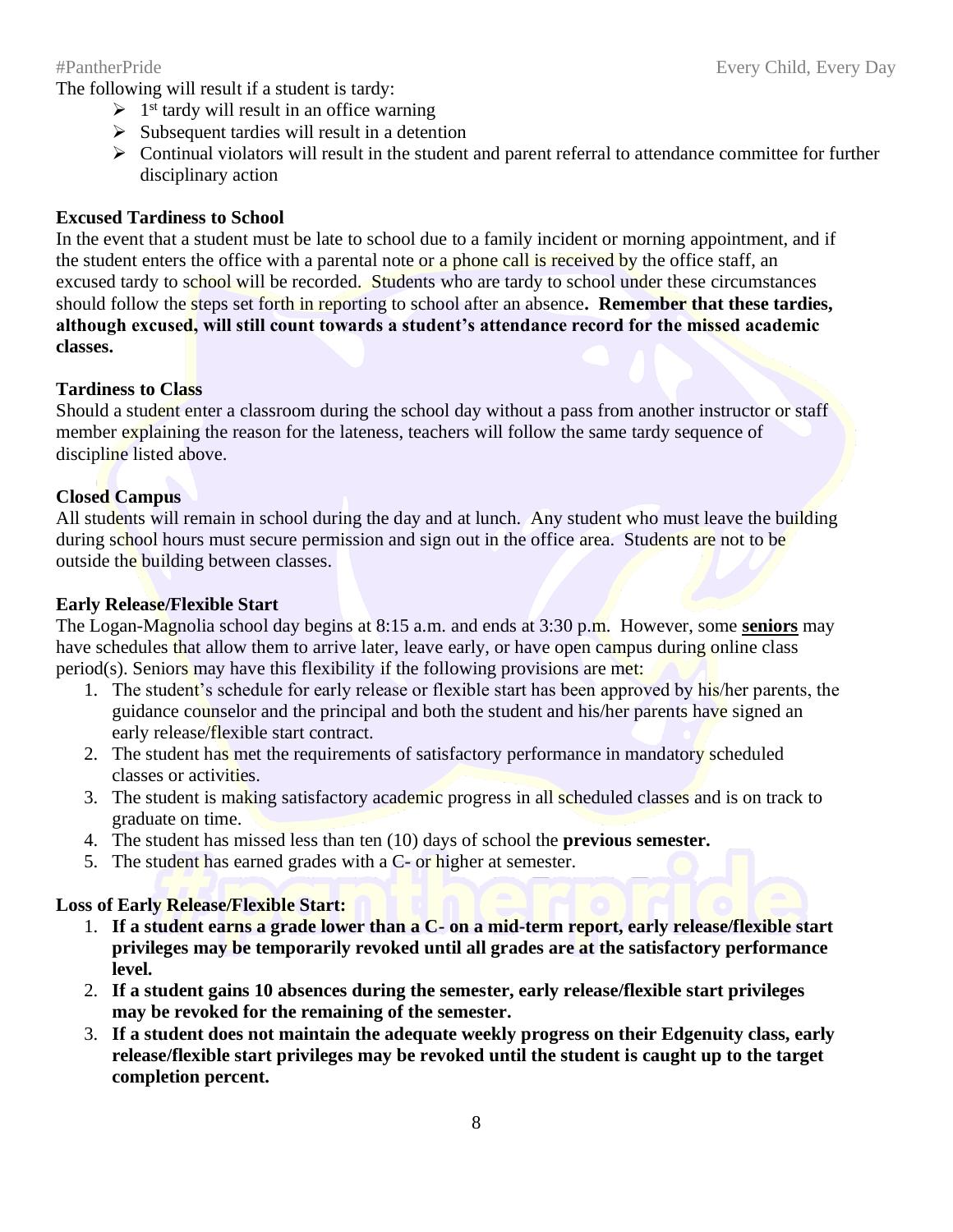### **Pass System Procedures**

If a student needs to leave an assigned area for any reason, he/she must secure a hallway pass from the sending teacher and have the pass in his/her possession during the time outside the classroom.

#### **SCHOOL DISCIPLINE**

### **Detentions**

All school staff has the authority to write detentions. Individual students receiving multiple detentions for the same infraction or different infractions will receive more serious consequences. The detention period will be after the school day and will last **45 minutes**. A teacher may recommend that the detention time be served in the detention hall or with the teacher in the classroom.

If a student cannot make detention on the day it is scheduled, they must check with the Principal's office before they leave school that day and they may be given 24 hours to bring a note from their parent or have their parent call the office. If it is not taken care of before the 24 hours are up, they may be given another detention or Saturday school; whichever the policy calls for with no exceptions being made. Students that ride the bus will be permitted to telephone home informing parents of the problem. His or her family shall provide transportation home for the student.

## **Saturday School**

The Saturday School are held from 8:00 a.m. – 11:00 a.m. Students must bring course work to work on during each session. A staff member will be supervising the session. All work and books must be brought at the beginning of a session. The Saturdays will run consecutive until all work is completed. Exceptions would be Saturdays that are included in school vacation periods. Parents will receive notification informing them of the dates for the Saturday classes.

### **In-School Suspension**

The option will still be given to the school administrator to isolate a student from the normal school setting if the administrator feels it is necessary in the form of in-school suspension. This penalty means that the student is isolated with adult supervision for one to 10 days. **The student may not participate in or attend any school activity during this time.**

#### **Out-of-School Suspension**

The option will be given to the school administrator to remove a student from the school setting if the administrator feels it is necessary in the form of out-of-school suspension. This penalty means that the student is suspended for one to 10 days and placed into the custody of parents. **The student may not participate in or attend any school activity during this time.**

#### **Expulsion**

Only the Board may expel a student from school for violation of rules and regulations or when the presence of that student is considered to be detrimental to other students within the educational process. The building administrator shall have the authority to suspend the student from school until a Board hearing

meeting can be scheduled. The hearing shall be held within a reasonable time. The Superintendent or designee shall notify the student and the parent(s) or legal guardian(s) of the place and time of the hearing.

### **Dangerous Weapons**

Weapons are not allowed on school grounds or at school activities. This includes hunting rifles even if unloaded and locked in cars. Weapons in the control of law enforcement officials or those being used for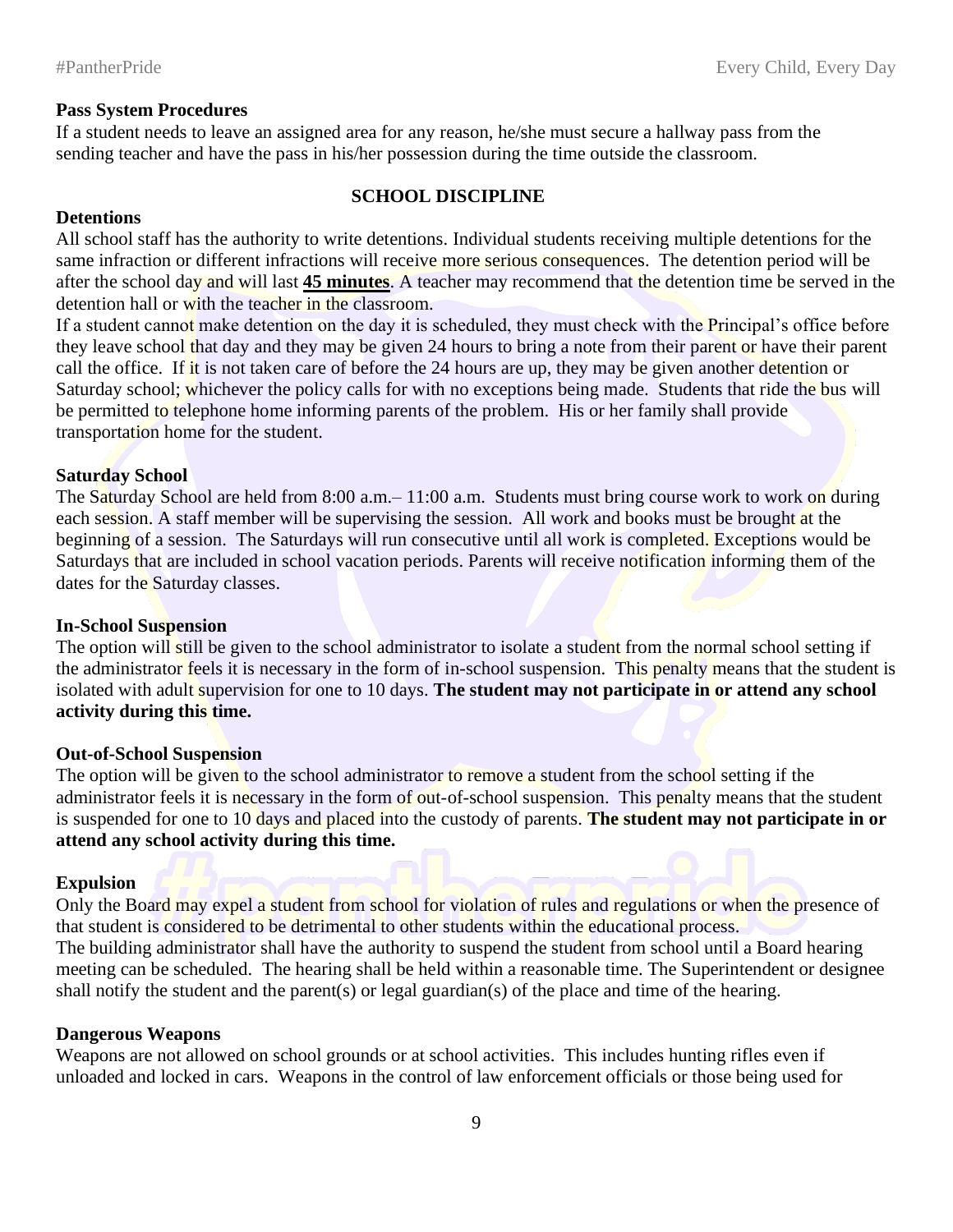educational purposes and approved by the principal do not fall under this ban. Dangerous weapons will be taken from students and others who bring them onto the school property. If a dangerous weapon is taken from a student, the parent of that student will be contacted. At the discretion of the administration, law enforcement will also be contacted. The student will be subject to further disciplinary action, as stated in #8 of the Penalties for Infractions**.** 

## **Cheating**

Students are expected to do their own schoolwork. Cheating by copying others' work, copying from other sources, or turning in downloaded materials as their own work will not be tolerated. Discipline will include the following steps:

- 1) Step 1: 0% for assignment. Student will be expected to redo the assignment, with no credit. If the student refuses to do the assignment, the student will be in In-School Suspension (ISS) until the assignment is complete. The teacher, student and parent/guardian will conference.
- 2) Step 2: 0% for assignment. Student will be expected to redo the assignment, with no credit. Student will earn 3 days of ISS. The teacher, student, principal and parent/guardian will conference.
- 3) Step 3: Denial of credit for the class in which the  $3<sup>rd</sup>$  offense occurred. Student is ineligible for up to 4 weeks of extra-curricular activities. The teacher, student, principal, superintendent, and parent/guardian will conference.
- 4) Step 4: Denial of credit and possible referral to the School Board for dismissal.

Physically or electronically stealing an assessment may result in at least a 2-Step discipline. Students who are in ISS are not allowed to participate in or attend any extra-curricular activities for the duration of ISS. Students who have 2 or more instances in a school year may start the following year at Step 2. Any student with cheating infractions two years in a row, will be issued a Behavioral Contract for the year.

## **Illegal Items/Substances in School/Possession**

Students are prohibited from distributing, dispensing, manufacturing, possessing, using, and being under the influence of alcohol, drugs or look alike substances; and possessing or using tobacco, tobacco products or look alike substances. Any teacher or administrator who suspects a student is under the influence of a controlled substance shall immediately take the student to the school nurse. If, after examination, the nurse confirms there is sufficient reason to believe the student is under the influence, the nurse will notify the building administrator. The administrator will call the parents, and if necessary, law enforcement. The student will be suspended from school until a readmission hearing is scheduled with the superintendent.

Parents may appeal the school diagnosis by furnishing a statement from a doctor who has examined this student immediately following their release from school. In such case, the student will be readmitted to school with a doctor's statement.

Any student selling or dealing drugs or look-alike substances at school will be immediately suspended from school until such time as the Board of Education can meet to hear the case. For students who are receiving special education services, a manifestation hearing will be held prior to any change in placement.

## **Threats of Violence**

All threats of violence, whether oral, written, or symbolic, against students, employees, visitors, or to school facilities are prohibited. All such threats will be promptly investigated. Law enforcement officials may be contacted. Threats issued and delivered away from school or at school activities may be grounds for disciplinary action if the threat impacts the orderly and efficient operation of the school. **Students engaging in threatening behaviors will face disciplinary consequences up to and including expulsion.**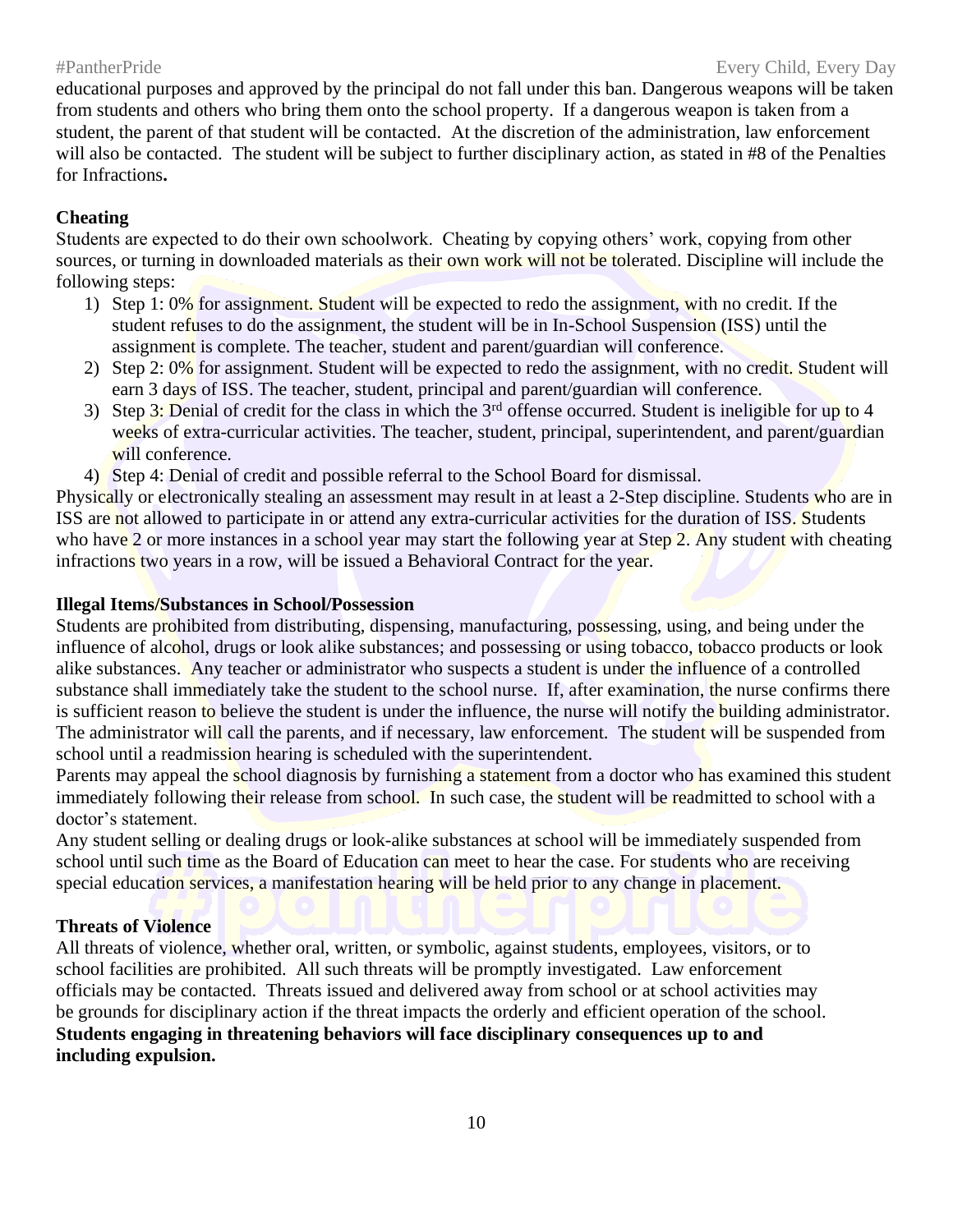### **Bus and other School Vehicle Rules and Consequences**

Buses are primarily used to transport students to and from school. Students who ride the bus and other school district vehicles to and from school, extracurricular activities or any other destination must comply with school district policies, rules and regulations. Students are responsible to the driver while on the bus or in another school vehicle, loading or unloading or leaving the bus. The driver has the ability to discipline a student and may notify the principal of a student's inappropriate bus conduct. If a Written Violation is issued, the student will be suspended from **ALL** bus riding privileges, including riding to extra-curricular activities and field trips.

The following are general rules for bus and other district vehicles:

- $\triangleright$  Obey the driver at all times.
- $\triangleright$  Remain seated while the bus is in motion.
- $\triangleright$  Keep head, arms, body and feet inside the windows.
- $\triangleright$  Keep hands and feet out of the aisles.
- ➢ Do not scuffle, yell, throw objects, litter, destroy school or personal property of others, or create disturbances deemed unsafe by the driver or proprietor.
- $\triangleright$  Use appropriate language at all times. Use of abusive, profane, or obscene language and gestures is prohibited.
- ➢ Riders will depart from the vehicle at the designated point unless written permission to get off at a different location is given to the driver.
- $\triangleright$  Riders who damage seats or other equipment will reimburse the school district for the cost of the repair or replacement.

|                                                                                         | <b>Disciplinary Action</b>                        |  |  |
|-----------------------------------------------------------------------------------------|---------------------------------------------------|--|--|
| 1 <sup>st</sup> Offense                                                                 | Written Warning from Driver/Principal             |  |  |
| 1 <sup>st</sup> Written Violation.                                                      |                                                   |  |  |
| 2 <sup>nd</sup> Offense<br>5 day suspension from riding. Parents notified by principal. |                                                   |  |  |
| 2 <sup>nd</sup> Written Violation                                                       |                                                   |  |  |
| 3rd Offense<br>10 day suspension from riding. Parents-student conference                |                                                   |  |  |
|                                                                                         | with Principal/Driver before reinstatement.       |  |  |
|                                                                                         | 3 <sup>rd</sup> Written Violation                 |  |  |
| 4 <sup>th</sup> Offense<br>20 day suspension from riding. Parent-student conference     |                                                   |  |  |
|                                                                                         | with Principal/Driver before reinstatement.       |  |  |
|                                                                                         | 4 <sup>th</sup> Written Violation                 |  |  |
| 5 <sup>th</sup> Offense<br>30 day suspension from riding. Parent conference with        |                                                   |  |  |
|                                                                                         | Superintendent and Driver prior to reinstatement. |  |  |
| 6 <sup>th</sup> Offense                                                                 | 5 <sup>th</sup> Written Violation                 |  |  |
| & Beyond                                                                                | Considered a continual violator                   |  |  |

### **Bus Disciplinary Actions for rule violations:**

**Once a student has received a written violation, Bus Conduct Notice, he or she may automatically be assigned a seat for the remainder of the school year by the driver.**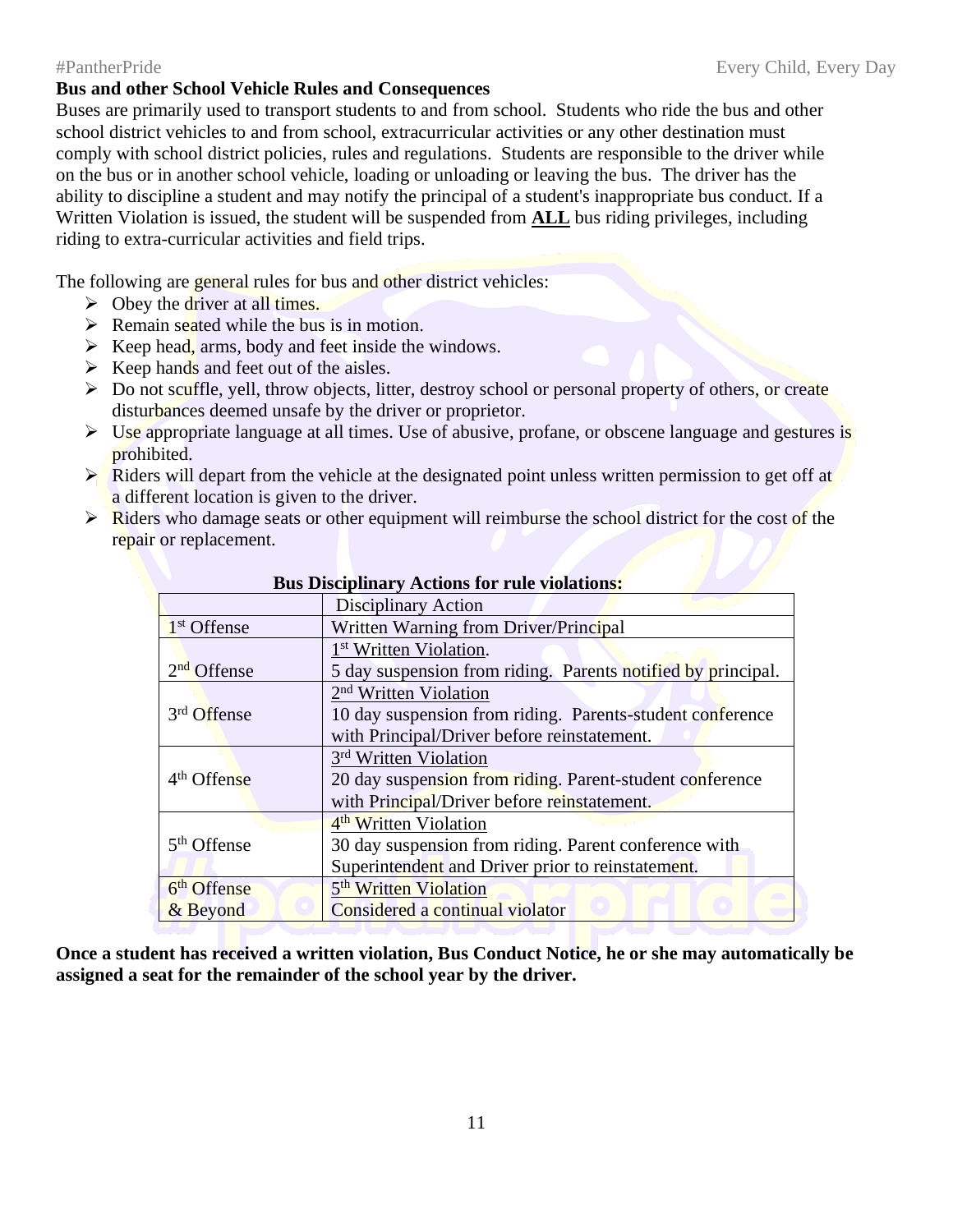## **Penalties for Rule Violations:**

In all suspensions, the parents and Superintendent will be notified. The following noted penalties are to be considered minimums, and may be increased if, the infraction warrants additional penalties.

| Physical Assault on a School           | See Policy Number 503.1                                               |
|----------------------------------------|-----------------------------------------------------------------------|
| employee                               |                                                                       |
| Physical Assault on a Student          | In School or Out of School Suspension with possible Saturday school.  |
|                                        | Possible notification of Law Enforcement. Possible recommendation     |
|                                        | for expulsion to the Board of Education.                              |
| <b>Property Damage and Destruction</b> | In School or Out of School Suspension with possible Saturday school   |
|                                        | and restitution. Possible notification of Law Enforcement. Possible   |
|                                        | recommendation for expulsion by the Board of Education.               |
| <b>Threats Toward</b>                  | Determination of whether the threat level is Transient or             |
| School/Student/Staff                   | Substantiated. Parent/Guardian will be notified. Discipline will be   |
|                                        | determined based on level of threat and may include detention, In-    |
|                                        | School Suspension, Out of School Suspension; Possible notification    |
|                                        | of Law Enforcement. Possible recommendation of expulsion by the       |
|                                        | Board of Education.                                                   |
| Personal Endangerment for              | In School or Out of School Suspension with possible Saturday school.  |
| example but not limited to: (arson,    | Possible notification of Law Enforcement. Possible recommendation     |
| fire-crackers, reckless driving,       | for expulsion to the Board of Education. District Good Conduct        |
| tampering with alarm systems)          | Policy will be enforced                                               |
| A.) Profanity or Obscenity             | Disciplinary action will be based on the severity of the action.      |
| B.) Directed at a school employee      | Detention and/or In-School Suspension and one Saturday School.        |
| Disrespect or Insubordination          | Detention or possible In-School or Out of School Suspension with      |
| toward a school employee               | possible Saturday school.                                             |
| Extortion (obtaining money,            | Detention or possible In School or Out of School Suspension with      |
| property, or services of any sort      | possible Saturday school. Possible recommendation for expulsion to    |
| by threat)                             | the Board of Education. District Good Conduct Policy may be           |
|                                        | enforced.                                                             |
| Possession of a Dangerous              | The disciplinary action taken or recommended to the Board shall be in |
| weapon                                 | compliance with Board Policy 502.8. District Good Conduct Policy      |
|                                        | may be enforced.                                                      |
| The use, distribution, sale or         | See STUDENT CONDUCT/DISCIPLINE policy No. 502.9.                      |
| possession of drugs, alcohol or        | Immediate out-of-school suspension and the possible recommendation    |
| look alike substances                  | for expulsion to the Board of Education. District Good Conduct        |
|                                        | Policy will be enforced.                                              |
| Inappropriate sexual behavior          | Detention, In-School or Out of School Suspension with possible        |
| (holding hands, hugging, kissing,      | Saturday school.                                                      |
| $etc.$ )                               |                                                                       |
| Theft, stealing, or accessory to       | Detention, In-School or Out of School Suspension with possible        |
| either.                                | Saturday school and restitution of property. Possible notification of |
|                                        | Law Enforcement. District Good Conduct Policy will be enforced.       |
| Fighting                               | Detention, In School or Out of School Suspension with possible        |
|                                        | Saturday school. Notification of parent(s)/guardian(s). Possible      |
|                                        |                                                                       |
|                                        | notification of Law Enforcement. Subsequent violation may result in   |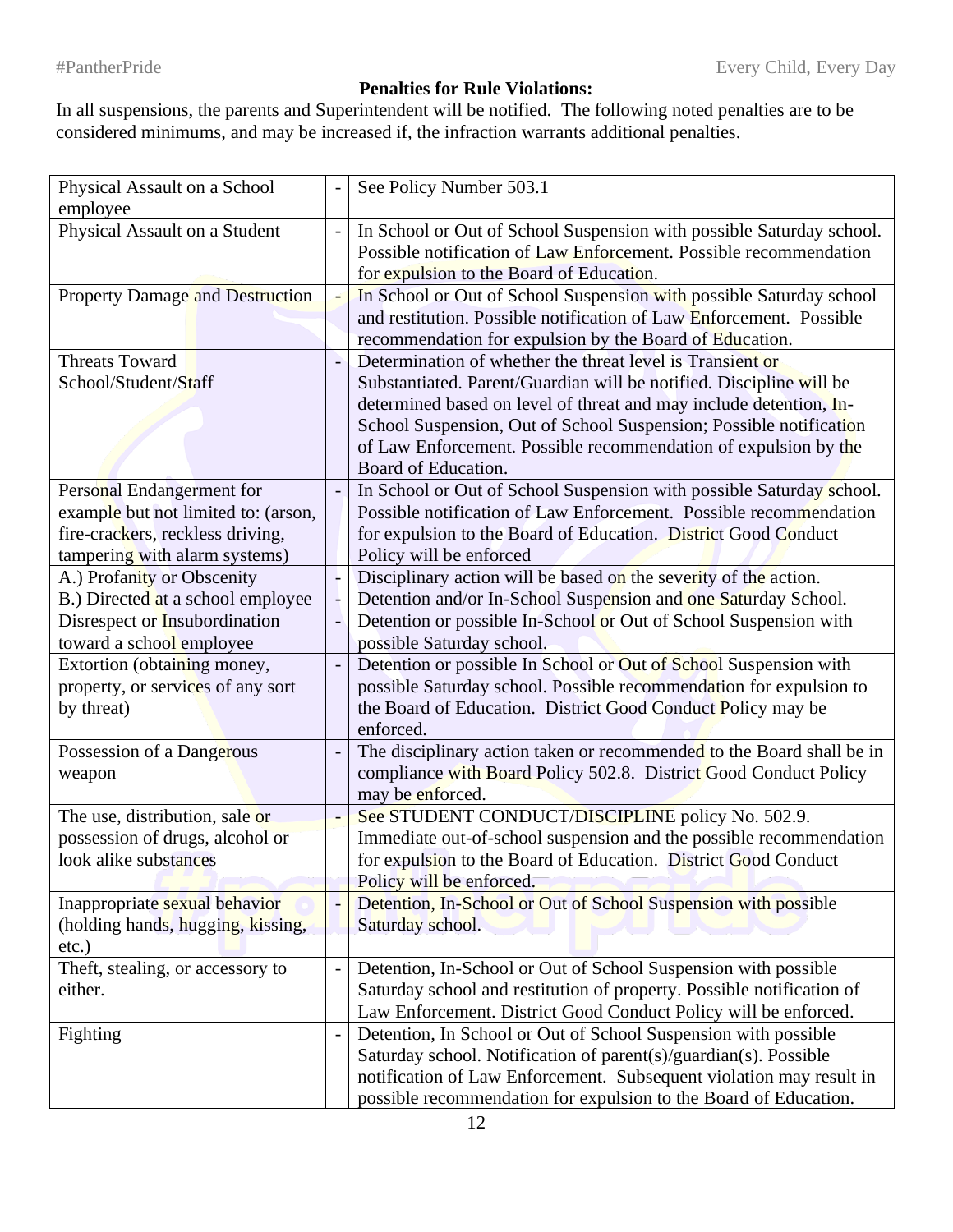| possession of any tobacco<br>Saturday school. Students under the age of 18 will be reported to local<br>law authorities. Subsequent violations - 3 days out-of-school<br>product.<br>suspension. District Good Conduct Policy will be enforced.<br>1 <sup>st</sup> Offense: Detention;<br>Bullying/Harassment<br>2 <sup>nd</sup> Offense: In School and/or Out of School Suspension.<br>School Good Conduct Policy may be enforced.<br>3rd Offense: Out of School Suspension. School Good<br>Conduct Policy may be enforced. A parent/student meeting<br>with the Superintendent is required to return.<br>Subsequent violations may result in possible<br>recommendation for expulsion to the Board of Education<br>District Good Conduct Policy will be enforced. Refer to<br>harassment policy. (502.12)<br>Unsportsmanlike conduct, for<br>1st Violation - The student may be suspended from all school<br>example but not limited to:<br>activities both as a participant and a spectator for a maximum of 4<br>abusive behavior either verbal or<br>weeks. District Good Conduct Policy may be enforced.<br>2 <sup>nd</sup> Violation – Possible suspension from all school extracurricular<br>physical directed toward another<br>individual.<br>activities indefinitely. District Good Conduct Policy may be<br>enforced.<br>$1st$ Violation – One additional detention.<br><b>Missing Detention</b><br>2 <sup>nd</sup> Violation – Additional Detention; possible In-School Suspension<br>while remaining detentions are unserved.<br>$3rd$ Violation – While any detentions remaining unserved – In-School<br>Suspension and the remaining detentions will be served.<br>Notification of Parents.<br>All students riding on school transportation vehicles are subject to the<br><b>Student Transportation</b><br>policies governing student conduct within the discipline code. Riding<br>on school transportation vehicles is an extension of the normal school<br>day.<br>On the 5 <sup>th</sup> referral during a school year, or sooner if deemed<br>The Continual Violator<br>necessary, the student will be suspended 3 days. The student,<br>Principal and Parent shall enter into a behavioral contract specifying<br>conditions for the student's re-admittance as well as consequences<br>that will happen should further violations of the discipline occur.<br>Student removal from class<br>If a student is permanently removed from class due to disciplinary<br>reasons, the student will receive an "F" for the semester.<br><b>Other Offenses</b><br>The principal or his/her designee may recommend expulsion and<br>disregard the penalties noted in policy 503.2 if, in the judgment of the<br>building administrator, the first offense is serious enough to<br>jeopardize the learning process or endangers students.<br><b>Criminal Offenses</b><br>On any criminal violation by a student on school grounds, the<br>principal or his/her designee may report the violation to the police for<br>possible filing of criminal charges. District Good Conduct Policy will<br>be enforced<br>$1st$ offense – Loss of device and student may have electronic device at the<br>Inappropriate use of electronic | The use, distribution, sale, or | Detention, In School and/or Out of School Suspension with possible |
|---------------------------------------------------------------------------------------------------------------------------------------------------------------------------------------------------------------------------------------------------------------------------------------------------------------------------------------------------------------------------------------------------------------------------------------------------------------------------------------------------------------------------------------------------------------------------------------------------------------------------------------------------------------------------------------------------------------------------------------------------------------------------------------------------------------------------------------------------------------------------------------------------------------------------------------------------------------------------------------------------------------------------------------------------------------------------------------------------------------------------------------------------------------------------------------------------------------------------------------------------------------------------------------------------------------------------------------------------------------------------------------------------------------------------------------------------------------------------------------------------------------------------------------------------------------------------------------------------------------------------------------------------------------------------------------------------------------------------------------------------------------------------------------------------------------------------------------------------------------------------------------------------------------------------------------------------------------------------------------------------------------------------------------------------------------------------------------------------------------------------------------------------------------------------------------------------------------------------------------------------------------------------------------------------------------------------------------------------------------------------------------------------------------------------------------------------------------------------------------------------------------------------------------------------------------------------------------------------------------------------------------------------------------------------------------------------------------------------------------------------------------------------------------------------------------------------------------------------------------------------------------------------------------------------------------------------------------------------------------------------------------------------------------------------------------------------------------------------------------------------------------------------------------------------------------------------------------------------------------------|---------------------------------|--------------------------------------------------------------------|
|                                                                                                                                                                                                                                                                                                                                                                                                                                                                                                                                                                                                                                                                                                                                                                                                                                                                                                                                                                                                                                                                                                                                                                                                                                                                                                                                                                                                                                                                                                                                                                                                                                                                                                                                                                                                                                                                                                                                                                                                                                                                                                                                                                                                                                                                                                                                                                                                                                                                                                                                                                                                                                                                                                                                                                                                                                                                                                                                                                                                                                                                                                                                                                                                                                             |                                 |                                                                    |
|                                                                                                                                                                                                                                                                                                                                                                                                                                                                                                                                                                                                                                                                                                                                                                                                                                                                                                                                                                                                                                                                                                                                                                                                                                                                                                                                                                                                                                                                                                                                                                                                                                                                                                                                                                                                                                                                                                                                                                                                                                                                                                                                                                                                                                                                                                                                                                                                                                                                                                                                                                                                                                                                                                                                                                                                                                                                                                                                                                                                                                                                                                                                                                                                                                             |                                 |                                                                    |
|                                                                                                                                                                                                                                                                                                                                                                                                                                                                                                                                                                                                                                                                                                                                                                                                                                                                                                                                                                                                                                                                                                                                                                                                                                                                                                                                                                                                                                                                                                                                                                                                                                                                                                                                                                                                                                                                                                                                                                                                                                                                                                                                                                                                                                                                                                                                                                                                                                                                                                                                                                                                                                                                                                                                                                                                                                                                                                                                                                                                                                                                                                                                                                                                                                             |                                 |                                                                    |
|                                                                                                                                                                                                                                                                                                                                                                                                                                                                                                                                                                                                                                                                                                                                                                                                                                                                                                                                                                                                                                                                                                                                                                                                                                                                                                                                                                                                                                                                                                                                                                                                                                                                                                                                                                                                                                                                                                                                                                                                                                                                                                                                                                                                                                                                                                                                                                                                                                                                                                                                                                                                                                                                                                                                                                                                                                                                                                                                                                                                                                                                                                                                                                                                                                             |                                 |                                                                    |
|                                                                                                                                                                                                                                                                                                                                                                                                                                                                                                                                                                                                                                                                                                                                                                                                                                                                                                                                                                                                                                                                                                                                                                                                                                                                                                                                                                                                                                                                                                                                                                                                                                                                                                                                                                                                                                                                                                                                                                                                                                                                                                                                                                                                                                                                                                                                                                                                                                                                                                                                                                                                                                                                                                                                                                                                                                                                                                                                                                                                                                                                                                                                                                                                                                             |                                 |                                                                    |
|                                                                                                                                                                                                                                                                                                                                                                                                                                                                                                                                                                                                                                                                                                                                                                                                                                                                                                                                                                                                                                                                                                                                                                                                                                                                                                                                                                                                                                                                                                                                                                                                                                                                                                                                                                                                                                                                                                                                                                                                                                                                                                                                                                                                                                                                                                                                                                                                                                                                                                                                                                                                                                                                                                                                                                                                                                                                                                                                                                                                                                                                                                                                                                                                                                             |                                 |                                                                    |
|                                                                                                                                                                                                                                                                                                                                                                                                                                                                                                                                                                                                                                                                                                                                                                                                                                                                                                                                                                                                                                                                                                                                                                                                                                                                                                                                                                                                                                                                                                                                                                                                                                                                                                                                                                                                                                                                                                                                                                                                                                                                                                                                                                                                                                                                                                                                                                                                                                                                                                                                                                                                                                                                                                                                                                                                                                                                                                                                                                                                                                                                                                                                                                                                                                             |                                 |                                                                    |
|                                                                                                                                                                                                                                                                                                                                                                                                                                                                                                                                                                                                                                                                                                                                                                                                                                                                                                                                                                                                                                                                                                                                                                                                                                                                                                                                                                                                                                                                                                                                                                                                                                                                                                                                                                                                                                                                                                                                                                                                                                                                                                                                                                                                                                                                                                                                                                                                                                                                                                                                                                                                                                                                                                                                                                                                                                                                                                                                                                                                                                                                                                                                                                                                                                             |                                 |                                                                    |
|                                                                                                                                                                                                                                                                                                                                                                                                                                                                                                                                                                                                                                                                                                                                                                                                                                                                                                                                                                                                                                                                                                                                                                                                                                                                                                                                                                                                                                                                                                                                                                                                                                                                                                                                                                                                                                                                                                                                                                                                                                                                                                                                                                                                                                                                                                                                                                                                                                                                                                                                                                                                                                                                                                                                                                                                                                                                                                                                                                                                                                                                                                                                                                                                                                             |                                 |                                                                    |
|                                                                                                                                                                                                                                                                                                                                                                                                                                                                                                                                                                                                                                                                                                                                                                                                                                                                                                                                                                                                                                                                                                                                                                                                                                                                                                                                                                                                                                                                                                                                                                                                                                                                                                                                                                                                                                                                                                                                                                                                                                                                                                                                                                                                                                                                                                                                                                                                                                                                                                                                                                                                                                                                                                                                                                                                                                                                                                                                                                                                                                                                                                                                                                                                                                             |                                 |                                                                    |
|                                                                                                                                                                                                                                                                                                                                                                                                                                                                                                                                                                                                                                                                                                                                                                                                                                                                                                                                                                                                                                                                                                                                                                                                                                                                                                                                                                                                                                                                                                                                                                                                                                                                                                                                                                                                                                                                                                                                                                                                                                                                                                                                                                                                                                                                                                                                                                                                                                                                                                                                                                                                                                                                                                                                                                                                                                                                                                                                                                                                                                                                                                                                                                                                                                             |                                 |                                                                    |
|                                                                                                                                                                                                                                                                                                                                                                                                                                                                                                                                                                                                                                                                                                                                                                                                                                                                                                                                                                                                                                                                                                                                                                                                                                                                                                                                                                                                                                                                                                                                                                                                                                                                                                                                                                                                                                                                                                                                                                                                                                                                                                                                                                                                                                                                                                                                                                                                                                                                                                                                                                                                                                                                                                                                                                                                                                                                                                                                                                                                                                                                                                                                                                                                                                             |                                 |                                                                    |
|                                                                                                                                                                                                                                                                                                                                                                                                                                                                                                                                                                                                                                                                                                                                                                                                                                                                                                                                                                                                                                                                                                                                                                                                                                                                                                                                                                                                                                                                                                                                                                                                                                                                                                                                                                                                                                                                                                                                                                                                                                                                                                                                                                                                                                                                                                                                                                                                                                                                                                                                                                                                                                                                                                                                                                                                                                                                                                                                                                                                                                                                                                                                                                                                                                             |                                 |                                                                    |
|                                                                                                                                                                                                                                                                                                                                                                                                                                                                                                                                                                                                                                                                                                                                                                                                                                                                                                                                                                                                                                                                                                                                                                                                                                                                                                                                                                                                                                                                                                                                                                                                                                                                                                                                                                                                                                                                                                                                                                                                                                                                                                                                                                                                                                                                                                                                                                                                                                                                                                                                                                                                                                                                                                                                                                                                                                                                                                                                                                                                                                                                                                                                                                                                                                             |                                 |                                                                    |
|                                                                                                                                                                                                                                                                                                                                                                                                                                                                                                                                                                                                                                                                                                                                                                                                                                                                                                                                                                                                                                                                                                                                                                                                                                                                                                                                                                                                                                                                                                                                                                                                                                                                                                                                                                                                                                                                                                                                                                                                                                                                                                                                                                                                                                                                                                                                                                                                                                                                                                                                                                                                                                                                                                                                                                                                                                                                                                                                                                                                                                                                                                                                                                                                                                             |                                 |                                                                    |
|                                                                                                                                                                                                                                                                                                                                                                                                                                                                                                                                                                                                                                                                                                                                                                                                                                                                                                                                                                                                                                                                                                                                                                                                                                                                                                                                                                                                                                                                                                                                                                                                                                                                                                                                                                                                                                                                                                                                                                                                                                                                                                                                                                                                                                                                                                                                                                                                                                                                                                                                                                                                                                                                                                                                                                                                                                                                                                                                                                                                                                                                                                                                                                                                                                             |                                 |                                                                    |
|                                                                                                                                                                                                                                                                                                                                                                                                                                                                                                                                                                                                                                                                                                                                                                                                                                                                                                                                                                                                                                                                                                                                                                                                                                                                                                                                                                                                                                                                                                                                                                                                                                                                                                                                                                                                                                                                                                                                                                                                                                                                                                                                                                                                                                                                                                                                                                                                                                                                                                                                                                                                                                                                                                                                                                                                                                                                                                                                                                                                                                                                                                                                                                                                                                             |                                 |                                                                    |
|                                                                                                                                                                                                                                                                                                                                                                                                                                                                                                                                                                                                                                                                                                                                                                                                                                                                                                                                                                                                                                                                                                                                                                                                                                                                                                                                                                                                                                                                                                                                                                                                                                                                                                                                                                                                                                                                                                                                                                                                                                                                                                                                                                                                                                                                                                                                                                                                                                                                                                                                                                                                                                                                                                                                                                                                                                                                                                                                                                                                                                                                                                                                                                                                                                             |                                 |                                                                    |
|                                                                                                                                                                                                                                                                                                                                                                                                                                                                                                                                                                                                                                                                                                                                                                                                                                                                                                                                                                                                                                                                                                                                                                                                                                                                                                                                                                                                                                                                                                                                                                                                                                                                                                                                                                                                                                                                                                                                                                                                                                                                                                                                                                                                                                                                                                                                                                                                                                                                                                                                                                                                                                                                                                                                                                                                                                                                                                                                                                                                                                                                                                                                                                                                                                             |                                 |                                                                    |
|                                                                                                                                                                                                                                                                                                                                                                                                                                                                                                                                                                                                                                                                                                                                                                                                                                                                                                                                                                                                                                                                                                                                                                                                                                                                                                                                                                                                                                                                                                                                                                                                                                                                                                                                                                                                                                                                                                                                                                                                                                                                                                                                                                                                                                                                                                                                                                                                                                                                                                                                                                                                                                                                                                                                                                                                                                                                                                                                                                                                                                                                                                                                                                                                                                             |                                 |                                                                    |
|                                                                                                                                                                                                                                                                                                                                                                                                                                                                                                                                                                                                                                                                                                                                                                                                                                                                                                                                                                                                                                                                                                                                                                                                                                                                                                                                                                                                                                                                                                                                                                                                                                                                                                                                                                                                                                                                                                                                                                                                                                                                                                                                                                                                                                                                                                                                                                                                                                                                                                                                                                                                                                                                                                                                                                                                                                                                                                                                                                                                                                                                                                                                                                                                                                             |                                 |                                                                    |
|                                                                                                                                                                                                                                                                                                                                                                                                                                                                                                                                                                                                                                                                                                                                                                                                                                                                                                                                                                                                                                                                                                                                                                                                                                                                                                                                                                                                                                                                                                                                                                                                                                                                                                                                                                                                                                                                                                                                                                                                                                                                                                                                                                                                                                                                                                                                                                                                                                                                                                                                                                                                                                                                                                                                                                                                                                                                                                                                                                                                                                                                                                                                                                                                                                             |                                 |                                                                    |
|                                                                                                                                                                                                                                                                                                                                                                                                                                                                                                                                                                                                                                                                                                                                                                                                                                                                                                                                                                                                                                                                                                                                                                                                                                                                                                                                                                                                                                                                                                                                                                                                                                                                                                                                                                                                                                                                                                                                                                                                                                                                                                                                                                                                                                                                                                                                                                                                                                                                                                                                                                                                                                                                                                                                                                                                                                                                                                                                                                                                                                                                                                                                                                                                                                             |                                 |                                                                    |
|                                                                                                                                                                                                                                                                                                                                                                                                                                                                                                                                                                                                                                                                                                                                                                                                                                                                                                                                                                                                                                                                                                                                                                                                                                                                                                                                                                                                                                                                                                                                                                                                                                                                                                                                                                                                                                                                                                                                                                                                                                                                                                                                                                                                                                                                                                                                                                                                                                                                                                                                                                                                                                                                                                                                                                                                                                                                                                                                                                                                                                                                                                                                                                                                                                             |                                 |                                                                    |
|                                                                                                                                                                                                                                                                                                                                                                                                                                                                                                                                                                                                                                                                                                                                                                                                                                                                                                                                                                                                                                                                                                                                                                                                                                                                                                                                                                                                                                                                                                                                                                                                                                                                                                                                                                                                                                                                                                                                                                                                                                                                                                                                                                                                                                                                                                                                                                                                                                                                                                                                                                                                                                                                                                                                                                                                                                                                                                                                                                                                                                                                                                                                                                                                                                             |                                 |                                                                    |
|                                                                                                                                                                                                                                                                                                                                                                                                                                                                                                                                                                                                                                                                                                                                                                                                                                                                                                                                                                                                                                                                                                                                                                                                                                                                                                                                                                                                                                                                                                                                                                                                                                                                                                                                                                                                                                                                                                                                                                                                                                                                                                                                                                                                                                                                                                                                                                                                                                                                                                                                                                                                                                                                                                                                                                                                                                                                                                                                                                                                                                                                                                                                                                                                                                             |                                 |                                                                    |
|                                                                                                                                                                                                                                                                                                                                                                                                                                                                                                                                                                                                                                                                                                                                                                                                                                                                                                                                                                                                                                                                                                                                                                                                                                                                                                                                                                                                                                                                                                                                                                                                                                                                                                                                                                                                                                                                                                                                                                                                                                                                                                                                                                                                                                                                                                                                                                                                                                                                                                                                                                                                                                                                                                                                                                                                                                                                                                                                                                                                                                                                                                                                                                                                                                             |                                 |                                                                    |
|                                                                                                                                                                                                                                                                                                                                                                                                                                                                                                                                                                                                                                                                                                                                                                                                                                                                                                                                                                                                                                                                                                                                                                                                                                                                                                                                                                                                                                                                                                                                                                                                                                                                                                                                                                                                                                                                                                                                                                                                                                                                                                                                                                                                                                                                                                                                                                                                                                                                                                                                                                                                                                                                                                                                                                                                                                                                                                                                                                                                                                                                                                                                                                                                                                             |                                 |                                                                    |
|                                                                                                                                                                                                                                                                                                                                                                                                                                                                                                                                                                                                                                                                                                                                                                                                                                                                                                                                                                                                                                                                                                                                                                                                                                                                                                                                                                                                                                                                                                                                                                                                                                                                                                                                                                                                                                                                                                                                                                                                                                                                                                                                                                                                                                                                                                                                                                                                                                                                                                                                                                                                                                                                                                                                                                                                                                                                                                                                                                                                                                                                                                                                                                                                                                             |                                 |                                                                    |
|                                                                                                                                                                                                                                                                                                                                                                                                                                                                                                                                                                                                                                                                                                                                                                                                                                                                                                                                                                                                                                                                                                                                                                                                                                                                                                                                                                                                                                                                                                                                                                                                                                                                                                                                                                                                                                                                                                                                                                                                                                                                                                                                                                                                                                                                                                                                                                                                                                                                                                                                                                                                                                                                                                                                                                                                                                                                                                                                                                                                                                                                                                                                                                                                                                             |                                 |                                                                    |
|                                                                                                                                                                                                                                                                                                                                                                                                                                                                                                                                                                                                                                                                                                                                                                                                                                                                                                                                                                                                                                                                                                                                                                                                                                                                                                                                                                                                                                                                                                                                                                                                                                                                                                                                                                                                                                                                                                                                                                                                                                                                                                                                                                                                                                                                                                                                                                                                                                                                                                                                                                                                                                                                                                                                                                                                                                                                                                                                                                                                                                                                                                                                                                                                                                             |                                 |                                                                    |
|                                                                                                                                                                                                                                                                                                                                                                                                                                                                                                                                                                                                                                                                                                                                                                                                                                                                                                                                                                                                                                                                                                                                                                                                                                                                                                                                                                                                                                                                                                                                                                                                                                                                                                                                                                                                                                                                                                                                                                                                                                                                                                                                                                                                                                                                                                                                                                                                                                                                                                                                                                                                                                                                                                                                                                                                                                                                                                                                                                                                                                                                                                                                                                                                                                             |                                 |                                                                    |
|                                                                                                                                                                                                                                                                                                                                                                                                                                                                                                                                                                                                                                                                                                                                                                                                                                                                                                                                                                                                                                                                                                                                                                                                                                                                                                                                                                                                                                                                                                                                                                                                                                                                                                                                                                                                                                                                                                                                                                                                                                                                                                                                                                                                                                                                                                                                                                                                                                                                                                                                                                                                                                                                                                                                                                                                                                                                                                                                                                                                                                                                                                                                                                                                                                             |                                 |                                                                    |
|                                                                                                                                                                                                                                                                                                                                                                                                                                                                                                                                                                                                                                                                                                                                                                                                                                                                                                                                                                                                                                                                                                                                                                                                                                                                                                                                                                                                                                                                                                                                                                                                                                                                                                                                                                                                                                                                                                                                                                                                                                                                                                                                                                                                                                                                                                                                                                                                                                                                                                                                                                                                                                                                                                                                                                                                                                                                                                                                                                                                                                                                                                                                                                                                                                             |                                 |                                                                    |
|                                                                                                                                                                                                                                                                                                                                                                                                                                                                                                                                                                                                                                                                                                                                                                                                                                                                                                                                                                                                                                                                                                                                                                                                                                                                                                                                                                                                                                                                                                                                                                                                                                                                                                                                                                                                                                                                                                                                                                                                                                                                                                                                                                                                                                                                                                                                                                                                                                                                                                                                                                                                                                                                                                                                                                                                                                                                                                                                                                                                                                                                                                                                                                                                                                             |                                 |                                                                    |
|                                                                                                                                                                                                                                                                                                                                                                                                                                                                                                                                                                                                                                                                                                                                                                                                                                                                                                                                                                                                                                                                                                                                                                                                                                                                                                                                                                                                                                                                                                                                                                                                                                                                                                                                                                                                                                                                                                                                                                                                                                                                                                                                                                                                                                                                                                                                                                                                                                                                                                                                                                                                                                                                                                                                                                                                                                                                                                                                                                                                                                                                                                                                                                                                                                             |                                 |                                                                    |
|                                                                                                                                                                                                                                                                                                                                                                                                                                                                                                                                                                                                                                                                                                                                                                                                                                                                                                                                                                                                                                                                                                                                                                                                                                                                                                                                                                                                                                                                                                                                                                                                                                                                                                                                                                                                                                                                                                                                                                                                                                                                                                                                                                                                                                                                                                                                                                                                                                                                                                                                                                                                                                                                                                                                                                                                                                                                                                                                                                                                                                                                                                                                                                                                                                             |                                 |                                                                    |
|                                                                                                                                                                                                                                                                                                                                                                                                                                                                                                                                                                                                                                                                                                                                                                                                                                                                                                                                                                                                                                                                                                                                                                                                                                                                                                                                                                                                                                                                                                                                                                                                                                                                                                                                                                                                                                                                                                                                                                                                                                                                                                                                                                                                                                                                                                                                                                                                                                                                                                                                                                                                                                                                                                                                                                                                                                                                                                                                                                                                                                                                                                                                                                                                                                             |                                 |                                                                    |
|                                                                                                                                                                                                                                                                                                                                                                                                                                                                                                                                                                                                                                                                                                                                                                                                                                                                                                                                                                                                                                                                                                                                                                                                                                                                                                                                                                                                                                                                                                                                                                                                                                                                                                                                                                                                                                                                                                                                                                                                                                                                                                                                                                                                                                                                                                                                                                                                                                                                                                                                                                                                                                                                                                                                                                                                                                                                                                                                                                                                                                                                                                                                                                                                                                             |                                 |                                                                    |
|                                                                                                                                                                                                                                                                                                                                                                                                                                                                                                                                                                                                                                                                                                                                                                                                                                                                                                                                                                                                                                                                                                                                                                                                                                                                                                                                                                                                                                                                                                                                                                                                                                                                                                                                                                                                                                                                                                                                                                                                                                                                                                                                                                                                                                                                                                                                                                                                                                                                                                                                                                                                                                                                                                                                                                                                                                                                                                                                                                                                                                                                                                                                                                                                                                             |                                 |                                                                    |
|                                                                                                                                                                                                                                                                                                                                                                                                                                                                                                                                                                                                                                                                                                                                                                                                                                                                                                                                                                                                                                                                                                                                                                                                                                                                                                                                                                                                                                                                                                                                                                                                                                                                                                                                                                                                                                                                                                                                                                                                                                                                                                                                                                                                                                                                                                                                                                                                                                                                                                                                                                                                                                                                                                                                                                                                                                                                                                                                                                                                                                                                                                                                                                                                                                             |                                 |                                                                    |
|                                                                                                                                                                                                                                                                                                                                                                                                                                                                                                                                                                                                                                                                                                                                                                                                                                                                                                                                                                                                                                                                                                                                                                                                                                                                                                                                                                                                                                                                                                                                                                                                                                                                                                                                                                                                                                                                                                                                                                                                                                                                                                                                                                                                                                                                                                                                                                                                                                                                                                                                                                                                                                                                                                                                                                                                                                                                                                                                                                                                                                                                                                                                                                                                                                             |                                 |                                                                    |
|                                                                                                                                                                                                                                                                                                                                                                                                                                                                                                                                                                                                                                                                                                                                                                                                                                                                                                                                                                                                                                                                                                                                                                                                                                                                                                                                                                                                                                                                                                                                                                                                                                                                                                                                                                                                                                                                                                                                                                                                                                                                                                                                                                                                                                                                                                                                                                                                                                                                                                                                                                                                                                                                                                                                                                                                                                                                                                                                                                                                                                                                                                                                                                                                                                             |                                 |                                                                    |
|                                                                                                                                                                                                                                                                                                                                                                                                                                                                                                                                                                                                                                                                                                                                                                                                                                                                                                                                                                                                                                                                                                                                                                                                                                                                                                                                                                                                                                                                                                                                                                                                                                                                                                                                                                                                                                                                                                                                                                                                                                                                                                                                                                                                                                                                                                                                                                                                                                                                                                                                                                                                                                                                                                                                                                                                                                                                                                                                                                                                                                                                                                                                                                                                                                             |                                 |                                                                    |
|                                                                                                                                                                                                                                                                                                                                                                                                                                                                                                                                                                                                                                                                                                                                                                                                                                                                                                                                                                                                                                                                                                                                                                                                                                                                                                                                                                                                                                                                                                                                                                                                                                                                                                                                                                                                                                                                                                                                                                                                                                                                                                                                                                                                                                                                                                                                                                                                                                                                                                                                                                                                                                                                                                                                                                                                                                                                                                                                                                                                                                                                                                                                                                                                                                             |                                 |                                                                    |
| end of the day<br>devices or cell phones                                                                                                                                                                                                                                                                                                                                                                                                                                                                                                                                                                                                                                                                                                                                                                                                                                                                                                                                                                                                                                                                                                                                                                                                                                                                                                                                                                                                                                                                                                                                                                                                                                                                                                                                                                                                                                                                                                                                                                                                                                                                                                                                                                                                                                                                                                                                                                                                                                                                                                                                                                                                                                                                                                                                                                                                                                                                                                                                                                                                                                                                                                                                                                                                    |                                 |                                                                    |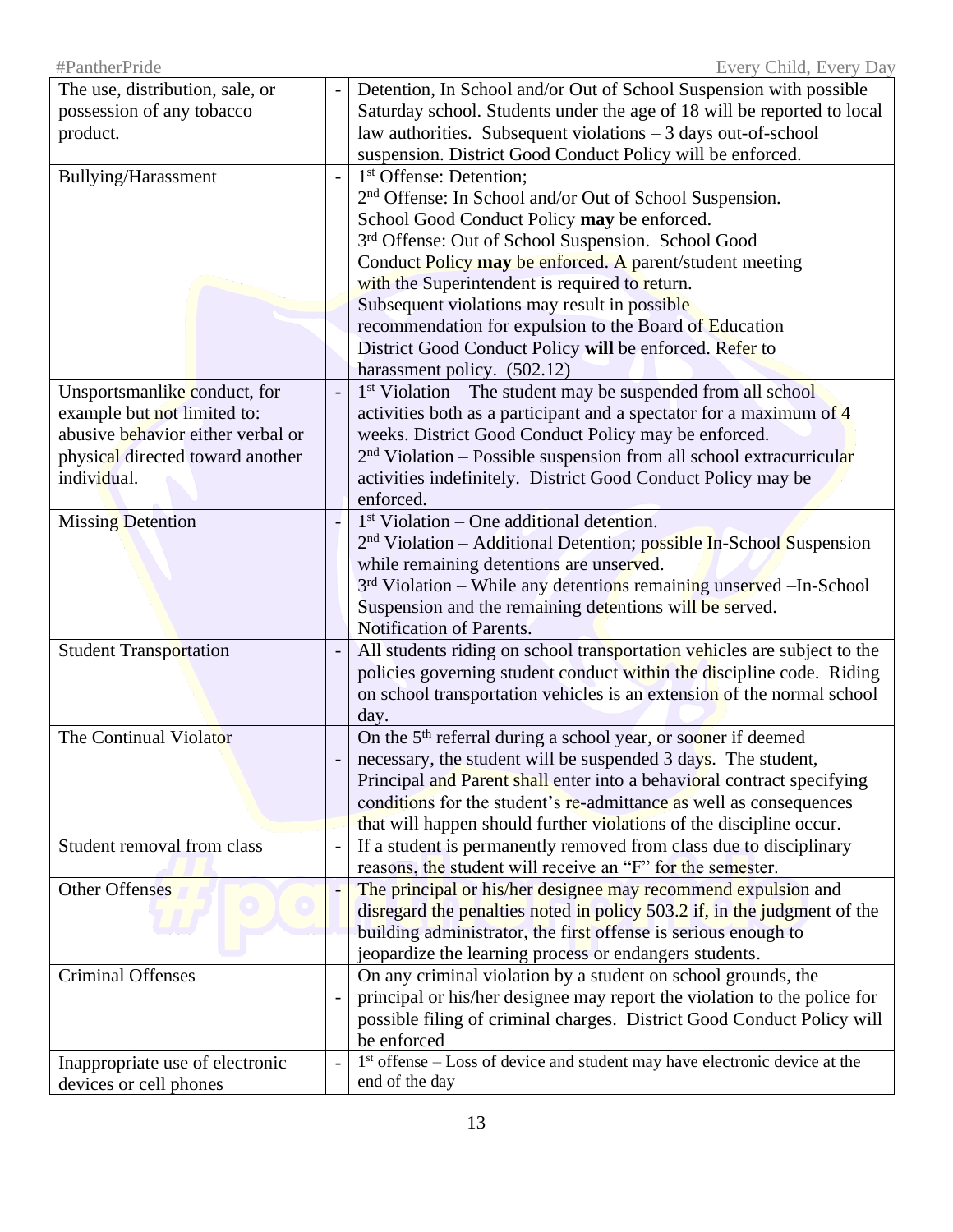| $4th$ offense – Student will be treated as a continual violator and may lose<br>privilege of using the electronic device for a specified period of time | $2nd$ offense – Parent or Guardian contact, detention, student may have<br>electronic device at the end of the day.<br>$3rd$ offense – Parent or Guardian contact, and the parent/guardian must pick<br>up the electronic device. In-School Suspension may be assigned along with |
|---------------------------------------------------------------------------------------------------------------------------------------------------------|-----------------------------------------------------------------------------------------------------------------------------------------------------------------------------------------------------------------------------------------------------------------------------------|
|                                                                                                                                                         | a detention and a Saturday In-School                                                                                                                                                                                                                                              |
|                                                                                                                                                         |                                                                                                                                                                                                                                                                                   |
|                                                                                                                                                         |                                                                                                                                                                                                                                                                                   |

### **Good Conduct (Board Policy 503.4)**

Extra-curricular activities in the Logan-Magnolia School District are an integral part of the total education of students and are a privilege, not a right. Good conduct is an expectation of students who represent the Logan-Magnolia School in co-curricular and extra-curricular activities. Therefore, all students in grades 7 through 12 who wish to exercise the privilege of participating in such activities must conduct themselves in accordance with board policy and must refrain from activities that are illegal, unhealthy, or inappropriate. Participation in these activities is a privilege conditioned upon meeting the eligibility criteria established by the board, administration, and individual activity coaches and sponsors.

The activities director, in conjunction with the building principal, shall effect the enforcement of this policy, and shall keep records of violations of the Good Conduct Rule. To the extent possible, the periods of ineligibility shall be the same for equivalent violations and shall be enforced immediately after the appropriate administrator knows the violation. If a student is not currently involved in an activity, or if insufficient time remains with the season or activity for the student to serve the entire period of ineligibility, the student will be subject to completing the period of ineligibility during the next season or activity. Penalties for the Good Conduct rule remain in effect throughout a student's jr. high years but will not follow the student into high school. Once a student begins high school extra curricular activities, the student is considered a high school student and the penalties for the Good Conduct rule start over.

During any period of ineligibility, the student must attend practice and all competitive events. The student, however, cannot take part in the competitive event during his/her ineligibility period. The eligibility policy shall be included in the student handbook, and all students, grades 7-12, shall receive a copy of this publication at the beginning of each school year.

For purposes of this policy, "activity," as opposed to "athletic," shall be defined to mean those school-sponsored events that are non-graded and occur outside the normal school day. "Extracurricular" refers to those school activities not taught in the classroom, though functioning under the guidance of the faculty. "Co-curricular" refers to those school activities in which a student does not receive academic credit(s) while participating, such as instrumental and vocal music, drama, speech, etc.

Any student who, after a hearing during which the student shall be confronted with the allegation, the basis of the allegation, and given an opportunity to tell the student's side, is found to have violated the school's Good Conduct Rule will be deemed ineligible for a period of time as described below. A student may lose eligibility under the Good Conduct Rule for any of the following behaviors:

- Possession, use, **sale**, or purchase of tobacco products, regardless of the student's age.
- Possession, use, **sale** or purchase of alcoholic beverages, including beer and wine.
- Possession, use, **sale** or purchase of drugs.
- Possession, use or distribution of pornographic material
- Engaging in an act resulting in arrest or citation in the criminal or juvenile court system, excluding minor traffic offenses.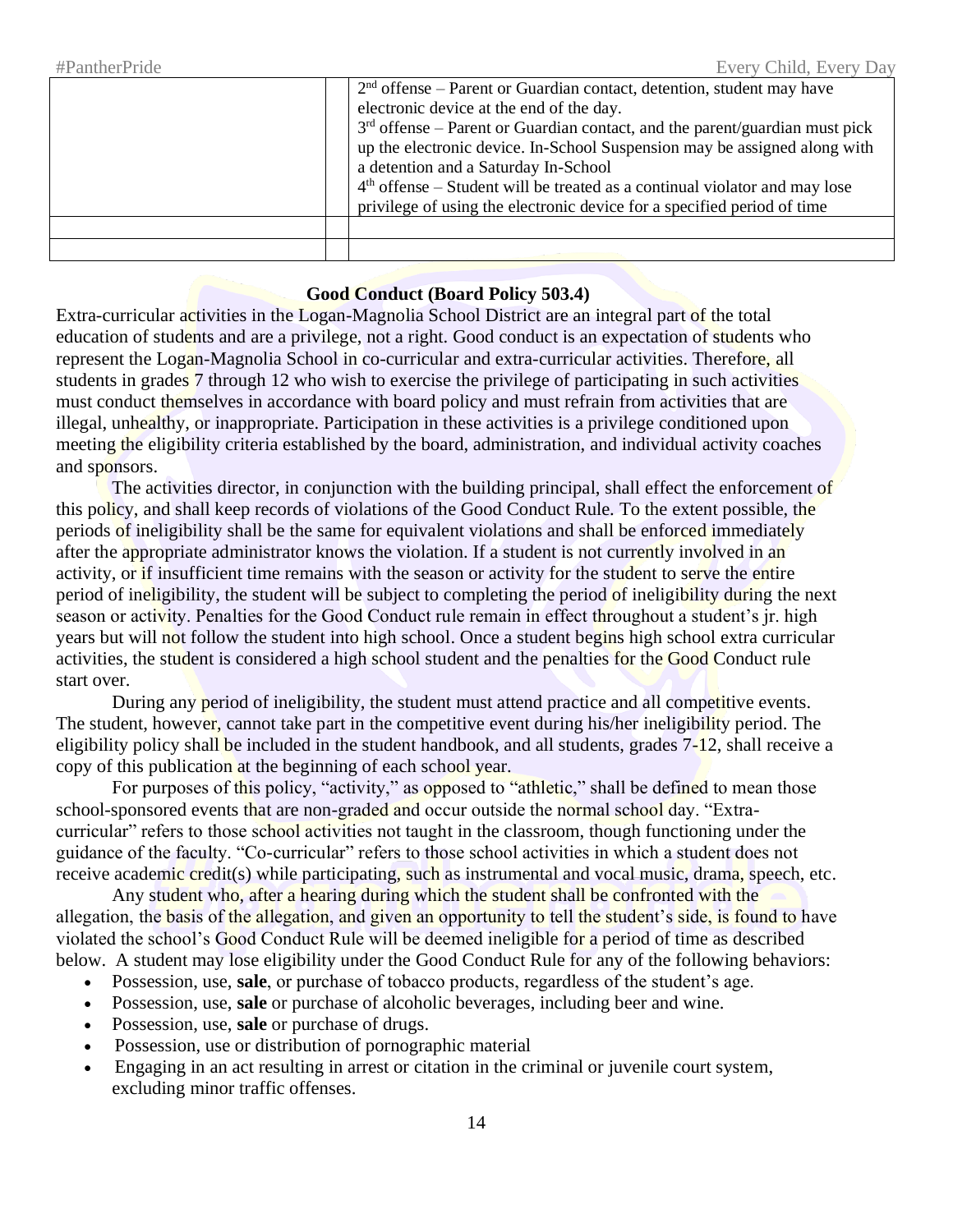- Possession, use or distribution of cyber bullying, harassing material, of or to a minor, regardless of the student age while at school or attending a school event;
- Exceedingly inappropriate or offensive conduct such as assaulting staff or students, gross insubordination (talking back or refusing to cooperate with authorities), hazing or harassment of others. Such harassment does not have to rise to the level of violating the school's antibullying/harassment policy, but rather may include inappropriate and/or disparaging comments to or about others, whether made verbally, in writing, or by electronic means (e.g., text messages, electronic mail, or posting on social networking sites). Examples of such harassment includes, but is not limited to: threats; inappropriate comments about the traits of an individual or group; creating parodies to make fun of others; posting or otherwise sharing potentially embarrassing photographs, drawings, video, or depictions of others without permission. NOTE: This could include group conduct!

Logan-Magnolia will honor good conduct violations from other schools. Any student entering our district ineligible to participate in extra-curricular or co-curricular activities will have to complete the period of ineligibility before participating at Logan-Magnolia.

## **Penalties**

The Administration enforces the Good Conduct Policy when they receive a report from: Student selfreport, student's parents report their student, law enforcement or a staff member who has witnessed the violation. Any student who, after a hearing before the administration, is found, by substantial evidence, to have violated the Good Conduct Rule as described above during the school year or summer is subject to the loss of eligibility, as follows:

- First Offence: Within the student's jr. high or high school careers  $-1/3$  of the athletic season initiated with the first performance or event and six weeks of co-curricular and extra-curricular activities. The student may have his/her co-curricular and extra-curricular ineligibility reduced to three weeks if the student completes 15 hours of community service.
- Second Offence: Within the student's jr. high or high school careers one full athletic season initiated with the first performance or event and twelve weeks of co-curricular and extracurricular activities. TThe student may have his/her co-curricular and extra-curricular ineligibility reduced to six weeks if the student completes 30 hours of community service
- Third Offence: Or more offenses within the student's jr. high or high school career one year of ineligibility from all athletics and co-curricular and extra-curricular activities.

Additionally, if a student is not currently involved in an activity, or if insufficient time remains within the season or activity for the student to serve the entire period of ineligibility, the student will be subject to completing the period of ineligibility during their next season or activity. A student must also remain in good standing and complete a season in order to fulfill the consequences for a violation.

Community service may be utilized to reduce the number of weeks a student is ineligible to attend co-curricular and extracurricular activities. The community service must be pre-approved by the building principal or district superintendent, must be completed within the Logan or Magnolia communities with a non-family member to supervise, and must be independent of any course required community service. Signed documentation of the completed community service must be submitted to the building principal or district superintendent for final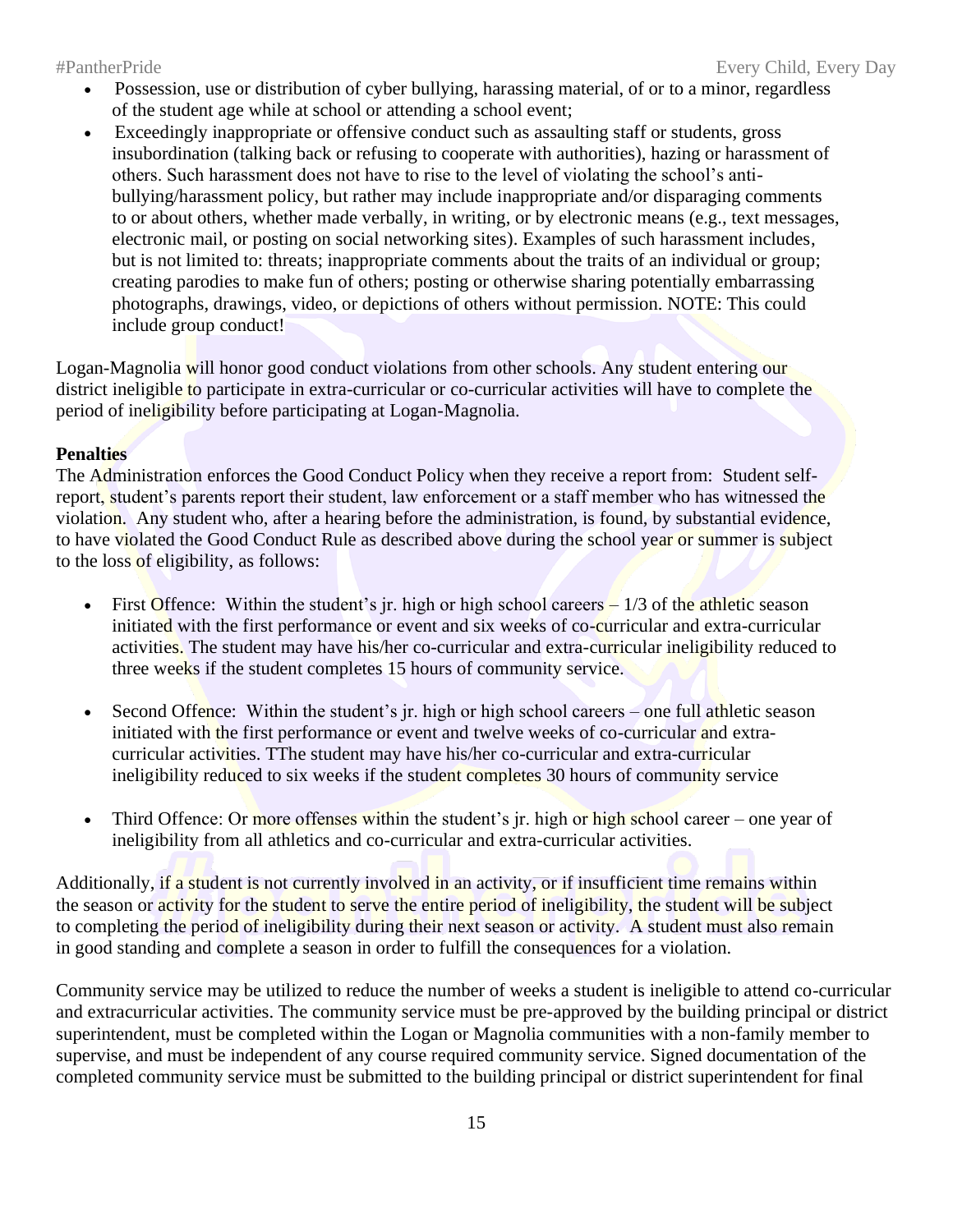approval of hours. If the community services hours are not completed within the three weeks, the student will remain ineligible until the full community service hours are completed.

A student who has had a  $2<sup>nd</sup>$  offense of the Good Conduct Policy for an alcohol or drug related offense will be required to have a drug/alcohol evaluation at the student's or parent/guardian expense to be reinstated after his/her penalty is served and, if recommended, treatment from a recognized substance abuse facility at the student's or parent/guardian's expense. The student who seeks an evaluation and agrees to waive the confidentiality to allow the facility to report back to the superintendent or his designee regarding recommendations for treatment or follow-up care will be eligible for re-instatement after the penalty is served. If the student or parent/guardian does not wish to have the evaluation or follow the after care program, the student's eligibility will not be re-instated.

### **Appeal Action**

Any student who is found by the administration to have violated the Good Conduct Rule may appeal this determination to the superintendent by contacting the superintendent's office within three (3) days of being advised of the violation. The penalty will be in effect pending the superintendent's decision. If the student is still dissatisfied, he or she may appeal to the school board by filing a written appeal with the board secretary at least two working days prior to the next regularly scheduled board meeting. The review by the board will be in closed session unless the student's parent (or the student if the student is 18) requests an open session. The grounds for the appeal to the school board are limited to the following:

- The student did not violate the Good Conduct Rule
- The student was given inadequate due process in the investigation and determination
- The penalty is in violation of the Handbook Rule or Board Policy

The penalty will remain in effect pending the outcome of the meeting with the board. If the superintendent or school board reverses the decision of the building administrator, the student shall be immediately eligible, and shall have any record of the ineligibility period and violation deleted from the student's record.

### **ANTI-BULLYING/HARASSMENT POLICY (Guidance for Board Policy 502.12)**

Harassment and bullying of students and employees are against federal, state and local policy, and are not tolerated by the Logan-Magnolia School District and its School Board. The board is committed to providing all students with a safe and civil school environment in which all members of the school community are treated with dignity and respect. To that end, the board has in place policies, procedures, and practices that are designed to reduce and eliminate bullying and harassment as well as processes and procedures to deal with incidents of bullying and harassment. Bullying and harassment of students by students, school employees, and volunteers who have direct contact with students will not be tolerated in the school or school district.

The Logan-Magnolia School District and its School Board prohibits harassment, bullying, hazing, or any other victimization, of students, based on any of the following actual or perceived traits or characteristics, including but not limited to, age, color, creed, national origin, race, religion, marital status, sex, sexual orientation, gender identity, physical attributes, physical or mental ability or disability, ancestry, political party preference, political belief, socioeconomic status, or familial status. Harassment against employees based upon race, color, creed, sex, sexual orientation, gender identity, national origin, religion, age or disability is also prohibited.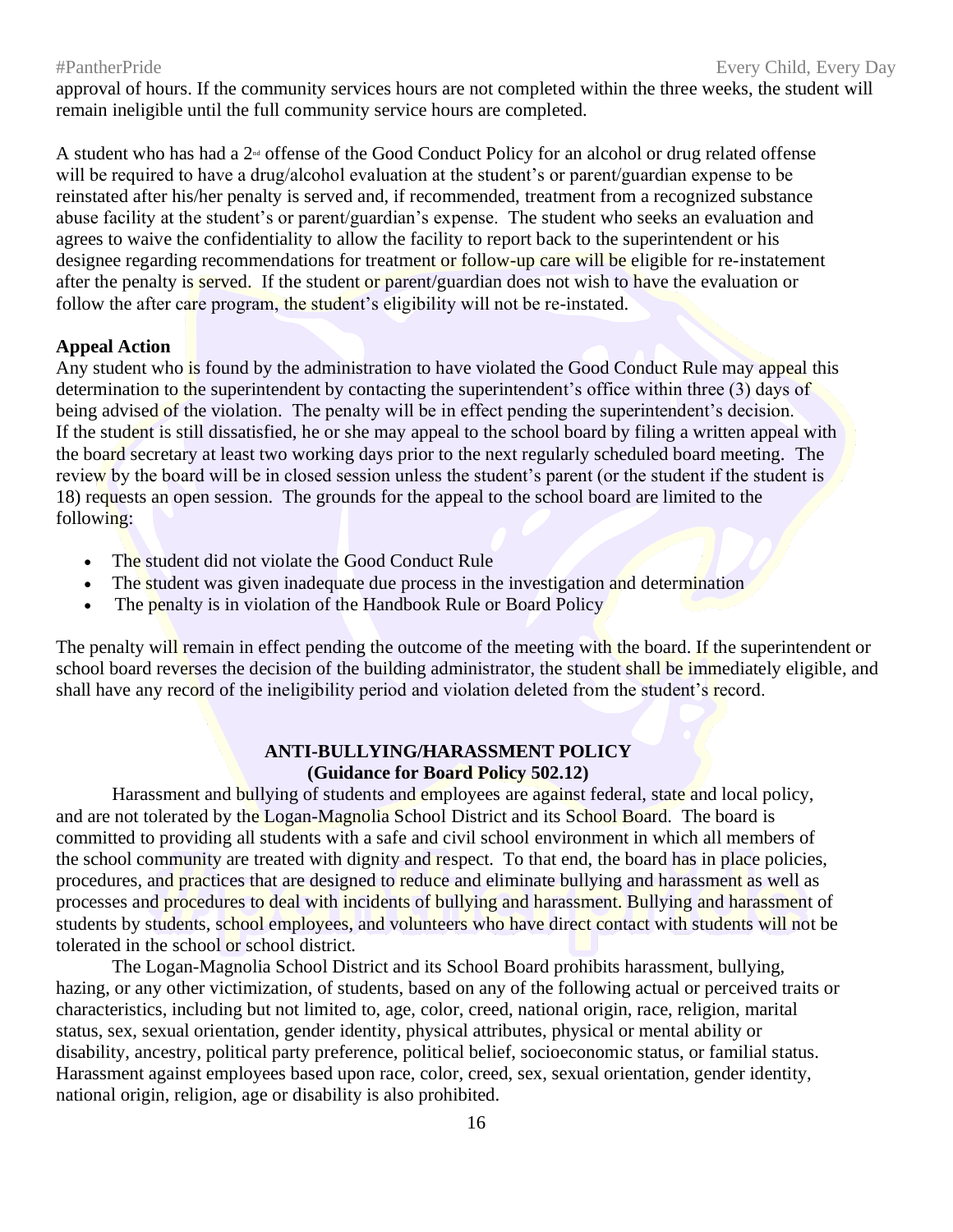This policy is in effect while students or employees are on property within the jurisdiction of the board; while on school-owned or school-operated vehicles; while attending or engaged in schoolsponsored activities; and while away from school grounds if the misconduct directly affects the good order, efficient management and welfare of the school or school district.

If, after an investigation, a student is found to be in violation of this policy, the student shall be disciplined by appropriate measures up to, and including, suspension and expulsion. If, after an investigation, a school employee is found to be in violation of this policy, the employee shall be disciplined by appropriate measures up to, and including, termination. If, after an investigation, a school volunteer is found to be in violation of this policy, the volunteer shall be subject to appropriate measures up to, and including, exclusion from school grounds. "Volunteer" means an individual who has regular, significant contact with students.

Harassment and bullying mean any electronic, written, verbal, or physical act or conduct toward a student which is based on any actual or perceived trait or characteristic of the student and which creates an objectively hostile school environment that meets one or more of the following conditions:

- $\triangleright$  Places the student in reasonable fear of harm to the student's person or property;
- $\triangleright$  Has a substantially detrimental effect on the student's physical or mental health;
- $\triangleright$  Has the effect of substantially interfering with the student's academic performance; or
- $\blacktriangleright$  Has the effect of substantially interfering with the student's ability to participate in or benefit from the services, activities, or privileges provided by a school.

"Electronic" means any communication involving the transmission of information by wire, radio, optical cable, electromagnetic, or other similar means. "Electronic" includes but is not limited to;

- $\triangleright$  communication via electronic mail;
- ➢ internet-based communications;
- $\triangleright$  pager service, cell phones, electronic text messaging or similar technologies.

Harassment and bullying may include, but are not limited to, the following behaviors and circumstances:

- $\triangleright$  Verbal, nonverbal, physical or written harassment, bullying, hazing, or other victimization that have the purpose or effect of causing injury, discomfort, fear, or suffering to the victim;
- $\triangleright$  Repeated remarks of a demeaning nature that have the purpose or effect of causing injury, discomfort, fear, or suffering to the victim;
- $\triangleright$  Implied or explicit threats concerning one's grades, achievements, property, etc. that have the purpose or effect of causing injury, discomfort, fear, or suffering to the victim;
- $\triangleright$  Demeaning jokes, stories, or activities directed at the student that have the purpose or effect of causing injury, discomfort, fear, or suffering to the victim;
- ➢ Unreasonable interference with a student's performance;
- ➢ Creation of an intimidating, offensive, or hostile learning environment.

Sexual harassment means unwelcome sexual advances, requests for sexual favors, or other verbal or physical conduct of a sexual nature when:

- $\triangleright$  Submission to the conduct is made either implicitly or explicitly a term or condition of the student's education or benefits;
- $\triangleright$  Submission to or rejection of the conduct by a school employee is used as the basis for academic decisions affecting that student; or
- $\triangleright$  The conduct has the purpose or effect of substantially interfering with the student's academic performance by creating an intimidating, hostile, or offensive education environment.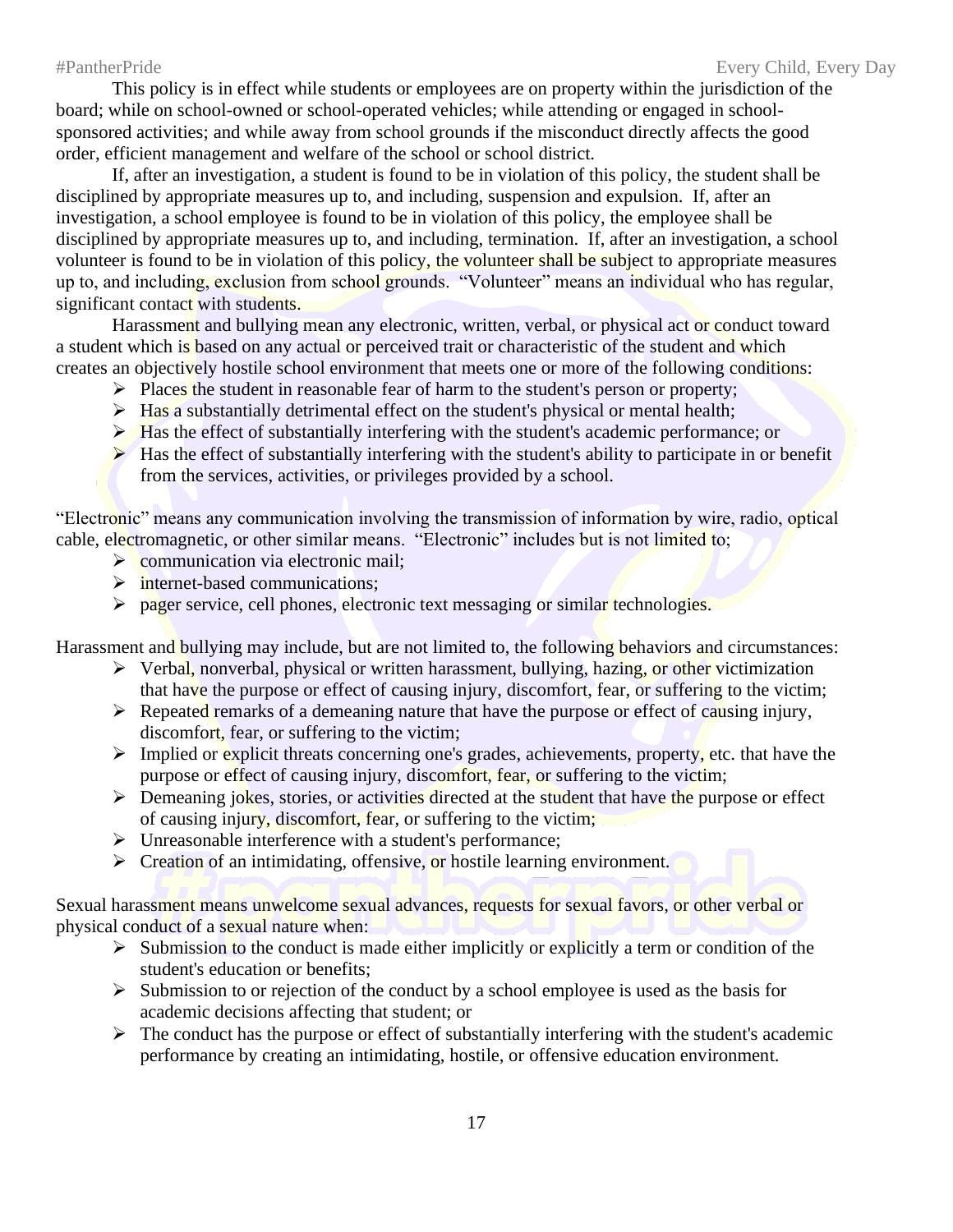Type of conduct which are prohibited in the District and which may constitute sexual harassment whether intent to harm is evident include, but are not limited to:

- ➢ Unwelcome sexual flirtations or propositions
- ➢ Sexual slurs, leering, epithets, threats, verbal abuse, derogatory comments or sexually
- $\triangleright$  Degrading descriptions
- ➢ Graphic verbal comments about an individual's body, or overly personal conversation
- ➢ Sexual jokes, notes, stories, drawings, pictures or gestures
- $\triangleright$  Spreading sexual rumors
- ➢ Teasing or sexual remarks about students enrolled in a predominantly single-sex class
- $\triangleright$  Touching an individual's body or clothes in a sexual way
- ➢ Purposefully cornering or blocking normal movements
- $\triangleright$  Flashing or mooning others
- $\triangleright$  Displaying sexually suggestive objects
- $\triangleright$  Creating sexually suggestive vocalizations.
- $\triangleright$  Calling others gay or lesbian

In situations between students and school officials, faculty, staff, or volunteers who have direct contact with students, bullying and harassment may also include the following behaviors:

- $\triangleright$  Requiring that a student submit to bullying or harassment by another student, either explicitly or implicitly, as a term or condition of the targeted student's education or participation in school programs or activities;
- $\triangleright$  Requiring submission to or rejection of such conduct as a basis for decisions affecting the student.

Any person who promptly, reasonably, and in good faith reports an incident of bullying or harassment under this policy to a school official, shall be immune from civil or criminal liability relating to such report and to the person's participation in any administrative, judicial, or other proceeding relating to the report. Individuals who knowingly file a false complaint may be subject to appropriate disciplinary action.

Retaliation against any person, because the person has filed a bullying or harassment complaint or assisted or participated in a harassment investigation or proceeding, is also prohibited. Individuals who knowingly file false harassment complaints and any person who gives false statements in an investigation shall be subject to discipline by appropriate measures, as shall any person who is found to have retaliated against another in violation of this policy. Any student found to have retaliated in violation of this policy shall be subject to measures up to, and including, suspension and expulsion. Any school employee found to have retaliated in violation of this policy shall be subject to measures up to, and including, termination of employment. Any school volunteer found to have retaliated in violation of this policy shall be subject to measures up to, and including, exclusion from school grounds.

The school or school district will promptly and reasonably investigate allegations of bullying or harassment. The Level I Investigator(s), Bailey Krueger and Annie Coberly, will be responsible for handling all complaints by students alleging bullying or harassment. The Level I Investigator(s), Bailey Krueger and Annie Coberly, will be responsible for handling all complaints by employees alleging bullying or harassment.

It also is the responsibility of the superintendent, in conjunction with the investigator and principals, to develop procedures regarding this policy. The superintendent also is responsible for organizing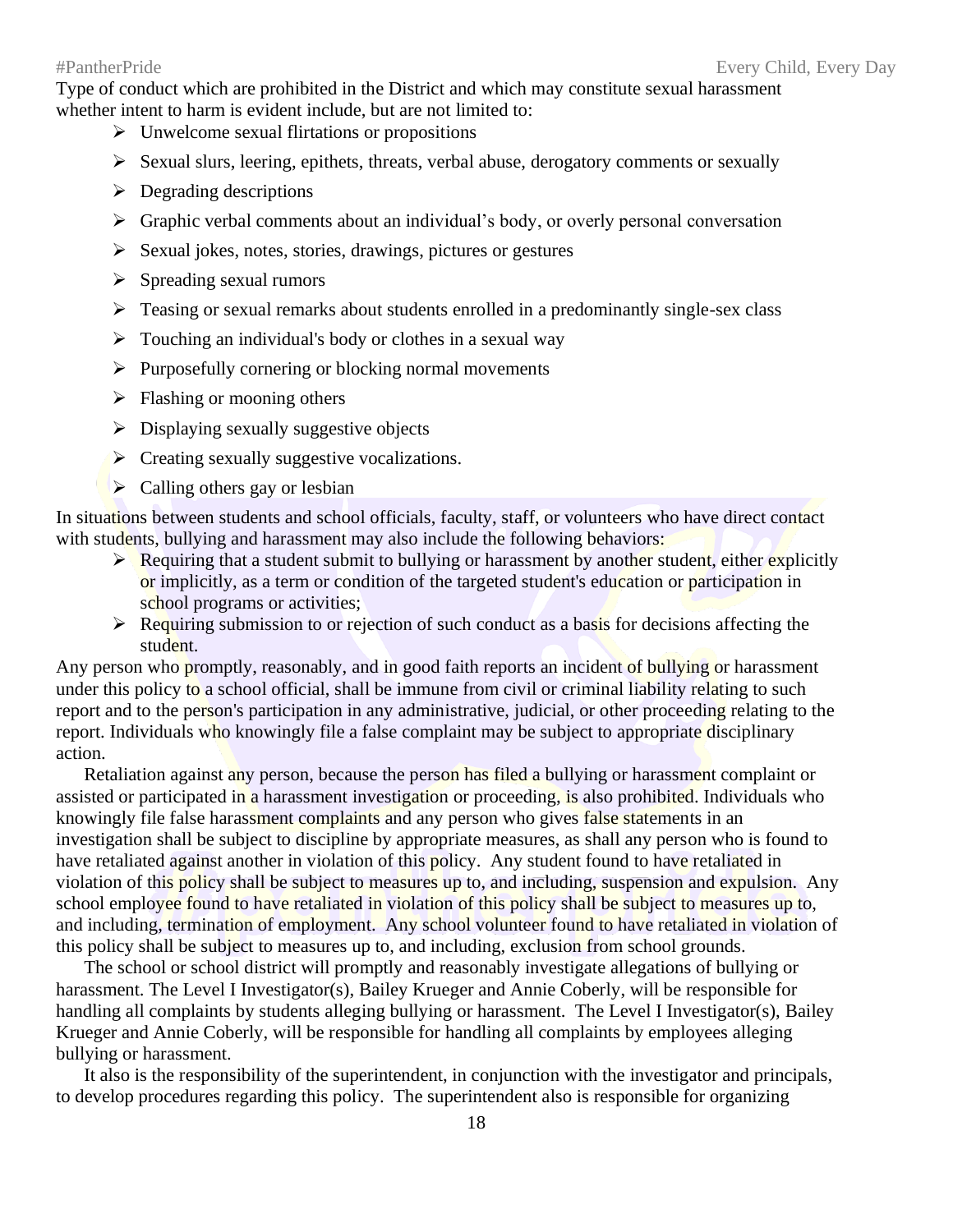training programs for students, school officials, faculty, staff, and volunteers who have direct contact with students. The training will include how to recognize harassment and what to do in case a student is harassed. It will also include proven effective harassment prevention strategies. The superintendent will also develop a process for evaluating the effectiveness of the policy in reducing bullying and harassment. The superintendent shall report to the board on the progress of reducing bullying and harassment.

### **Abuse of Students By School District Employees**

Physical or sexual abuse of students, including inappropriate and intentional sexual behavior, by employees will not be tolerated. Employees found in violation of this policy will be subject to disciplinary action up to and including discharge. The school district will respond promptly to allegations of abuse of students by school district employees by investigating or arranging for the investigation of an allegation. The processing of a complaint or allegation will be handled confidentially to the maximum extent possible. Employees are required to assist in the investigation when requested to provide information and to maintain the confidentiality of the reporting and investigation process.

The school district has appointed a Level I investigator, High School Counselor Bailey Krueger and alternate Level I investigator, Annie Coberly. The school district has also arranged for a trained, experienced professional to serve as the Level II investigator. The Level I investigator and alternate will be provided training in the conducting of an investigation at the expense of the school district.

## **Internet/Computer/Electronic Devices Appropriate Use**

Technology is a vital part of the school district curriculum and the Internet and computers/electronic devices will be made available to employees and students. Appropriate and equitable use of the Internet and electronic devices will allow employees and students to access resources unavailable through traditional means.

Students will be able to access the Internet and electronic devices for educational purposes through their teachers and other school employees. Individual student accounts and electronic mail addresses will be issued to students each school year. Even if a student already has an electronic mail address at home, he/she will be given a school account to use for academic purposes only. Students will NOT be permitted to access and/or use their personal email address to send and receive mail at school.

The Internet and electronic devices can provide a vast collection of educational resources for students and employees. The Internet is a global network that makes it impossible to control all available information. Because information appears, disappears and changes constantly, it is not possible to predict or control what students may locate. The school district makes no guarantees as to the accuracy of information received on the Internet. Although students will be under staff supervision while on the network, it is not possible to constantly monitor individual students and what they are accessing on the network. Some students might encounter information that may not be of educational value. Student Internet and computer/iPad access records will adhere to guidelines set forth by the Educational Rights and Privacy Act.

Consequences for violating the Internet/Computer Use Policy may include, but are not limited to, suspension from or revocation of Internet or computer use at school.

## **Internet/Computer Appropriate Use Policy (Board Policy 508.8)**

#### **Responsibility for Internet/Computer Appropriate Use**

 $\triangleright$  The authority for appropriate use of electronic Internet/Computer resources is delegated to supervising staff members. It is a collaboration of private, public, educational, governmental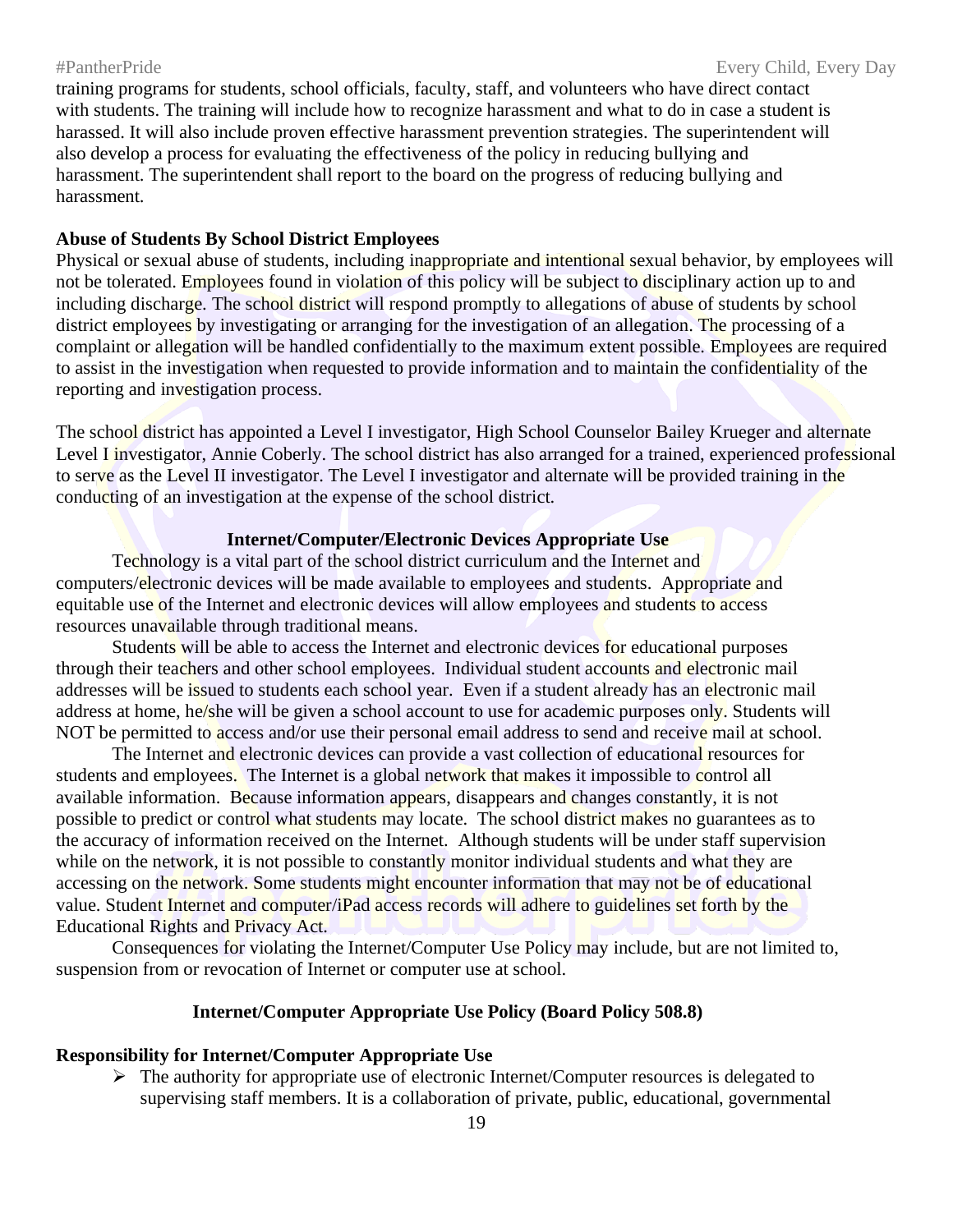and industrial sponsored networks whose operators cooperate to maintain the network infrastructure.

- $\triangleright$  Instruction in the proper use of the Internet/Computer system will be available to employees who will then provide similar instruction to their students.
- ➢ Students are expected to practice appropriate use of the Internet/Computer and violations may result in discipline up to and including suspension.

## **Internet/Computer Access**

- ➢ Access to the Internet/Computer is available to staff members and students as a source of information and a vehicle of communication.
- ➢ Employees and students will be instructed on the appropriate use of the Internet and electronic devices.
- $\triangleright$  Students will be able to access the Internet/Computer through supervising staff members. Individual student accounts and electronic mail addresses may be issued to students each year.
	- ➢ Making Internet/Computer access available to students carries with it the potential that some students might encounter information that may not be appropriate for students. However, on a global network, it is impossible to control all materials. Because information on the Internet/Computer appears, disappears and changes, it is not possible to predict or control what students may locate.
- ➢ It is a goal to allow teachers and students access to the rich opportunities on the Internet while protecting the rights of students and parents who choose not to risk exposure to questionable material.
- $\triangleright$  The smooth operation of the network relies upon the proper conduct of the end users who must adhere to strict guidelines that require efficient, ethical and legal utilization of network resources.
- $\triangleright$  To reduce unnecessary system traffic, some websites, services, or features may be disabled or restricted at the school district's discretion.
- $\triangleright$  Transmission of material, information or software in violation of any board policy or regulation is prohibited.
- ➢ System users will perform a virus check on downloaded files to avoid spreading computer viruses as well as make reasonable efforts to avoid malware or other malicious files or services.
- $\triangleright$  The school district makes no guarantees as to the accuracy of information received on the Internet.

## **Understood Permission to use Internet/Computer**

**Example 1** Parents/guardians shall grant permission for their student to use the Internet/Computer unless a formal excusal request is signed to deny their child(ren)'s usage.

## **Student use of the Internet/Computer**

- ➢ Equal Opportunity
	- $\triangleright$  The Internet/Computer shall be available to all students within the school district through direct and indirect staff supervision. The amount of time available for each student may be limited to the number of available terminals and the demands for each terminal.
	- $\triangleright$  The use of the network is a privilege and may be taken away for violation of board policy or regulations. As users of the Internet/Computer, students may be allowed access to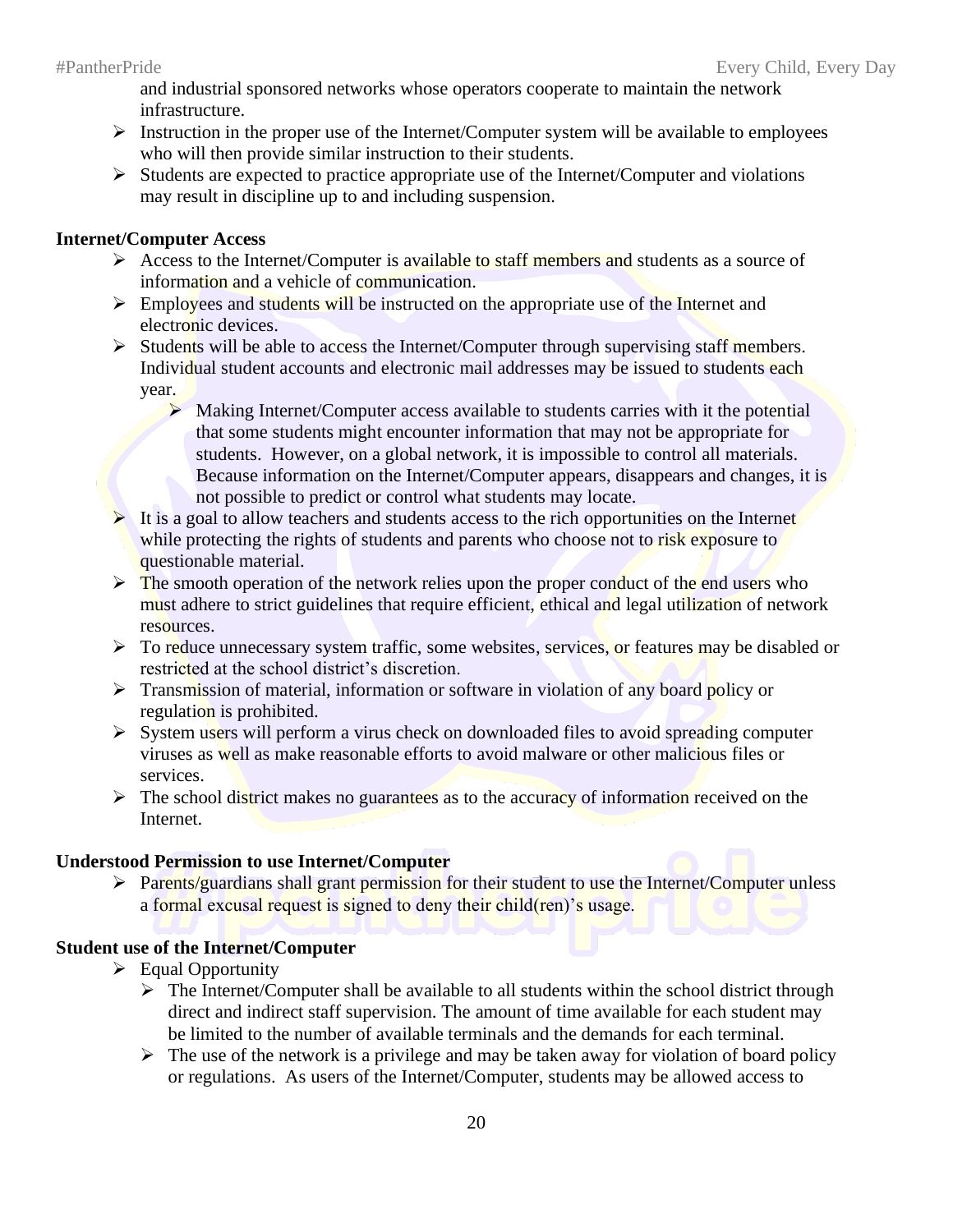other networks. Each network may have its own set of policies and procedures. It is the user's responsibility to abide by the policies and procedures of these other networks.

- ➢ Students shall adhere to on-line protocol:
	- $\triangleright$  Respect all copyright and license agreements.
	- $\triangleright$  Cite all quotes, references and sources.
	- ➢ Remain on the system long enough to get needed information, then exit the system.
	- ➢ Apply the same privacy, ethical and educational considerations utilized in other forms of communication.
	- $\triangleright$  Use the Internet/computer appropriately.
- $\triangleright$  Student access for electronic mail will be through the district's Google Apps account. Students will adhere to the following guidelines:
	- ➢ Private messages may not be sent from the student's account. The district staff will monitor emails and documents sent from and stored on student accounts and are authorized to read all email sent from student email accounts;
	- $\triangleright$  Delete unwanted messages immediately:
	- ➢ Use of objectionable language is prohibited;
	- $\triangleright$  Always sign messages;
	- ➢ Always acknowledge receipt of a document or file.
- ➢ Restricted Material
	- ➢ Students shall not intentionally access or download any text file or picture or engage in any conference that includes material which is obscene, libelous, indecent, vulgar, profane or lewd; advertises any product or service not permitted to minors by law; constitutes insulting or fighting words, the very expression of which injures or harasses others; or presents a clear and present likelihood that, either because of its content or the manner of distribution, it will cause material and substantial disruption of the proper and orderly operation and discipline of the school or school activities or will cause the commission of unlawful acts or the violation of lawful school regulations.
- ➢ Unauthorized Costs
	- $\triangleright$  If a student gains access to any service via the Internet/Computer that has a cost involved, or if a student incurs other types of costs, the student accessing such a service will be responsible for those costs.

## **Internet/Computer Appropriate Use Violation Notice**

Students who access restricted items on the Internet/Computer shall be subject to the appropriate action described in board policy or regulations or the following consequences:

## **1. First Violation**

A verbal and written "Warning First Violation" notice will be issued to the student. The student may lose all Internet/Computer access privileges for a period of up to 3 weeks at the discretion of the supervising staff member and/or principal. Communication from the supervising teacher explaining the incident will occur within 24 hours. A copy of the notice will also be mailed to the student's parent/guardian and a copy will be provided to the building principal.

## **2. Second Violation**

A verbal and written "Second Violation" notice will be issued to the student. The student shall forfeit may lose all Internet/Computer privileges for a period of up to 9 weeks at the discretion of the supervising staff member and/or principal. Communication from the supervising teacher explaining the incident will occur within 24 hours. A copy of the notice will also be mailed to the student's parent/guardian and a copy will be provided to the building principal.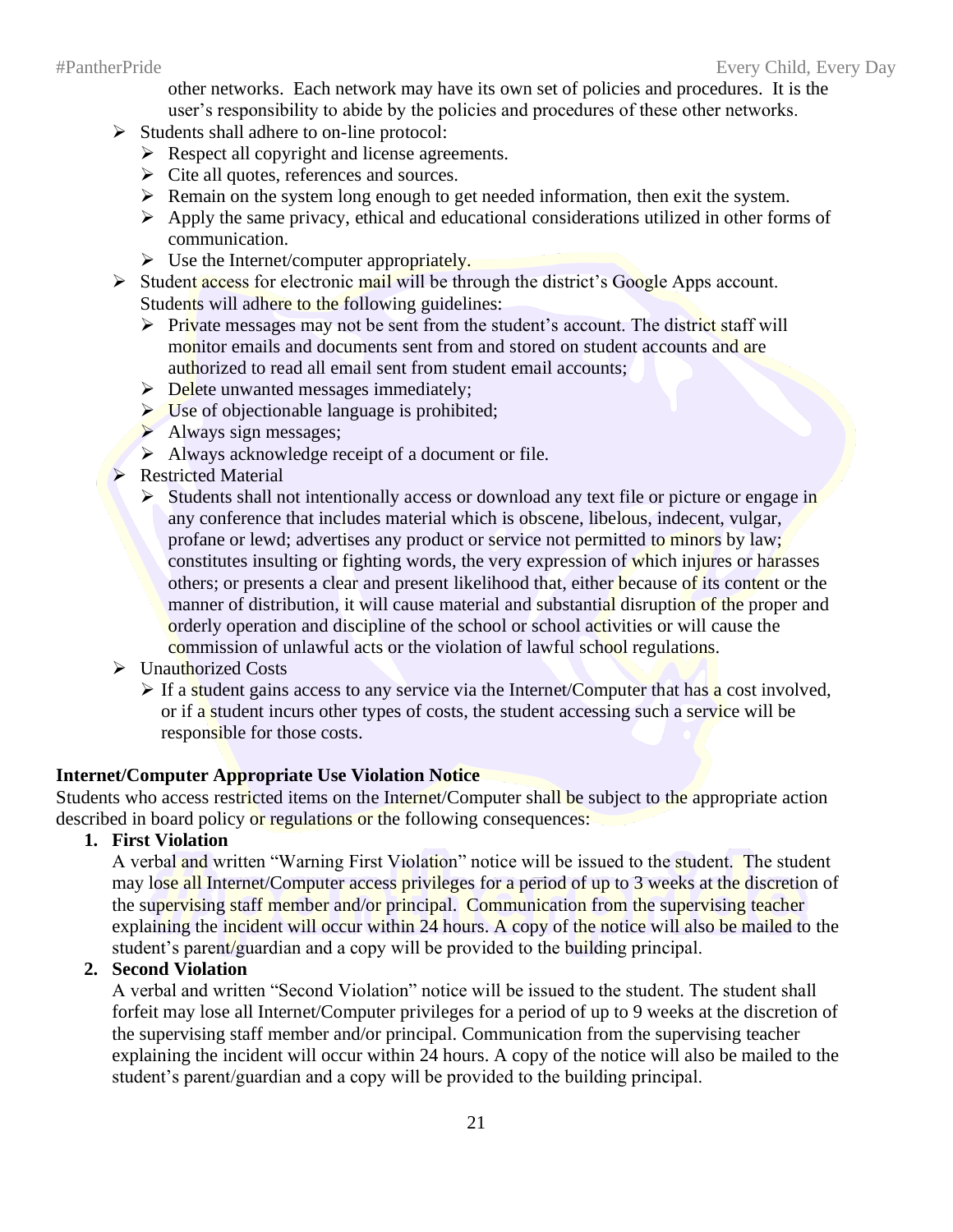A verbal and written "Third Violation" notice will be issued to the student. The student may be treated as a habitual violator and lose all Internet/Computer privileges for a period of up to 18 weeks or beyond at the discretion of the supervising staff member and/or principal. Communication from the supervising teacher to explain the incident and to schedule a meeting with the student, parent, supervising teacher, and building principal will occur within 24 hours. A copy of the notice will also be mailed to the student's parent/guardian and a copy will be provided to the building principal.

Severe violations may result in accelerating this process and/or privileges may be denied. Violations and consequences will carry over to the following school year. Students identified as "Habitual Violators" may be denied access to school Internet and electronic devices.

## **CHROMEBOOK ACCEPTABLE USE POLICY**

## **STUDENT CHROMEBOOK**

The purpose of this policy is to define expectations for all users. The focus of Chromebook 1:1 program at Logan-Magnolia Community School District is to provide equitable access to digital tools and resources for our students. Excellence in education requires that technology be seamlessly integrated throughout the educational program. Increasing access to technology is essential for that future, and one of the learning tools of these twenty-first century students is the use of the Chromebook. The individual use of the Chromebook is a way to empower students to maximize their full potential and to prepare them for college and the workplace. Learning results from the continuous dynamic interaction among students, educators, parents and the extended community. Technology immersion does not diminish the vital role of the teacher. To the contrary, it transforms the teacher from a director of learning to a facilitator of learning. Effective teaching and learning with a Chromebook integrates technology into the curriculum anytime, anyplace. The policies, procedures and information within this document apply to all mobile devices used at Logan-Magnolia Community School District, including any other device considered by the Administration to come under this policy. Teachers may set additional requirements for use in their classroom.

### **RECEIVING & CHECK-IN OF YOUR CHROMEBOOK**

Chromebooks and accessories will be distributed each fall during the first week of school. Chromebooks and accessories will be returned during the final week of school so they can be checked for serviceability. If a student transfers out of the Logan-Magnolia Community School District during the school year, the Chromebook and accessories will be returned at that time. Individual school Chromebooks and accessories must be returned to the LoMa Technology Department or designated room at the end of each school year. Students who graduate early, withdraw, are suspended or expelled, or terminate enrollment at Logan-Magnolia for any other reason must return their individual school Chromebook on the date of termination. If a student fails to return the Chromebook at the end of the school year or upon termination of enrollment at Logan-Magnolia, that student will be subject to criminal prosecution or civil liability. The student will also pay the replacement cost of the iPad, or, if applicable, any fees that are deemed necessary. Failure to return the Chromebook will result in a theft report being filed with the Police Department. Possible fees for damage or loss:

- ➢ Chromebook Screen: \$140.00
- $\triangleright$  Charging Block & Chord: \$85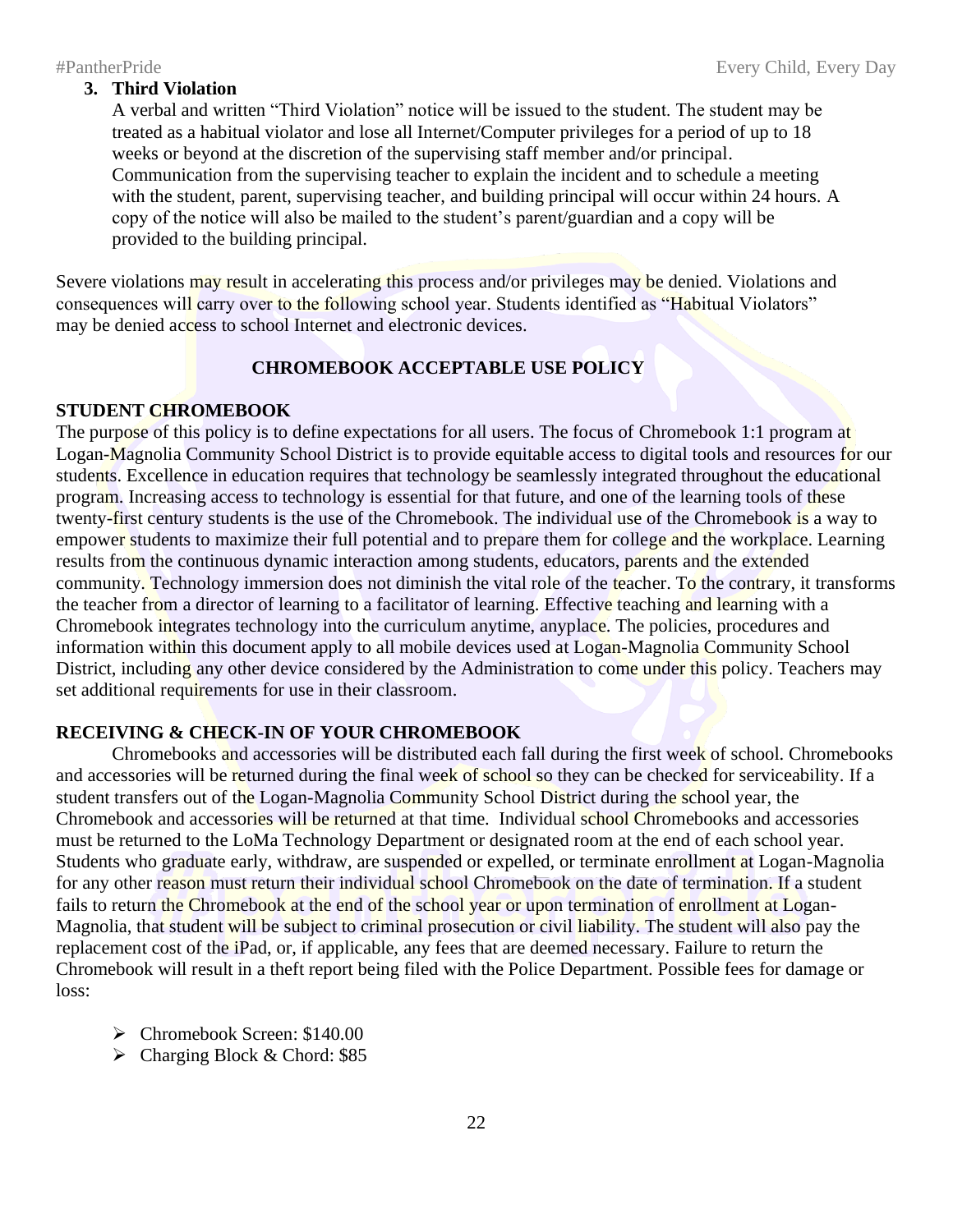Depending on damage, the cost may be higher. Missing keyboard keys may require a full keyboard replacement. If any part of the Chromebook is lost or damaged, it must be reported to the office immediately. We may be able to locate the device using our mobile device management system and in house repairs may be attempted to avoid fees, though these cannot be guaranteed.

### **LUNCH**

### **Lunchroom Procedures**

Because we have a closed campus, students must stay on campus during their lunch periods. Money for the hot lunch program offered by the school is to be turned in at the office before the school day begins. Students may also bring lunch from home if they so desire. Milk may be purchased during all lunch periods. Students who choose not to eat must still report to and remain in the lunchroom during their scheduled period. Going to the Media Center, music area, or a classroom instead of going to the lunchroom is not permitted unless prior approval is received from the building principal.

### **Lunch Account**

Notification of Low or Negative Balance: The LoMa business office will contact parents/guardians via phone, email, letters and text when a student's balance reaches a low balance.

## **STUDENT SCHOLASTIC ACHIEVEMENT**

### **Academic Excellence Letter**

To earn an Academic Excellence Letter, a student must be enrolled in 6 full credit courses and must have earned a 3.50 GPA both semesters in an academic year. A student will earn a bar for each semester they meet the criteria. Students earning a 4.00 GPA will have a star attached to the award in lieu of a bar.

## **Honor Roll**

The Honor Roll will be prepared and published at the end of each semester grading period. A student must have an accumulated grade point average of 3.20-3.69 to be placed on the Silver Honor Roll and a 3.70-4.00 grade point average to be placed on the Gold Honor Roll.

## **ACADEMIC PROGRAM**

## **Credit for Courses**

Students who wish to graduate from Logan-Magnolia High School will be required to complete all semesters of academic credit to become eligible for graduation. All students enrolled in the school district must **carry at least six (6) academic classes per semester**. Withdrawing from a class after three days of the beginning of a grading period may be done so only with the permission of the instructor and the building principal.

### **Grade Reports**

Students receive progress reports every 4 weeks throughout the semester and a final report card at the end of the first and second semester. Parents and students are encouraged to view their child's progress online from our district web page [\(www.lomaschools.org\)](http://www.lomaschools.org/) and/or to contact teachers regarding their child's achievement. If you have concerns about grades, please talk to the teacher(s) to determine what needs to be done to improve the academic performance. Students who receive an "Incomplete" in a class at the end of a semester must make arrangements to complete the course work within a designated time frame in order to earn credit for the class. The teacher and the principal will determine the time frame. Failure to finish work after an "Incomplete" is assigned may result in a failing grade and a loss of credit.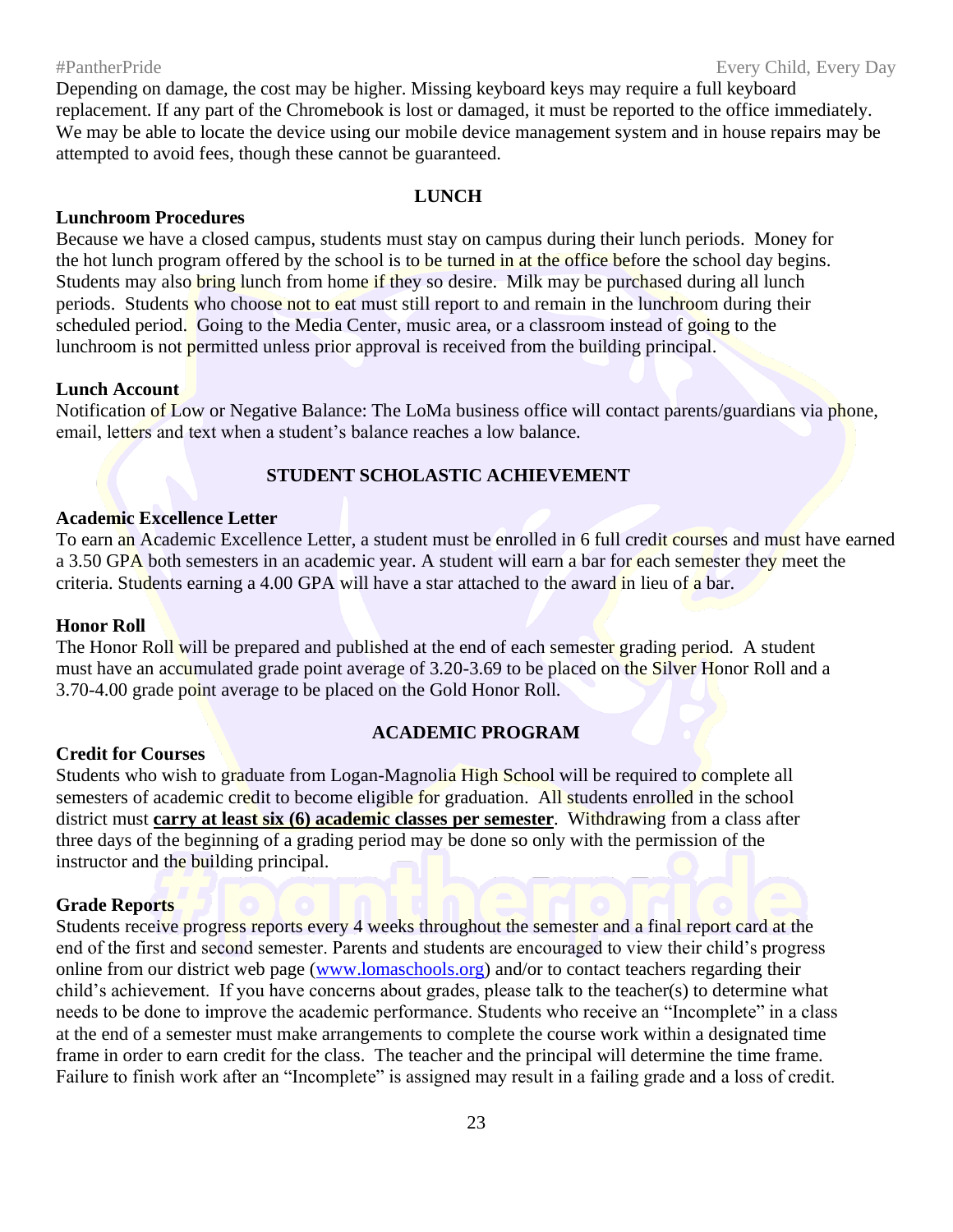## **Grading Scale**

The following grading scale is used in grades 7-12.

 $A = 100 - 91(100 = A +; 99 - 93 = A; 92 - 91 = A -)$   $D = 70 - 65(D +; 68 - 67 = D; 66 - 65 = D -)$ **B** = **90**  $\cdot$  **81**(90-89 = B+; 88-83 = B; 82-81 = B-) **F** = **64** - **0 CO**  $\overline{71}$ (C+; 78-73 = C; 72-71 = C-)

$$
C = 80 - 71(C+; 78-73 = C; 72-71 = C
$$

## **Graduation Requirements**

Students must successfully complete the courses required by the Board of Iowa Department of Education in order to graduate. Students who are in good standing and meet the graduation requirements set by the board are allowed to participate in the graduation ceremony and in senior activities. It is possible that students who are serving discipline at the time of the graduation ceremony or other senior activities will not be allowed to participate. Students are not required to participate in the graduation ceremony.

## **Graduation Credit Requirement (50 Credits)**

1 semester of Speech 1 semester elective 1 semester elective

## **8 semesters of Mathematics**

2 semesters of Algebra I **1 semester of Health** 2 semesters of math electives **19 elective semesters**

## **6 semesters of Science**

2 semesters of Physical Science 2 semesters of Biology 2 semesters of electives

## **8 semesters of English 6 semesters of Social Studies**

2 semesters of English 9 2 semesters of World History 2 semesters of English 10 2 semesters of American History 2 semesters of English 11 1 and 1 semester of American Government

2 semesters of Geometry **1 semester of Freshmen Seminar** 2 semesters of Algebra II **1 semester of Senior Seminar**

Graduation requirements for special education students will be in accordance with the prescribed course of study as described in their Individual Education Program (IEP). Prior to the special education student's graduation, the IEP team shall determine whether the graduation requirements have been met.

## **Dropping Classes**

Changes in schedules will be allowed when the request is the result of failure, work release, or unrealistic choice, provided that teachers involved have approved them and there is an opening in the selected class. Changes as a result of whim, low grades, etc., will not be allowed. It is essential that students consult with parents, teachers, and counselor to make sure that their course selections are realistic with their goals. **If a student wishes to drop a subject, it must be done within three school days after the start of the semester.**

## **ONLINE LEARNING**

## **Online Learning Student Expectations**

In the event of partial or full closing of the Logan-Magnolia Schools, we will utilize technology to ensure continuous learning. Should we move this format, the following are student expectations: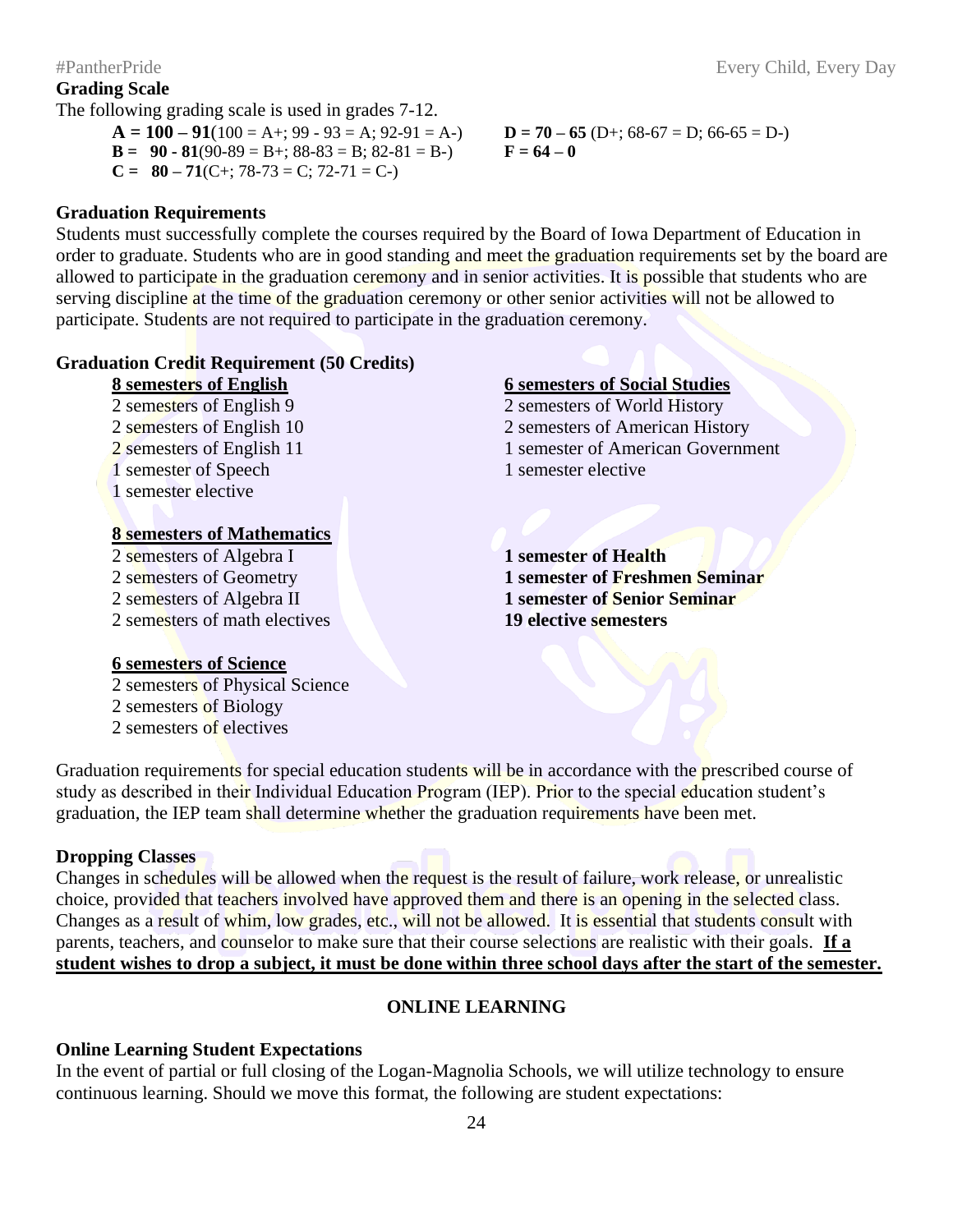- **Video:** Video must always be on with your face displayed unless otherwise directed by the teacher.
- **Background**: Use an appropriate or non-distracting background or a Zoom background. Students may not use a personal background.
- **Mute Audio:** To avoid background noise distractions, keep your audio muted at all times unless you are supposed to be speaking
- **Use Appropriate Language:** Both verbal and written language expectations are the exact same as in the classroom; if you wouldn't do it, say it, or write it in class, then you do not do it, say it, or write it in the online platform.
- **Group Chat:** All chats are to be written so everyone can view them. The use of private chat is prohibited unless specifically approved by the instructor.
- **Clothing:** The school dress code applies during video class time.
- **Behavior:** LoMa Student Expectations and #PantherPride are our behavioral guidelines in implementing the Logan-Magnolia CSD Technology Policy.

**Recording:** The class sessions may be recorded for future use. Students will have access to these recordings via Google Classroom. Students are to use them for educational purposes only. Screenshots of students and the development of memes are not permitted under any circumstances.

## **Edgenuity Course Guidelines**

Students at Logan-Magnolia may be allowed and/or required to take classes through an internet-based service for various reasons. Those reasons include, but are not limited to, credit recovery, schedule conflicts, and student needs. Currently, Logan-Magnolia offers internet-based courses through a program titled [Edgenuity.](https://www.edgenuity.com/) If a student is enrolled in an Edgenuity course for any reason the following guidelines will be followed:

- 1. Students must get a username and password from assigned school personnel.
- 2. Students must make adequate weekly progress in the course. If a student falls behind the adequate weekly progress they will be placed on the academic noncompliance list and may lose flex schedule privileges that apply.
- 3. Students must successfully complete 100% of the course work by the end of the grading period.
	- a) Classes are closed at the end of the academic day on the last day of the semester. (i.e. If the day ends at  $11:30$ , then that is considered the end of the academic day)
	- b) Second-semester seniors will be required to attend each day of school (full day) if course work is not completed upon seniors being released.
- 4. Students must successfully complete 100% of the course on time in order to receive credit for the course. Time extensions will only be granted for extenuating circumstances upon request to the high school principal.
- 5. Students will meet with the principal on weekly progress if they do not make adequate weekly progress.
- 6. If students have questions regarding the content, they will go to the specific content teacher (i.e. health, Mrs. Bruck; Algebra I, Ms. Lacey, etc.).

## **Jr. High Program of Study**

Jr. High Students will be enrolled in the following core classes: Reading, Math, English, Social Studies, Science, and Physical Education. Exploratories and music are additional classes for students that will vary depending on the grade level. **Students who are not proficient in reading and/or math based on the District's assessments and teacher recommendations, will be required to take a reading lab and/or math lab, which may impact the exploratories a student may take. Students who earn a failing score at semester, will be required to make up the failed course before moving on to the next level.**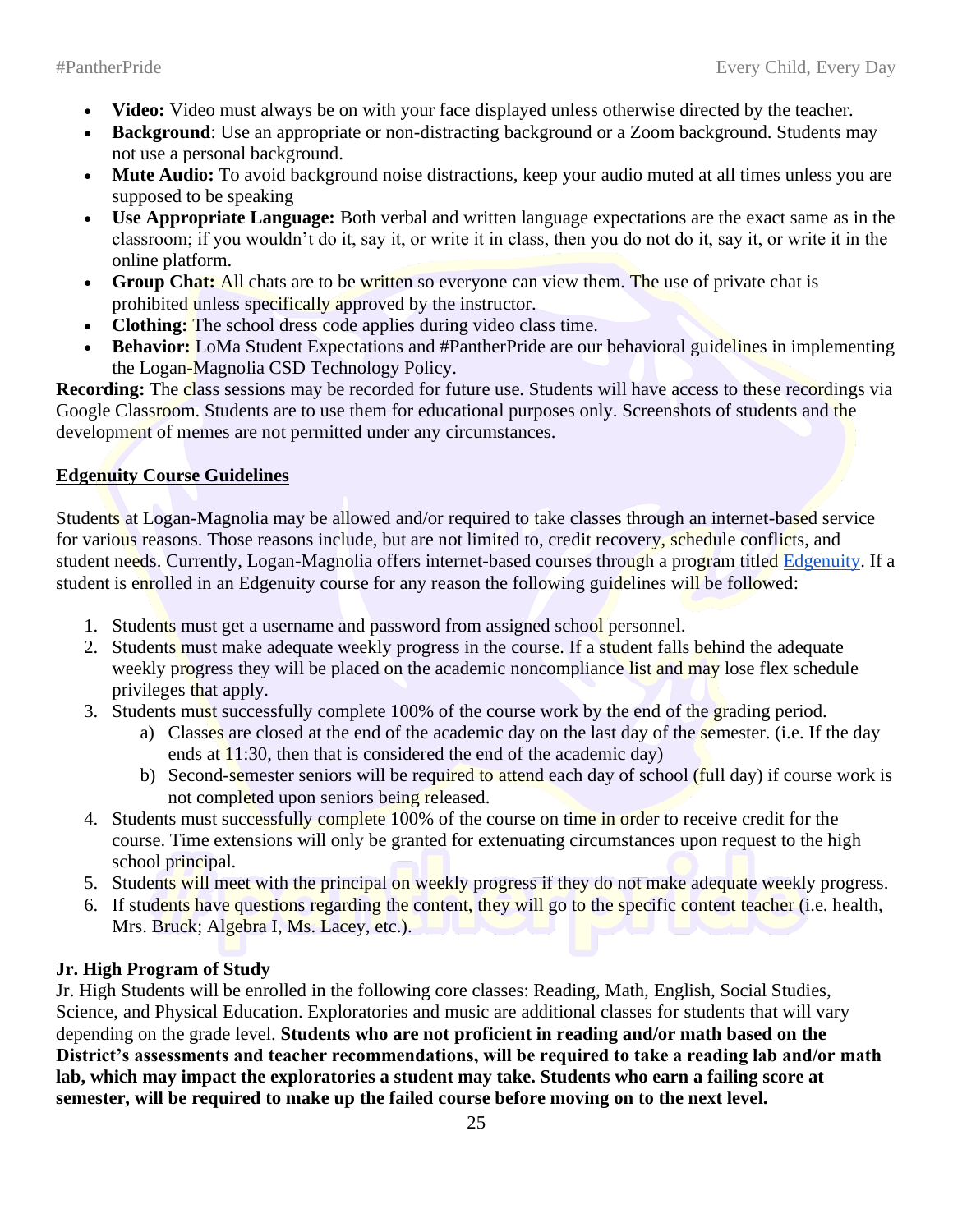#### **Jr. High Band & Vocal Programs**

Students entering 7<sup>th</sup> grade are required to choose between chorus, band or both. Eighth grade students may elect to drop either of the band or choir within two-weeks the first two weeks of the 1<sup>st</sup> semester. Students making a schedule change after two (2) weeks, whether voluntary or for disciplinary reasons, will receive a failing grade for the semester. Students earning a failing grade will be ineligible for the Honor Roll.

### **ADDITIONAL EDUCATIONAL PROGRAMS**

### **Drivers' Education:**

Drivers' ED. fee is \$300 and must be paid in full prior to the start of class, unless previous arrangements have been made. Students will not receive their completion certificate until final payment is made.

### **Senior Year Plus Program**

This program is for students who wish to enroll in online college courses or in classes at Iowa Western Community College in Council Bluffs. Students may enroll in this program for the entire school year or for second semester only. Students must be proficient in reading, math, and science, on the Iowa Statewide Assessment of Student Progress. The primary means for determining proficiency for purposes of Senior Year Plus is through a student's scores on the Iowa Statewide Assessment of Student Progress (ISASP). According to guidance from House File 308, proficiency in English Language Arts allows students to take dual-enrollment courses in humanities, social sciences, and English. Proficiency in Math allows students to take dual-enrollment courses in Math. Proficiency in Science allows students to take dual-enrollment courses in science. (Dualenrollment Career and Technical Education coursework is exempt from this requirement.)

If students are not proficient on their subject-area ISASP assessment, the building principal and the guidance counselor will review the student's most recent semester subject-area grades as a secondary means. The student's eligibility to enroll in Iowa Western Community College coursework during the upcoming school year will be determined by (his/her) final subject area semester grade earned at the end of the previous school year. The student must earn a C- or higher in this subject-area coursework.

Students enrolled at IWCC programs must provide their own transportation to and from campus. Students will pay a book fee for each dual credit course taken. Students enrolled at IWCC are still considered Lo-Ma students and may participate in all programs of the school, providing the schedules at IWCC will allow.

### **Guidance and Counseling**

The school district's guidance program is divided into four separate categories. The categories are counseling services, information services, appraisal services and placement services. Each of these categories is interdependent and assists students with their personal educational and career development and in becoming well-rounded, productive adults. **The school's guidance counselor maintains confidentiality. However, violations of the Good Conduct Policy reported to the guidance counselor will be shared with the building principal and/or the activities director. Confidentiality will not be honored in these circumstances. The school's guidance counselor will also report incidents to involved parties if a student threatens to harm himself/herself or someone else.** 

#### **Intervention Program**

Logan-Magnolia implements an intervention program for students who may be at-risk of not graduating from high school. The School Based Interventionist (SBI) is housed at the middle and high school levels to assist students, parents, and staff on the student's journey to a high school diploma. School Based Interventionists work primarily with counselors and administrators as a liaison between parents, students, and school. The SBI is supervised by Steve McPhillips at Green Hills Area Education Agency.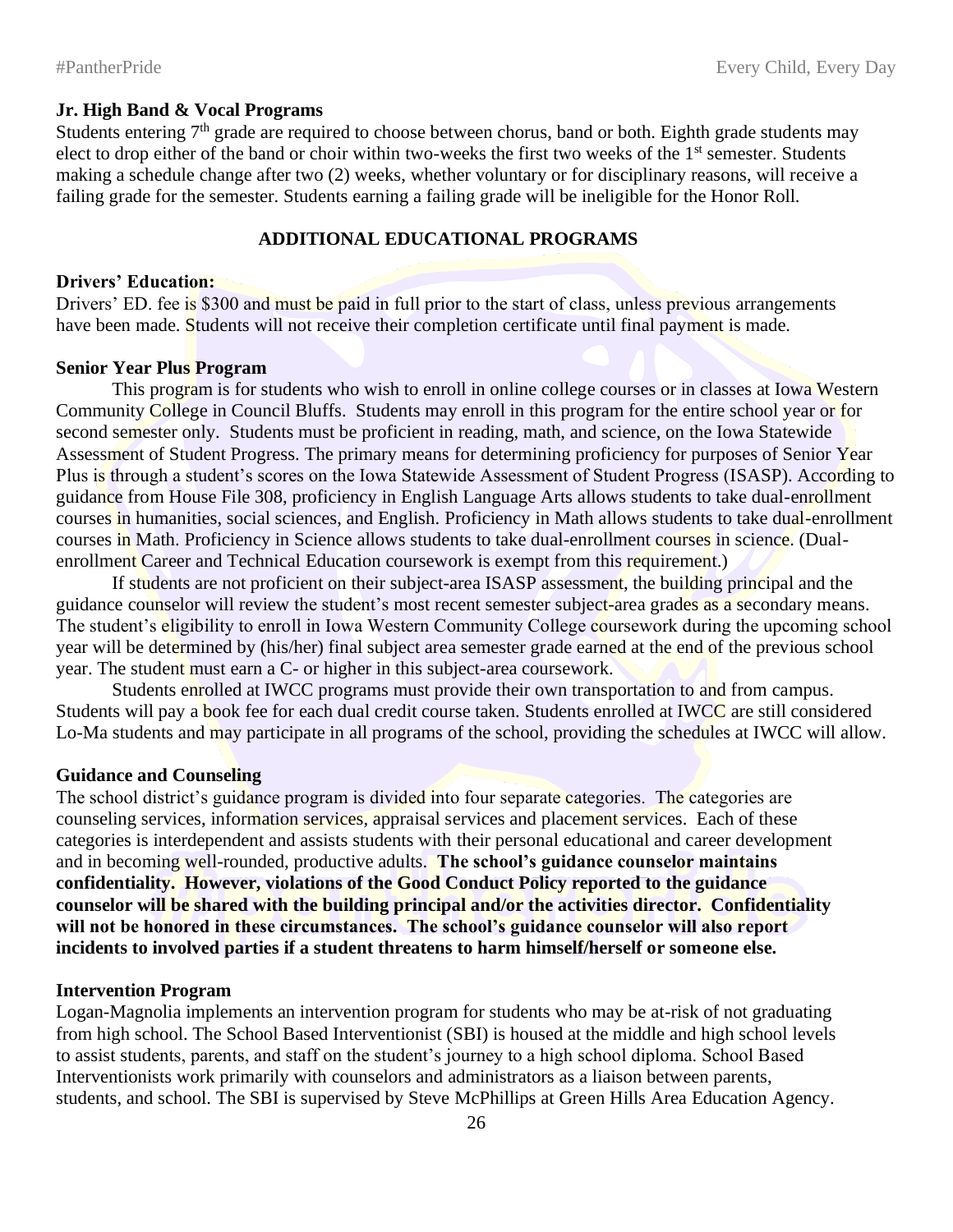Please contact your building principal or Steve with any concerns at [smcphillips@ghaea.org](mailto:smcphillips@ghaea.org) or (712) 366-0503.

## **Media Center**

The school Media Center is available to students during school hours. The Media Center is a place for study and research. It is not a place to socialize. Students are expected to conduct themselves as if they were in class while in the Media Center. Students who utilize the computers in the Media Center may do so for educational purposes only. Students may not check for, send or receive emails, search the Internet for information not directly linked to a class or project or play games on the computers. Violation of Media Center rules may involve suspension from use of the Media Center and/or disciplinary action from the office.

## **Standardized Tests**

Students are given standardized tests annually. These tests are used to determine academic progress for individual students, for groups of students, for the school district and to comply with state law. All students in grades 7-11 are required to take the Iowa Statewide Assessment of Student Progress.

The Logan-Magnolia CSD requires all seniors to take the ACT in the fall of their senior year. The Logan-Magnolia CSD will host and pay for the administration of the ACT.

## **GRADUATION INFORMATION**

## **Spring Graduation**

Seniors who are in good standing and who meet the graduation requirements set forth by the school board are allowed to participate in graduation ceremonies and in senior activities. It is possible that students who are under disciplinary sanctions at the time of graduation may not be allowed to participate in graduation ceremonies. The administration and the school board will make this determination. Graduation exercises shall be conducted in the spring of each year. Only those students who have completed four (4) years of high school shall be involved in the ceremonies with the following exceptions:

- 1. At the time of the request for mid-year graduation a student may request permission to participate in graduation exercises. The permission may be granted only by the school board and may be withdrawn by the board if circumstances exist that should make such action advisable.
- 2. Any student involved in the Honors Early Start program or a program with an outside agency but who is still considered a full-time student and member of the student body shall be allowed to participate.
- 3. Termination of special education students from the school district's program shall be based solely on the Individualized Educational Program (IEP) of that specific student. A duly signed diploma will be awarded at the close of that school year. A plan which calls for termination of educational services at mid-year will allow that student to request from the school board permission to participate in graduation exercises. The school board shall consider this request as they would a request from those involved in a traditional school program.
- 4. Special consideration will be made regarding foreign exchange students. If such a student can provide the school district with transcripts that allow the school to see that he/she is eligible for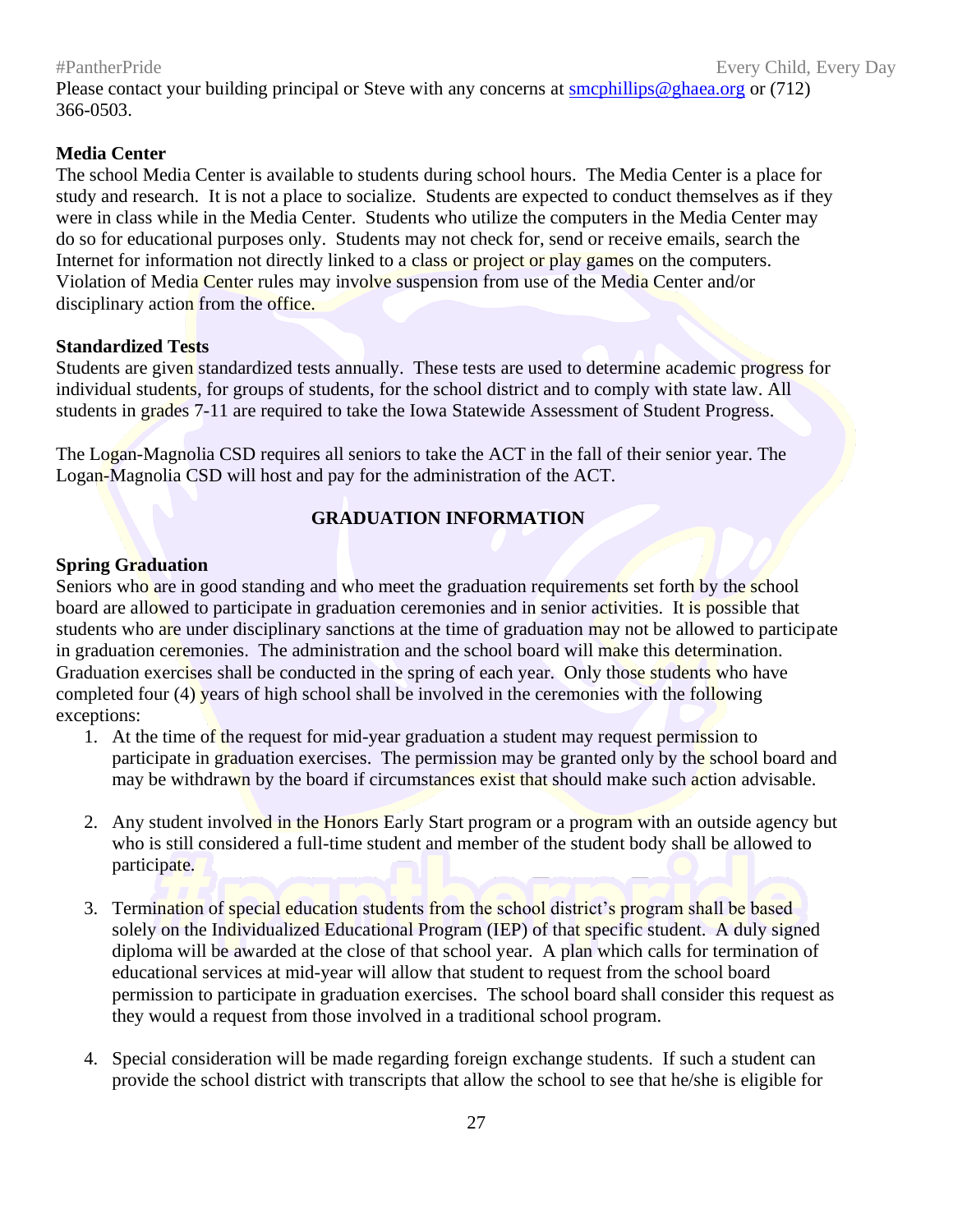graduation, then that student will be allowed to go through graduation ceremonies. Otherwise, the student will be placed in the correct class.

Regardless of participation in graduation exercises, no student shall be awarded a signed diploma until it has been determined that all state and school requirements have been satisfactorily met. **Students who have not successfully met all graduation requirements prior to scheduled ceremonies may not be allowed to participate in commencement exercises.**

## **Mid-Year Graduation**

The following criteria must be met for a student to graduate early:

- 1. students must meet the graduation requirements set by the board prior to the end of their senior year;
- 2. students must apply with a letter to the school board at least one quarter prior to the completion of the graduation requirements;
- 3. students must obtain a written recommendation from the building principal;
- 4. parents must submit to the school board their request for early graduation of their child;
- 5. students must have school board approval.

Any student who requests mid-year graduation and then fails to meet necessary requirements must meet the requirements of all other students during the second semester of his/her senior year.

## **Students who graduate early become alumni of the school district and are NOT allowed to participate in school activities EXCEPT for graduation ceremonies.**

## **EXTRA-CURRICULAR ELIGIBILTY GUIDELINES**

## **Extra-curricular activities at the Logan-Magnolia Community School District are an integral part of the total education of students and are a privilege, not a right.**

## **Academic Non-compliance**

Students are expected to perform their academic duties. If a student chooses not to do their homework, assignments, projects, or other items as assigned, he/she may be classified as academic non-compliant. Grades are pulled the first day of the school week. Students who are receiving a failing grade in a class may be required to attend study table sessions during advisory, immediately following school from 3:30-4:15 or if scheduled and approved by the classroom teacher, in the morning from  $7:30 - 8:15$ . The tutoring sessions are designed to help students who are falling behind in class and need more 1 on 1 help to be successful. These sessions may become mandatory if the student does not raise his/her grade above failing within a week. Students who skip a mandatory tutoring session will be issued a detention. If the student continues to fail for 2 weeks, he/she may be deemed ineligible for extracurricular activities/competitions.

Students who are considered Continual Violators may not be allowed to practice or to travel with their teams to away games or contests.

**Students who have been absent will be given one day for every day they were absent before their work**  will be counted as late. Students may not be placed on the ineligibility list for missing work that occurred during an excused absence. However, if the make-up work is not completed during the allotted time, students may be placed on the ineligible list. At this time the student will follow the rules of ineligibility explained above.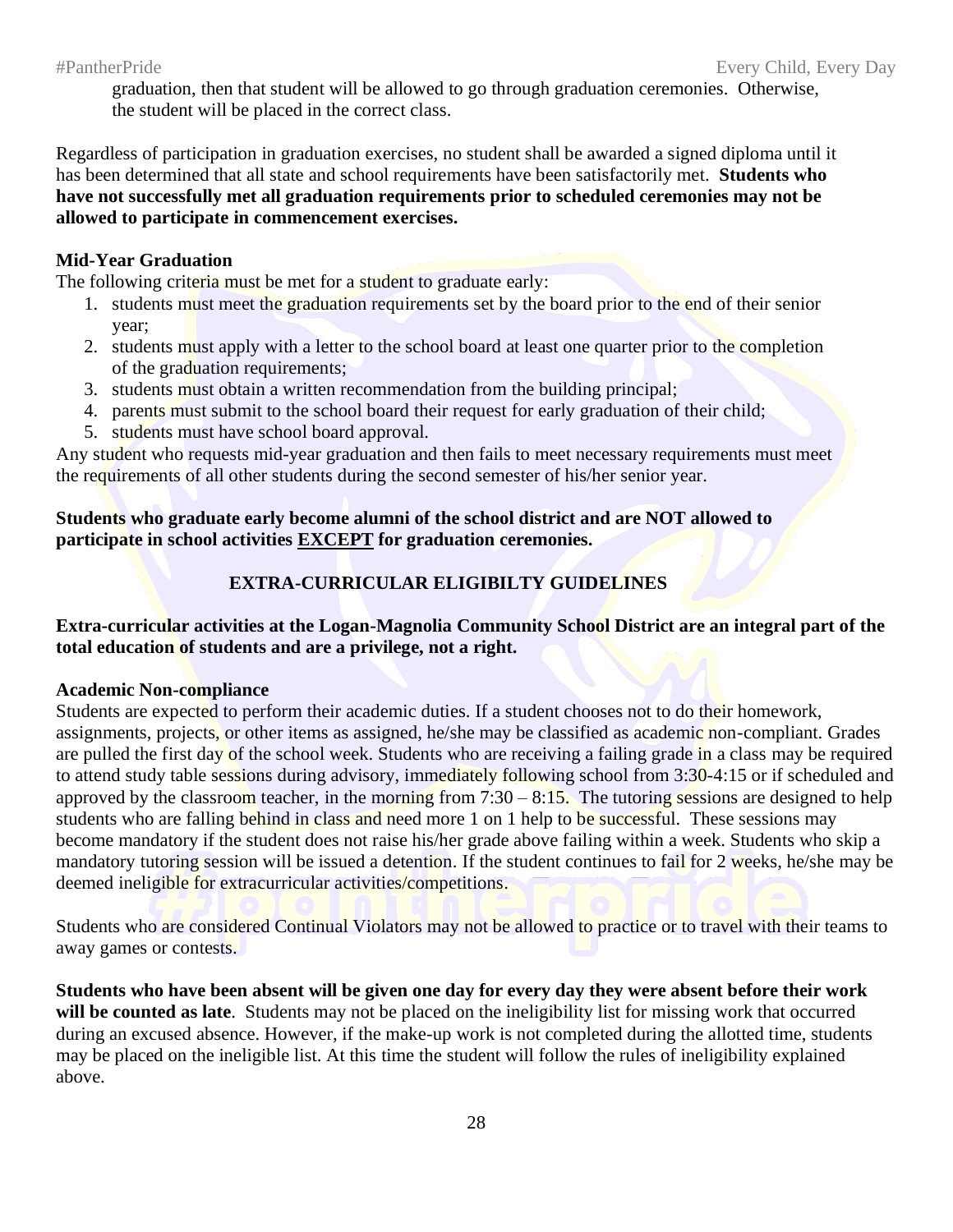#### #PantherPride Every Child, Every Day

### **Iowa State High School Eligibility Guidelines**

High school students wishing to participate in athletics, speech or music activities have to adhere to guidelines set forth by the Iowa Department of Education.

## **To be eligible for an activity, a student must:**

- $\triangleright$  Be enrolled or dual enrolled in school
- $\triangleright$  Have earned a passing grade in all registered courses in the previous semester (9-12)
- $\triangleright$  For students in athletics, music, or speech activities, must be under the age of 20
- $\triangleright$  Have met all transfer requirements, if the student is a transfer student, or be eligible under state law and regulations if the student is an open enrolled student.

A student-athlete not passing all subjects at the end of a grading period will be ineligible for the first period of 30 consecutive calendar days of the interscholastic athletic event in which he/she is a bona fide contestant. The period of ineligibility starts with the first day on which competition is allowed, not practice. If the grading period is in the middle of an affected student's season, the period of ineligibility starts with the first school day after semester grades are issued. There is no requirement that the student competed in the sport previously. This means that a student may add a sport to complete his/her 30-day suspension providing that both coach and the athlete agree to such an arrangement. A student cannot quit a sport once 30 days is up. He/she must finish the sport season or the 30 days resume with the next sport in which he/she participates. Students in baseball or softball will have the same penalty as all other students.

A student with a disability who has an individualized education program (IEP) shall not be denied eligibility on the basis of scholarship if the student is making adequate progress, as determined by school officials, toward the goals and objectives on the student's IEP.

If a student becomes academically ineligible and then does not go out for another sport for one full academic year, he/she will become eligible for athletics again without serving a suspension. At this time the Iowa Department of Education has determined that the "look back" period for students is one full academic year only.

If a school year ends before a student has served his/her 30 days of suspension the remaining days will be added on to the student's participation calendar for the next sport.

Eighth grade students will establish their eligibility for high school athletic/activity participation at the completion of the eighth grade academic year. Any ineligibility earned while attending the jr. high must be completed prior to being eligible for high school athletics or activities. If an 8<sup>th</sup> grade student earns a failing semester grade at the end of his/her 8<sup>th</sup> grade year and is participating in high school softball or baseball, then the student's eligibility will be decided following the Iowa High School Athletic Eligibility rules/guidelines.

The Iowa High School Speech Association and the Iowa High School Music Association have set forth a 30 consecutive calendar day suspension period beginning with the first day of school or the first day of second semester.

Logan-Magnolia High School is a member of the Unified Iowa High School Activities Federation, which includes the Iowa High School Athletic Association, Iowa High School Girls' Athletic Union, the Iowa High School Music Association, and the Iowa High School Speech Association. Lo-Ma students participating in co-curricular and extra-curricular activities must meet the rules of eligibility as established and administered by these organizations.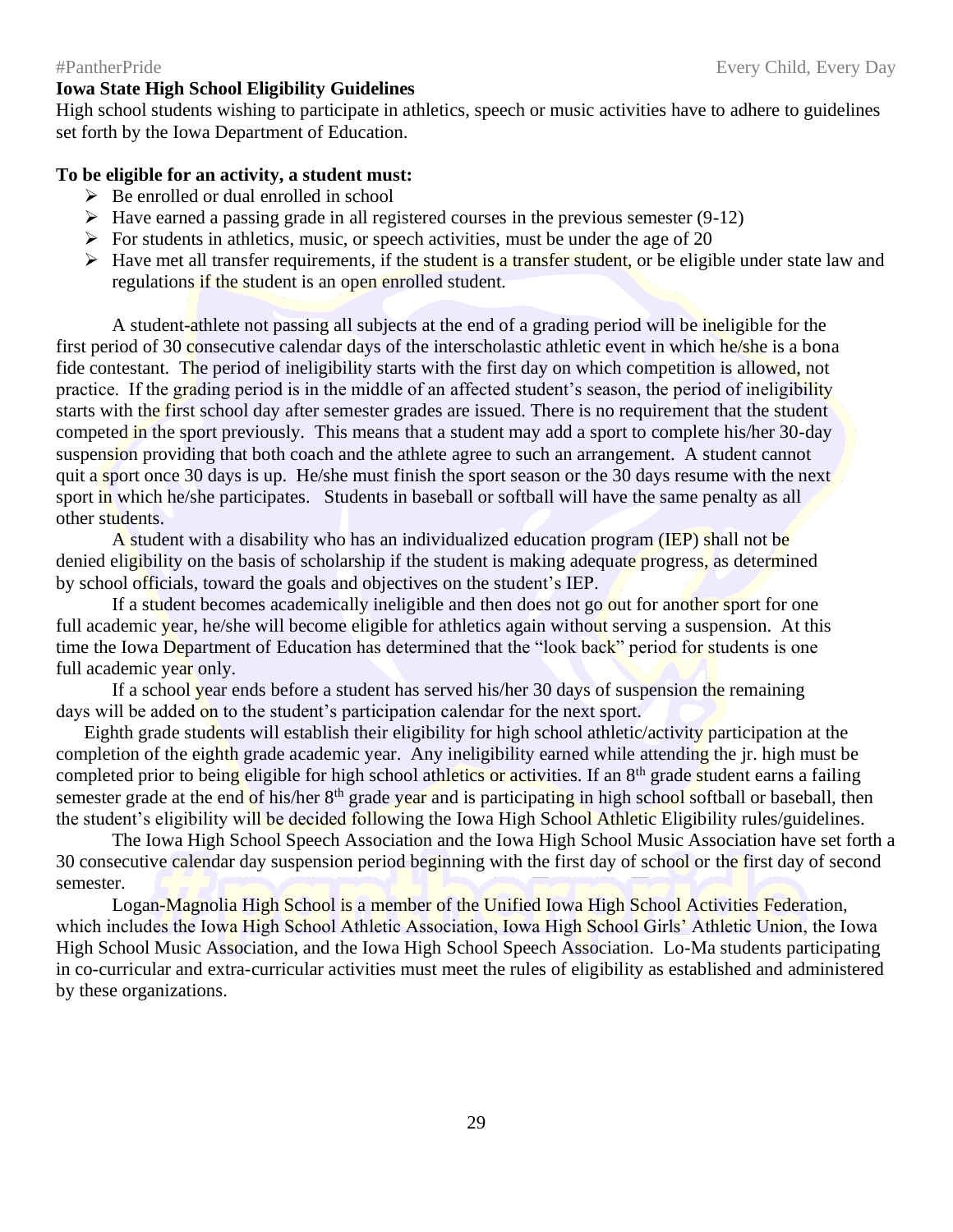## **STUDENT INFORMATION**

## **School Nurse**

Our school nurse is Lanae Chase. Her hours are 7:50 a.m. until 3:50 p.m. each school day and can be reached at 644-2168.

## **Immunizations**

Prior to starting school or when transferring into the school district, students must present an approved Iowa Department of Public Health immunization certificate signed by a health care provider stating that the student has received the immunizations required by law. Students without the proper certificate are not allowed to attend school until they receive the immunizations, or the student makes arrangements with the principal. Only for specific medical or religious purposes are students exempted from the immunization requirements. Parents who have questions should contact the school nurse.

## **Administration of Medication**

Students may need to take prescription or nonprescription medication during school hours. Students may carry prescription medication only with the permission of the parents and principal. The school must know the medications a student is taking in the event the student has a reaction or illness. Students must provide written instructions for administration of the medication as well as parental authorization to administer the medication. Medication is held in a locked cabinet and distributed by the school nurse or secretaries. Medication must be in the original container with the following information either on the container, in the instruction sheet or in the parental authorization: name of the student; name of the medication; directions for use including dosage, times and duration; name, phone number and address of the pharmacy (if applicable); date of the prescription (if applicable); name of the physician (if applicable); potential side effects; and emergency number for parents.

## **Illness Policy and Exclusion of Sick Children**

For the health and safety of all the children, it is mandatory that sick children not be brought to school. If your child has any of the following symptoms during the night, he or she will not be admitted the following morning for the safety of the other children:

- Fever greater than 100 degrees F
- Vomiting
- Diarrhea
- Pink eyes with drainage
- Cough with congestion and excessive nasal discharge

The school's established policy for an ill child's return:

- Fever free for 24 hours **(If student is sent home with a fever, student is not permitted to return to school the next day)**
- Chicken pox: one week after onset (or when lesions are crusted)
- Strep: 24 hours after initial medication
- Vomiting/Diarrhea: 24 hours after last episode
- Conjunctivitis: 24 hours after initial medication or when without drainage

Upon arrival at school, each child is observed by teaching staff for signs of illness or injury that could affect the child's ability to participate comfortably in the daily activities. Children will be excluded when a child is not able to participate comfortably; if the illness requires more care than staff are able to provide without compromising the needs of the other children in the group; or if keeping the child at school poses an increased risk to the child or to other children or adults with whom the child will come in contact. When a child develops signs of an illness during their day at school, parents, legal guardians, or other person authorized by the parent will be notified immediately to pick up the child. For this reason, please be sure that we have current, accurate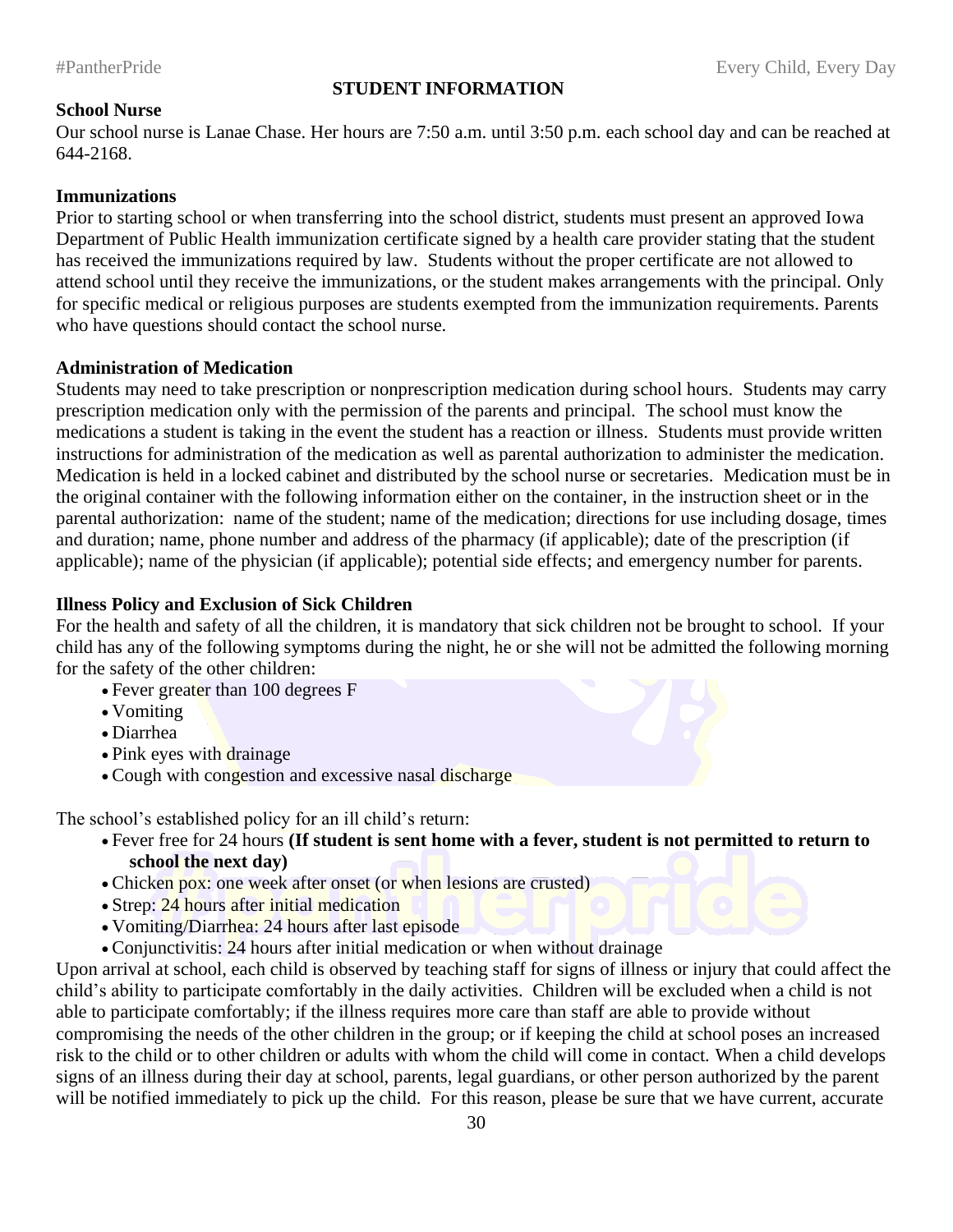phone numbers for you, your authorized emergency contact person and your child's pediatrician. In the meantime, we will provide the child a place to rest until the parent, legal guardian or designated person arrives under the supervision of someone familiar with the child. If the child is suspected of having a contagious disease, then, until she or he can be picked up, the child is located where new individuals will not be exposed.

### **Student Illness or Injury at School**

A student who becomes ill or is injured at school must notify his or her teacher or another employee as soon as possible. In the case of a serious illness or injury, the school shall attempt to notify the parents according to the information on the emergency form. If the student is too ill to remain in school, the student is released to the student's parents or, with parental permission, to another person directed by the parents. While the school district is not responsible for treating medical emergencies, employees may administer emergency or minor first aid if possible. The school contacts emergency medical personnel if necessary and attempts to notify the parents where the student has been transported for treatment.

## **Communicable and Infectious Diseases**

Students who have an infectious or communicable disease are allowed to attend school as long as they are able to do so and their presence does not pose an unreasonable risk of harm to themselves or does not create a substantial risk of illness or transmission to other students or employees. If there is a question about whether a student should continue to attend classes, the student shall not attend class or participate in school activities without their personal physician's approval. Infectious or communicable diseases include, but are not limited to, mumps, measles and chickenpox.

### **Head Lice**

Per school board policy if a child is found with live lice, he or she must be taken from school, treated, and then permitted to return to school. The student must be checked by the school nurse upon return to school. If there are no live lice and the nurse determines that substantial progress has been made in treating the hair and in removing the eggs (called nits), the student shall be allowed to remain in school. The student will be checked periodically to make sure that the nits are being removed. Repeated outbreaks on the same student may result in that student being removed from school until he or she is nit free. Actual treatment of lice, according to State recommendation, should consist of an initial treatment with retreatment 7-10 days later. All family members should also be checked and treated at the same time. The main goal to control a lice outbreak is to quickly identify those children infested and send them home for treatment with the least amount of disruption to the school schedule.

### **Health Screening**

Throughout the year, the school district sponsors health screening for vision, hearing, scoliosis and height and weight measurements. Students are automatically screened unless the parent submits a note asking the student be excused from the screening. The grade levels included in the screening are determined annually. Students not scheduled for screening may also be screened with parental permission.

### **Freedom of Expression**

Under the guidelines set forth by the United States Constitution, all individuals have the right to freedom of expression. Since, however, student expression made on school premises or as part of a schoolsponsored activity may be attributed to the school, such expression must be appropriate to the activity. Students will be allowed freedom of expression of their viewpoints as long as the expression is responsibly carried out. Student expression shall not, in the judgment of the administration, encourage the breaking of laws, bring about disruption to the school program, cause defamation of persons or contain obscenity or indecency.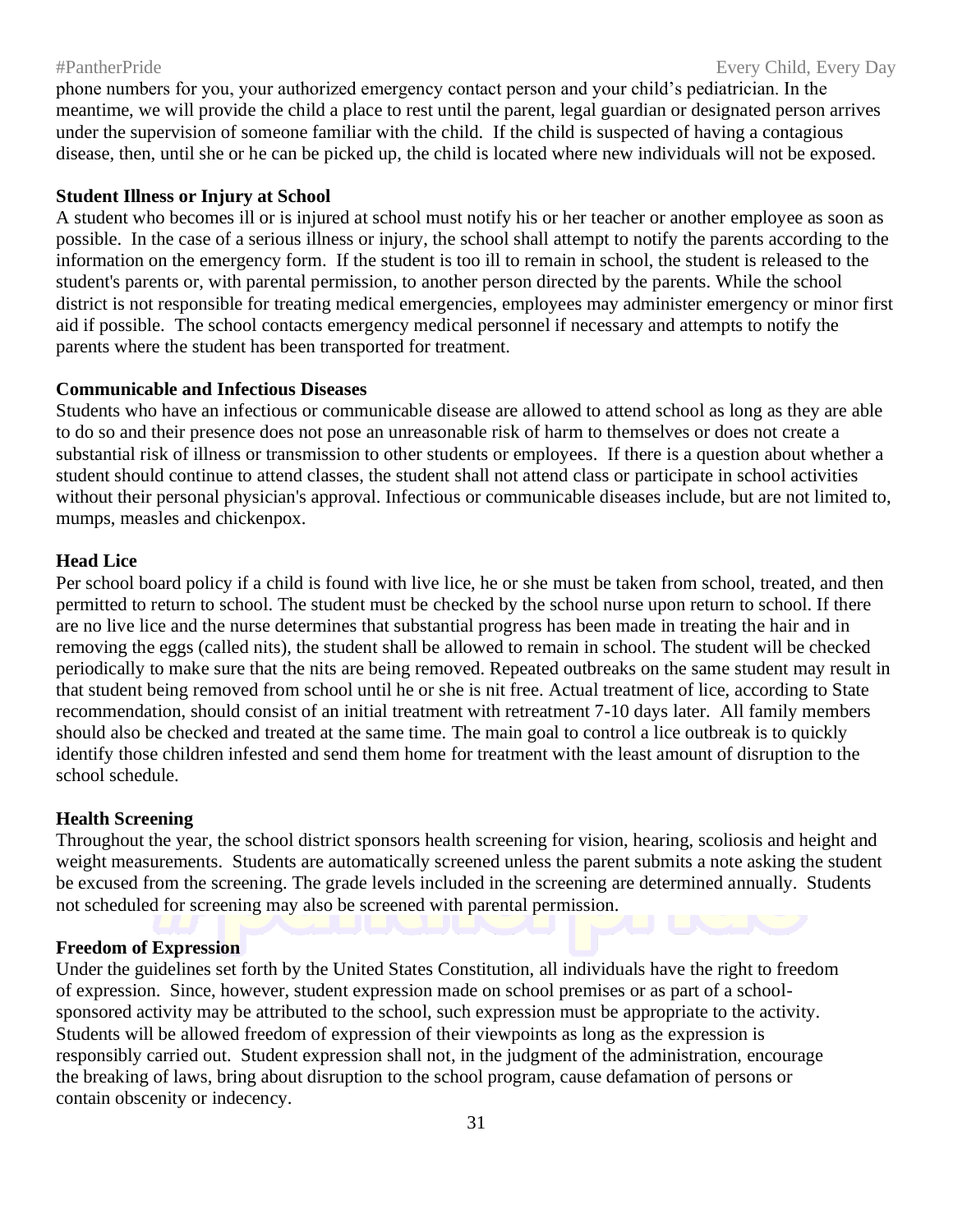## **Dress Code (Board Policy 502.1)**

There is a strong connection between academic performance, students' appearance and students' conduct. Inappropriate student appearance may cause material and substantial disruption to the school environment or present a threat to the health and safety of students, employees and visitors on school grounds. Students are expected to adhere to reasonable levels of cleanliness and modesty. Students are expected to wear clothing that is appropriate to their age level and that does not disrupt the school or educational environment.

The following is to be used as a guide for prohibited clothing:

- $\triangleright$  clothing advertising or promoting illegal use for minors including, but not limited to, alcohol or tobacco;
- $\triangleright$  hats in the building or to school-sponsored activities (other than sporting events outside the school day);
- ➢ clothing displaying obscenity, profanity, vulgarity, racial or sexual remarks, making reference to prohibited conduct, or similar displays;
- $\triangleright$  shorts that do not extend past extended fingers;
- $\triangleright$  pants with holes above extended fingers;
- $\triangleright$  clothing that reveals undergarments or inappropriate body parts (e.g cleavage, buttocks, mid-riff, etc. bra straps, underwear, etc.);
- $\triangleright$  tank tops, muscle shirts that do not provide appropriate coverage; (spaghetti strap tops are not allowed)

**The administration of the Logan-Magnolia School District makes the final determination regarding the appropriateness of a student's appearance.** A student will be asked to change clothing or turn their shirt inside out or go home to change because it is found to be inappropriate. If a student refuses to do so, they may receive disciplinary sanctions. A student that has been informed that the clothing is inappropriate but continues to wear it to school may also receive disciplinary sanctions. Once clothing has been deemed inappropriate, it should not be worn to school again. A student may be sent home to change after parents have been contacted. If a student is sent home to change, the attendance policy will be enforced.

## **Care of School Property (Board Policy 502.2)**

Students are expected to take care of school property including district issued technology, desks, chairs, books, lockers, uniforms, instruments and other school equipment. Vandalism will not be tolerated. Students found to have destroyed or otherwise harmed school property may be required to reimburse the school district. In certain circumstances, students may be reported to law enforcement officials.

## **Student Desks And Lockers (Board Policy 502.7)/Search and Seizure (Board Policy 502.10)**

Student lockers and desks are the property of the school district. It shall be the responsibility of each student to keep his/her assigned locker and desks clean and undamaged. The expenses to repair damage done to a student's locker or will be charged to the student.

The contents of a student's locker, desk or other space (coat, backpack, purse, etc.) may be searched when a school official has a reasonable suspicion that the contents contains illegal or contraband items or evidence of a violation of law or school policy or rule. Such searches should be conducted in the presence of another adult witness when feasible.

Reasonable suspicion may be formed by considering factors such as the following: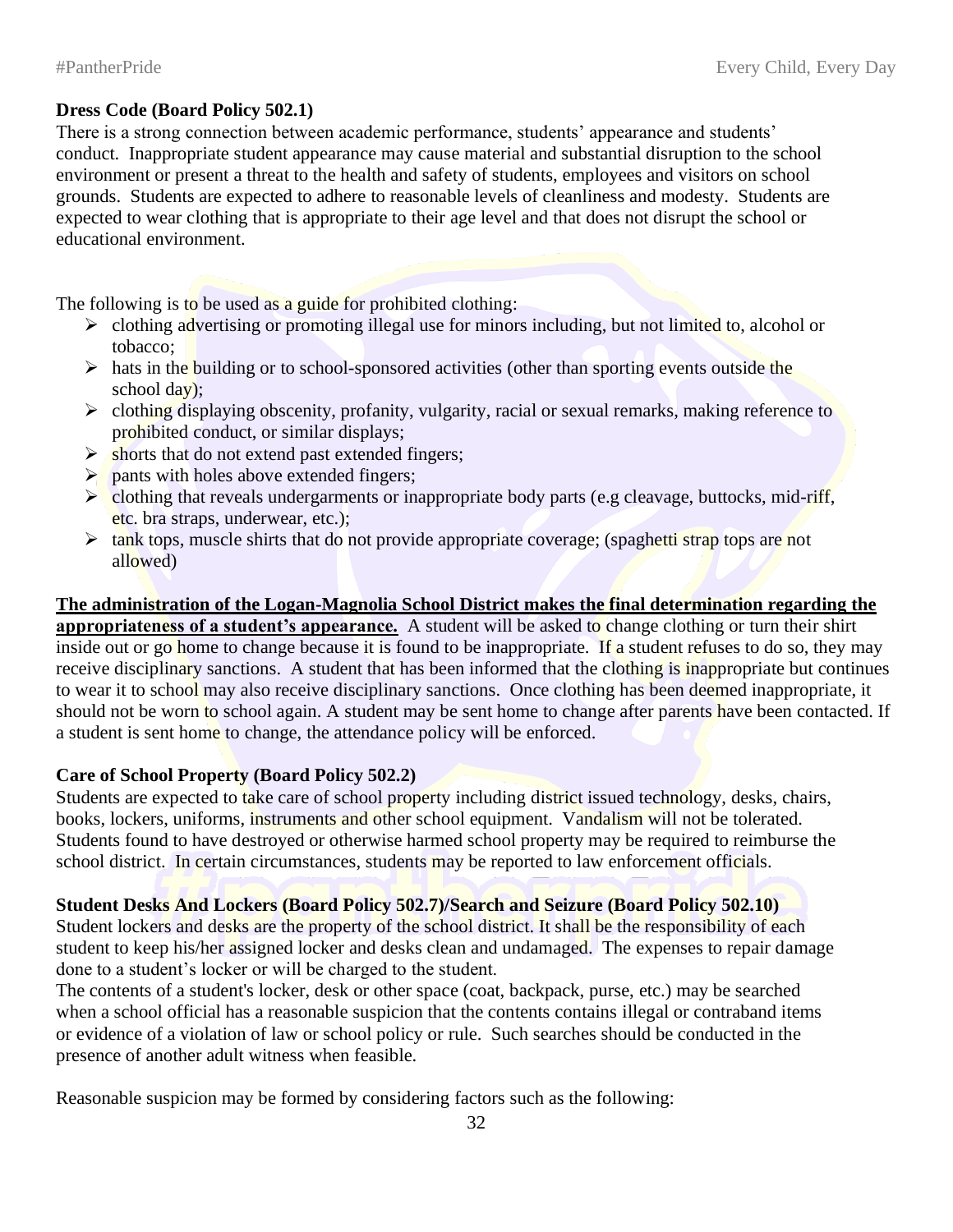- ➢ eyewitness observations by employees;
- ➢ information received from reliable sources;
- $\triangleright$  suspicious behavior by the student;
- $\triangleright$  the student's past history and school record, although this factor alone is not sufficient to provide the basis for reasonable suspicion.

School authorities may seize any illegal, unauthorized or contraband materials discovered in the search. Items of contraband may include, but are not limited to, nonprescription controlled substances, (e.g. marijuana, cocaine, amphetamines, barbiturates, look alike substances, etc.), apparatus used in conjunction with controlled substances, alcoholic beverages, tobacco, prescription drugs, prescription drugs not specifically prescribed to the student, weapons, explosives, poisons and stolen property. Like other similar rules, such items are not to be possessed while students are on school district property or on property within the jurisdiction of the school district; while on school-owned and/or school-operated buses or vehicles or chartered buses; while attending or engaged in school activities; and while away from school grounds if the misconduct directly affects the good order, efficient management and welfare of the school district or involves students or staff. Possession or use of such items will be grounds for disciplinary action, including suspension or expulsion, and will be reported to local law enforcement officials.

Students are permitted to park on school premises as a matter of privilege, not of right. The school retains authority to conduct routine patrols of the student parking lots. The interior of a student's automobile on the school premises may be searched if the school official has reasonable suspicion to believe that illegal, unauthorized or contraband items are contained inside.

The school board believes that illegal, unauthorized or contraband materials may cause material and substantial disruption to the school environment or present a threat to the health and safety of students, employees or visitors of the school district premises or property within the jurisdiction of the school district.

Should it become necessary, law enforcement officials and/or trained search animals may be brought to the building, site grounds and/or parking lots to conduct searches for illegal contraband. The school district will follow appropriate guidelines set forth by the state of Iowa regarding such searches. These searches may or may not be announced ahead of time.

### **Personal Electronic Device Notice**

Students are allowed to use personal electronic devices in school **between classes and during lunch**. Headphones in the classrooms are only allowed for use during teacher approved academic activities. Headphones may not be worn in student's ears or around student's neck while not in use during academic activities. If a student does not follow the classroom rules for electronic devices, the teacher may confiscate the device and bring it to the office. Any student who brings an electronic device to school or to school activities does so with the knowledge that should it become lost or stolen, the school district will not be held financially responsible.

### **JMC**

The Logan-Magnolia Community School District uses JMC as its student information system. Parents and students are encouraged to check JMC frequently for updates on grades and attendance. If you need assistance logging into JMC, please see the directions which were included in your registration packet or contact the elementary or secondary offices at LMCSD.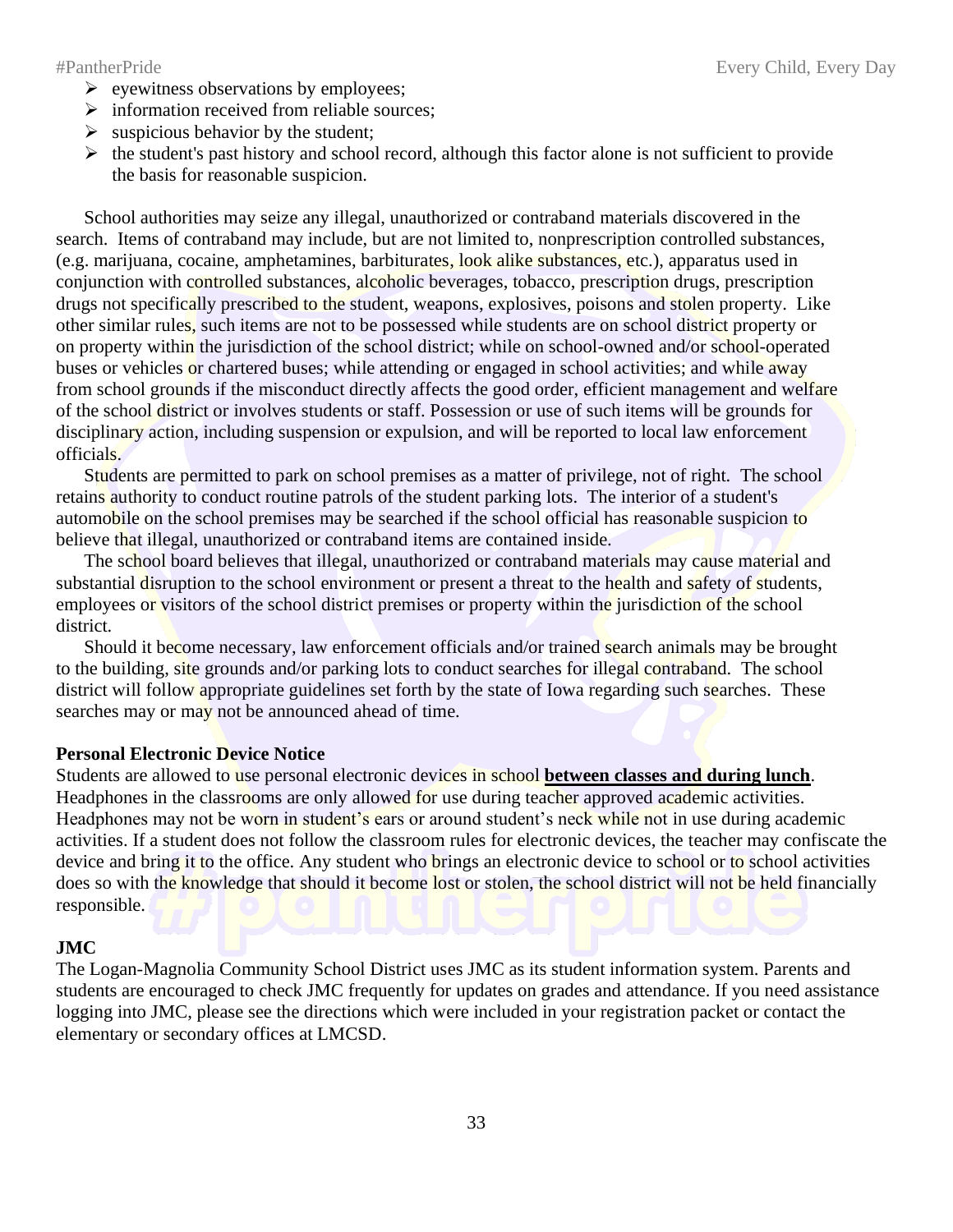### **Assemblies**

Throughout the year the School District may sponsor school assemblies. Attendance at these assemblies is a privilege. Students must act in an orderly fashion and remain quiet on their way to an assembly, during an assembly and on their way back to the classroom after an assembly. Students attend assemblies unless, for disciplinary reasons, the privilege is taken away. Students who are not to attend an assembly must report to the principal's office.

## **Field Trips**

In certain classes field trips and excursions are authorized and may be taken as an extension of the classroom to contribute to the achievement of the educational goals of the school district. If a field trip is required for a course, students are expected to attend the field trip. Absences in other classes or school activities due to attendance on field trips or excursions are considered special excused absences. While on field trips, students are considered ambassadors and representatives of the school district. Students must treat employees, chaperones and guides with respect and courtesy.

Prior to attending a field trip, students must return a field trip form to the sponsor that has been signed by the teachers, verifying that the attending student has obtained assignments. The field trip form **MUST** be signed by a parent/guardian indicating approval. Required fees must accompany the permission form. Students unable to afford the cost of the field trip should notify their teacher.

### **Dances**

The principal must approve school-sponsored dances at least 2 weeks prior to the dance**.** School district policies, rules, and regulations apply to students as well as non-students at school dances. Students and nonstudents violating school district policies, rules, or regulations are asked to leave the dance and school grounds. Students who leave a dance are not allowed to re-enter the dance. Any high school student who is eligible to attend the dance may bring one non-Lo-Ma student as a guest. The student must register the guest before the established deadline before the day of the dance in the school office. The guest may be required to show proof of identity and must not be over the age of 20. Jr. High dances are sponsored for only Lo-Ma Jr. High students.

### **School Sponsored Organizations**

School-sponsored organizations are those that are recognized by the school district and board. Schoolsponsored organizations include, but are not limited to, Art Club, Band Groups, Cheerleading, Contest Speech Groups, Drama Club, Drill Team, FCCLA, Key Club, National Honor Society, Peer Leadership, Science Club, Spanish Club and Vocal Music Groups.

Participation in school-sponsored student organizations is a privilege. The privilege of participation may be suspended or canceled for violating an individual coach's or sponsor's rules as well as for violation of school district policies, rules or regulations. The District's Good Conduct Policy is in effect for students participating in certain activities.

## **School Grounds**

Students may be present on school grounds before and after school only when they are under the supervision of an employee or an extracurricular activities sponsor. The school will not be held responsible for the well-being of any student who is on school grounds before or after teachers, staff members, activity sponsors and/or coaches are on duty.

In order to maintain a safe an orderly environment, students attending Logan-Magnolia Junior-Senior High may not enter the district's elementary school building without permission. Students visiting the school nurse must have a hall pass to enter the elementary school. Siblings in different buildings who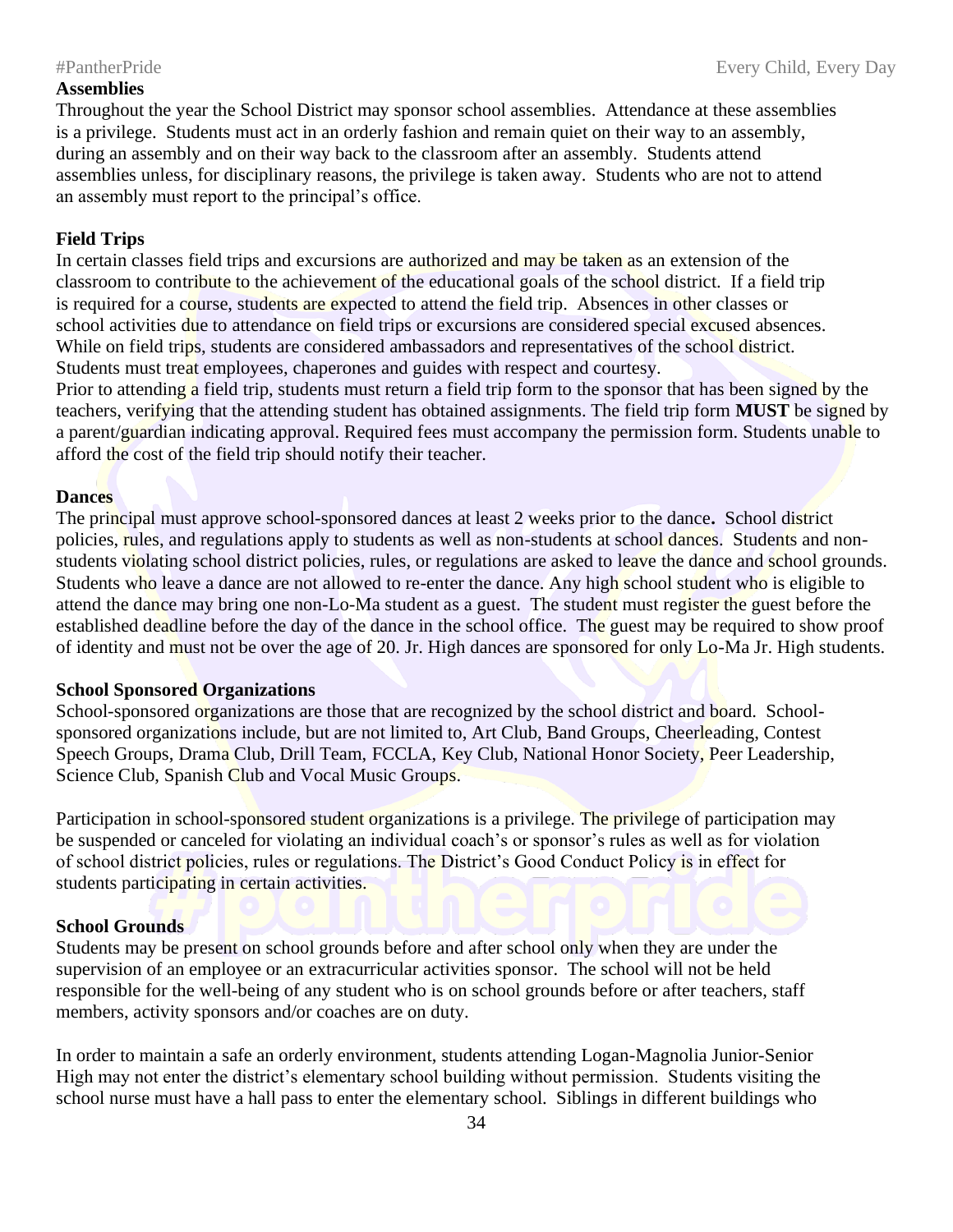are to meet after school should designate a meeting place outside the buildings. Students found in the elementary school without express permission will be disciplined with detention and/or suspension.

## **Parents should not drop students off at school early in the morning with the expectation that students will be supervised. Students should not be in either building before adults are present.**

## **Student Parking and Driving**

Students who drive to school are expected to park in a correct manner in the area designated for student parking. Students who ride bicycles or mopeds are to park in an area established for that purpose at the rear of the building. Those students driving a vehicle of any kind are expected to follow all traffic patterns and rules. The entry to the north parking lot and all fire lanes must stay unobstructed at all times. Reckless driving or repeated violation of traffic patterns and/or other rules and/or smoking in or around vehicles parked in the school parking lot may result in loss of driving privileges to school for a period of time or permanently.

Students on school driving permits may use such a permit for its intended purpose only. Students on this permit are not allowed to drive around town, run errands or give rides to friends. Students cannot use their school driving permits during the weekend unless going to or coming from a school-sponsored event. Should school personnel be informed of a student misusing this permit, the administration may recommend suspension or revocation to the Department of Transportation.

## **Student Safety**

The Logan-Magnolia Community School District partners with the I Love You Guys Foundation, the Logan Police Department, and other local law enforcement and emergency responders in a Standard Response Protocol(SRP). The SRP is a widely used protocol that focuses on practicing simple and specific responses to emergency situations. Staff members at LMCSD have been trained in emergency response and we hold regular drills with students. We also take precautionary measures to secure our building with things such as security cameras and one-door entry during the school day.

## **Standard Response Protocols**

- o **Lockdown** is used to secure individual rooms and to keep students and staff quiet and safe from a potential threat inside the building. It is initiated with an announcement of **"lockdown, locks, lights, out of sight."**
- o **Secure** is used to protect students and staff within the building from an outside threat and is initiated with an announcement of **"lockout, secure the perimeter."**
- o **Evacuate** is used to protect staff and students from a potential threat such as a fire or chemical spill inside the building. It is initiated with an announcement of **"evacuate to Perfection Press."** (or another designated location.)
- o **Shelter** is used to protect staff and students from things such as a tornado and is initiated with an announcement of **"shelter, move to your designated shelter area."**
- o **Hold** is used to keep students and staff in the classroom for various reasons such as a medical emergency in a hallway. It is initiated with an announcement of **"hold in your classroom."**

## **Backpacks**

Students are not permitted to carry backpacks during the school day unless medically diagnosed by a licensed physician. Students must obtain and share with the school a doctor's note from a licensed physician requesting use of the backpack throughout the day. The note must include the approximate length of time the backpack will be medically necessary. Parent communication with the building principal is required prior to the student's use of a backpack.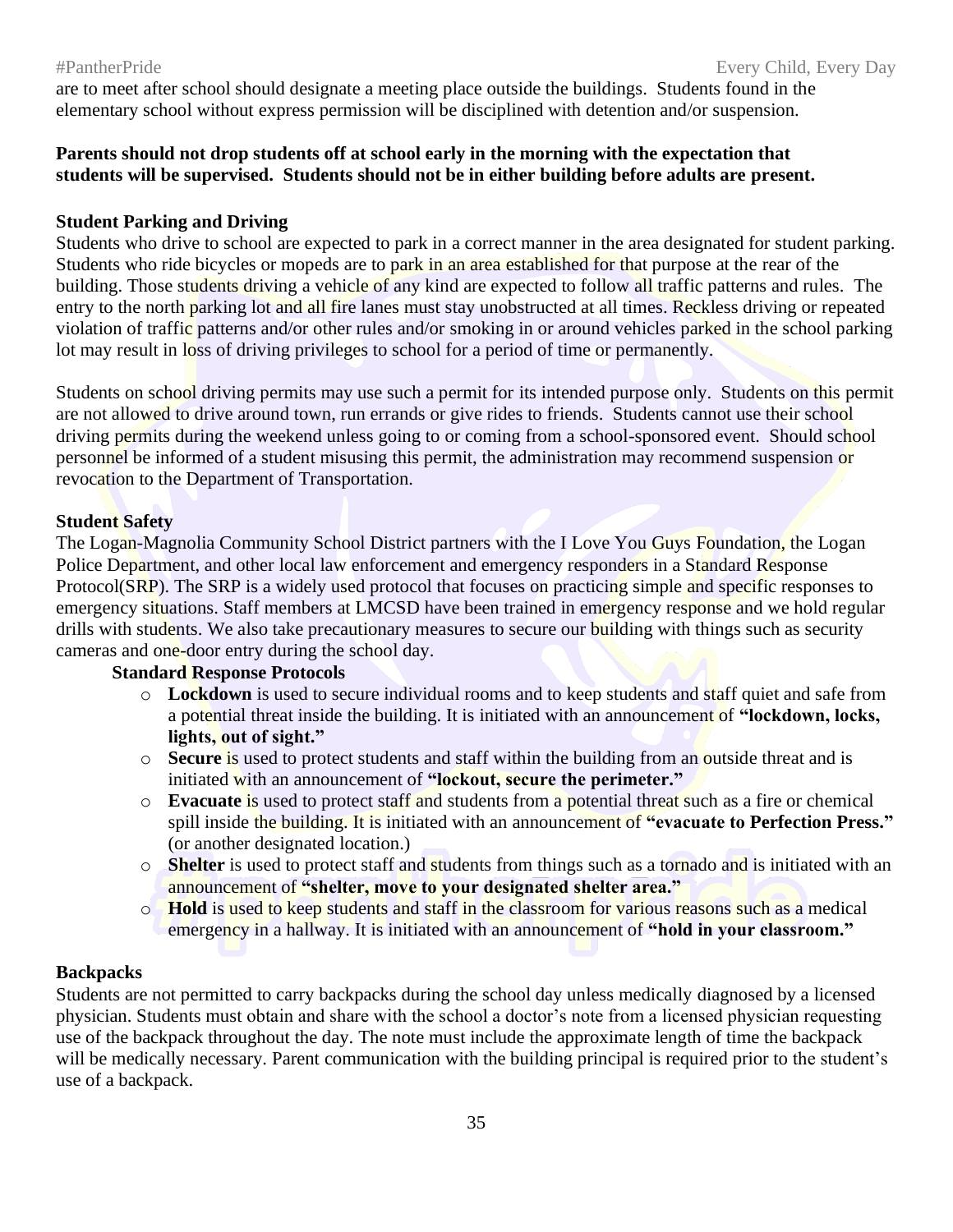Students are welcome to attend extra-curricular activities involving their friends and peers after school hours. Students are required to show good sportsmanship, to remain in the gym or auditorium (where the activity is taking place) and to follow school rules while at the activity. **Students who have not attended school on the day of an activity may not attend an extra-curricular activity unless approved beforehand by the principal or activities director. Students who have not attended school on Friday may not attend an extra-curricular activity on Saturday unless approved beforehand by the principal or activity director.** Students are encouraged to purchase a student activity pass for the school year. This pass allows students into all sporting activities (other than tournament games) and is truly a money saver for families. **If a student is caught sneaking into an event without paying, he/she will be required to purchase a student activity pass before being allowed to attend an event again. Please take note of this rule!**

## **Activity Passes:**

Activity passes are issued upon receipt of payment. The card must be presented at the gate of each activity where an entry fee is required. If you lose your card a \$5 replacement card must be purchased.

### **Posting of Information**

Students who wish to post or distribute information must receive permission from the principal at least 3 days before the posting or distribution. This applies whether the information deals with schoolsponsored or non-school-sponsored activities. The principal can explain or answer questions regarding the school's rules on posting and distributing materials. This applies for digital platforms as well.

### **Student Publications**

Students may produce official school district publications as part of the curriculum under the supervision of a faculty advisor and principal. Official school district publications include, but are not limited to, the school newspaper and yearbook. Expression made by students, including student expression in the school district publications, is not an expression of official school district policy.

A faculty advisor supervises student writers to maintain professional standards of English and journalism and to comply with the law including, but not limited to, the restrictions against unlawful speech. No student shall express, publish or distribute in an official school district publication material which is:

- ➢ obscene;
- ➢ libelous;
- ➢ slanderous; or
- ➢ encourages students to:
- $\triangleright$  commit unlawful acts;
- ighthrow violate school district policies, rules or regulations;
- **Example 1** cause the material and substantial disruption of the orderly and efficient operation of the school or school activity;
- $\triangleright$  disrupt or interfere with the education program;
- ➢ interrupt the maintenance of a disciplined atmosphere; or
- $\triangleright$  infringe on the rights of others.

## **Visitors/Guests**

The Lo-Ma School District welcomes the interests of parents and other members of the school district community and invites them to visit the school building and sites. Visitors, which include persons other than school employees and students enrolled in the district, must notify the principal of their presence in the school